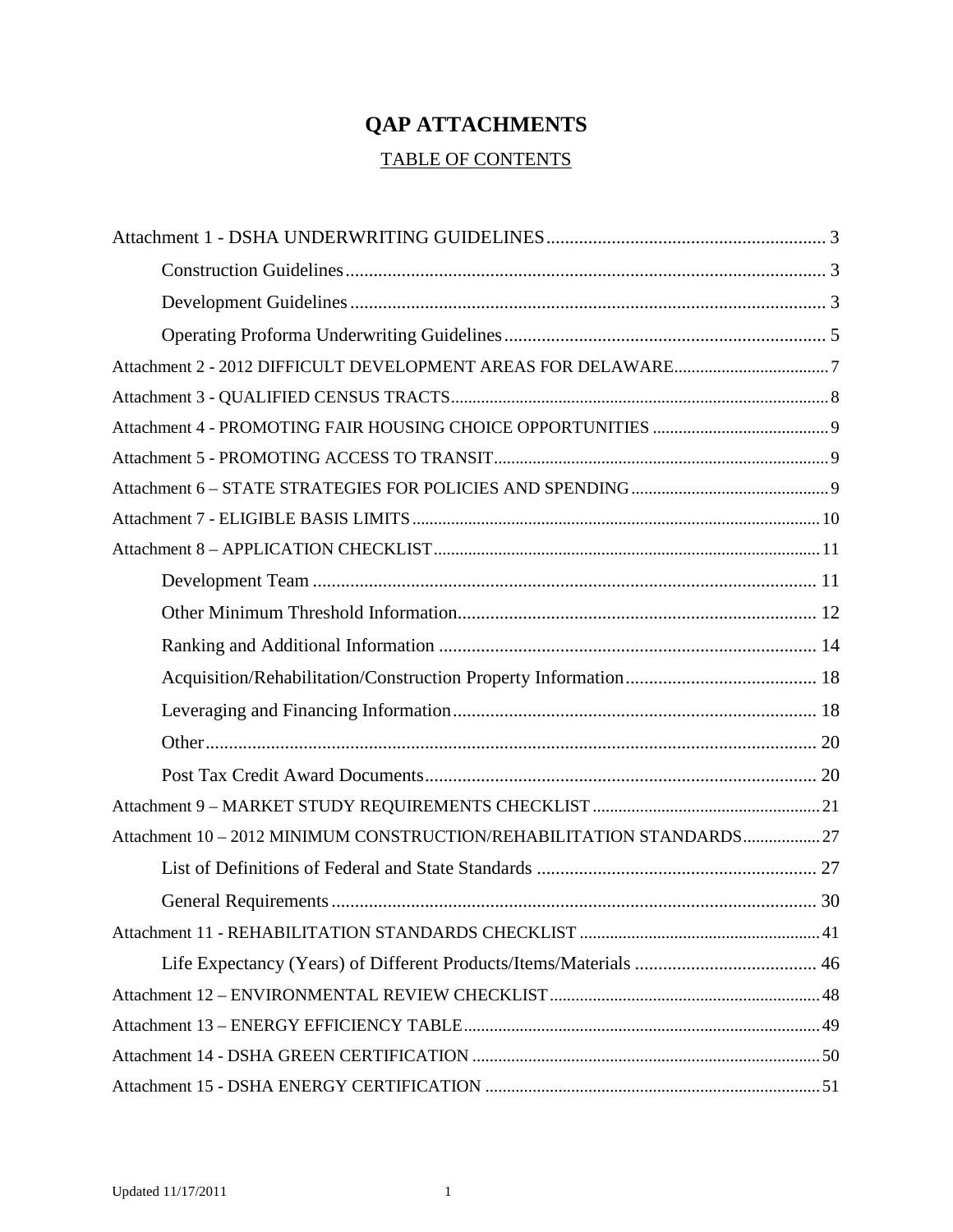| Attachment 16 - CERTIFICATION FOR COMMUNITY REVITALIZATION PLAN 52 |  |
|--------------------------------------------------------------------|--|
|                                                                    |  |
|                                                                    |  |
|                                                                    |  |
|                                                                    |  |
|                                                                    |  |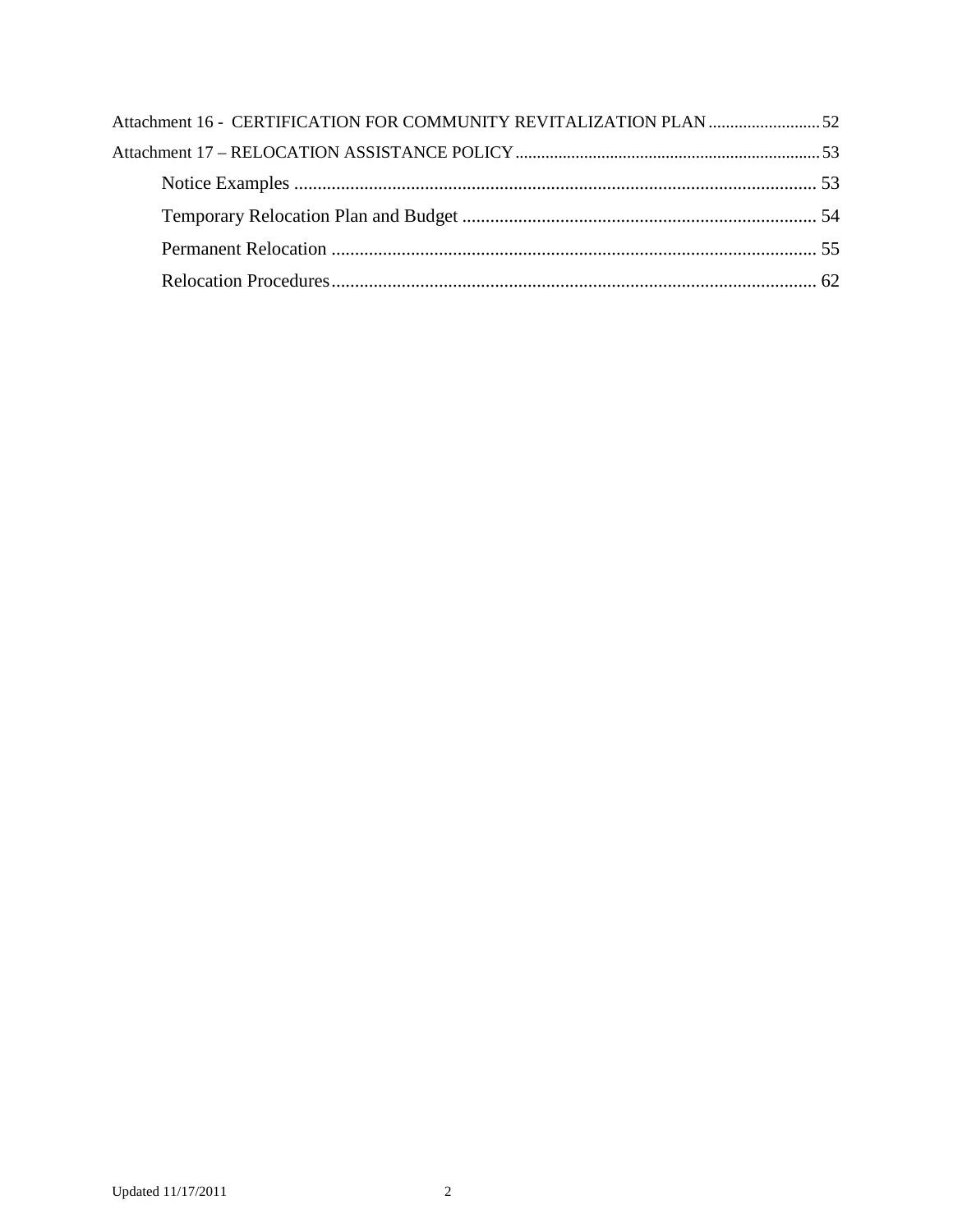# <span id="page-2-0"></span>**Attachment 1 - DSHA UNDERWRITING GUIDELINES**

# <span id="page-2-1"></span>**Construction Guidelines**

### **A. General Contractor's Overhead and Profit**

- 1. Maximum 10% of construction costs including site work, buildings and general requirements
- 2. For General Contractors that are part of the Development Team at application the following applies:
	- a. Maximum 7% of construction costs including site work, buildings and general requirements.
- 3. No increase in the percentage of overhead and profit will be allowed.

# **B. General Requirements**

- 1. Maximum 8% of construction hard costs for new construction
- 2. Maximum 10% of rehabilitation costs for acquisition/rehabilitation
- 3. For General Contractors that are part of the Development Team at application the following applies:
	- a. Maximum 6% of construction hard costs for new construction
	- b. Maximum 7% of rehabilitation costs for acquisition/rehabilitation
- 4. No increase in the percentage of general requirements will be allowed

Additional general requirements may be allowed for contractors recycling building materials. Refer to DSHA Cost Cert Guide for further information.

#### **C. Contingency**

- 1. 5% for new construction and 10% for rehabilitation based on the cost of buildings, site work, general requirements and contractor's overhead and profit.
- 2. Only one contingency is allowed.

#### **D. Land and Acquisition Value**

Price must be supported by approved appraisal. Appraisers must contact DSHA for comparable land cost analysis. DSHA reserves the right to request a second appraisal. Refer to DSHA for guidance and Exhibit 50 for additional details.

# <span id="page-2-2"></span>**Development Guidelines**

#### **A. Developer Fee**

- 1. 12% of Total Development Cost excluding developer fee, transferred reserves, bond prepayment penalty, relocation operations deficit reserve and land cost.
- 2. For identity of interest acquisitions of existing rental properties, the fee is  $9\%$  of the Total Development Cost excluding developer fee, transferred reserves, bond prepayment penalty, relocation operations deficit reserve and land cost.
- 3. In all cases, the developer fee may not exceed \$1,000,000 (Except where an additional developer fee is deferred and used to establish an ELI rental subsidy reserve approved by DSHA).

**Note**: If applying for HDF funding, please review the HDF Supplement for further definition.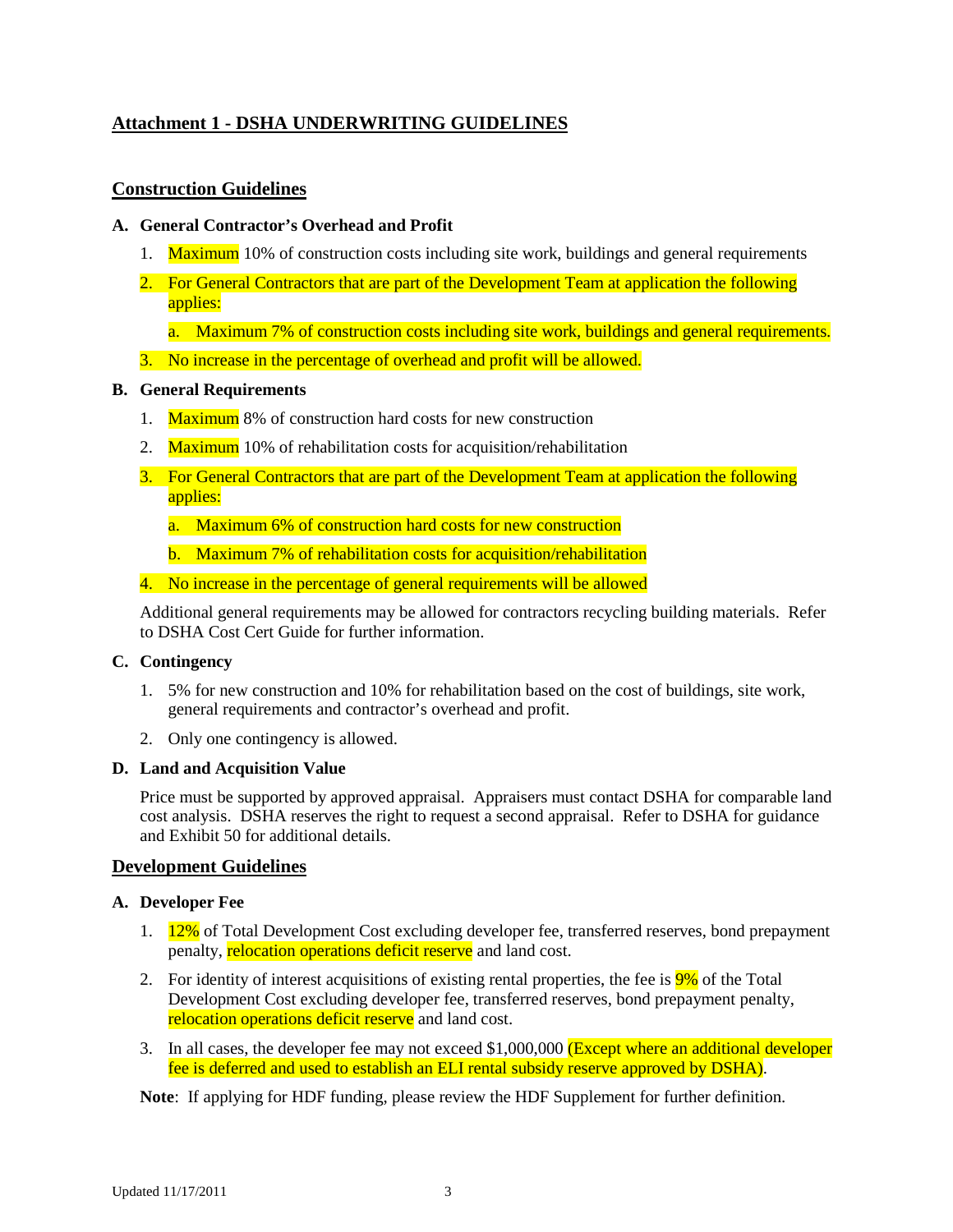DSHA may consider an increase in the Developer's Fee at permanent loan closing in an amount up to 12.5% of the original Contingency line item as recorded in the DSHA Building Loan Agreement executed at construction closing (or in the absence of such document, as indicated in the DSHA approved proforma) provided that the following conditions are met:

- a. There are sufficient unexpended funds in the contingency to reduce the DSHA permanent loan(s) by the same amount as being paid in additional developer's fee or if there are no DSHA permanent loan(s), to reduce the total development costs by the same amount as being paid in additional developer's fee; and
- b. The original construction contract amount and increases in the construction contract amount required by approved change orders have been fully paid as indicated by the contractor's and mortgagor's cost certifications; and
- c. The contingency funds are not otherwise required to fund approved development costs including but not limited to, required reserves or escrows; and
- d. No funds have been transferred from other approved line items to the contingency and
- e. Payment of any additional developer fee and subsequent reduction in DSHA permanent loans or the total development costs will not result in a decrease in the annual amount of Tax Credits or decrease in the amount of LIHTC equity contributed to the development.

#### **B. Working Capital Escrow**

1. 2.5% of the combined construction mortgages. Amount will be released at permanent closing assuming there are no outstanding financial or construction or issues.

#### **C. Operating Reserve Escrow**

1. Six months of operating expenses, including debt service and replacement reserves. Must be funded at construction closing for acquisition/rehabilitation developments.

#### **D. Equity Factor**

- 1. DSHA requires that a minimum of 85 cents on the dollar of gross equity be raised and contributed to the development. However, DSHA reserves the right to amend this amount due to changing market conditions. The net equity is defined as all equity raised for the development less syndication fees imposed by syndicator and allowances by DSHA (i.e., legal/accounting fees, 1% allocation/carryover fees and monitoring fee amounts). Excess may be used to fund investor/DSHA-required operating reserves and transition/subsidy reserves upon consent of **DSHA**. DSHA will underwrite and allocate acquisition credits based on the applicable rate issued by the Treasury Department one (1) month prior to application submission.
- 2. Under the Housing and Economic Recovery Act (HERA) the applicable rate for new construction and rehabilitation competitive credits was temporarily fixed at 9%. The applicable rate will revert to the monthly published applicable rate for projects that place in service after December 30, 2013. The applicable rate may be locked in to the current monthly applicable rate at the time of carryover allocation by election under Code Section 42(b)(2)(A)(ii).

#### **E. Relocation**

1. All state and federally financed, federally and state subsidized, or conversion properties must follow all Federal Uniform Relocation Act regulations as applicable and DSHA's Relocation Policy. Relocation assistance must be included as part of construction costs. DSHA must approve all relocation plans and correspondence to residents.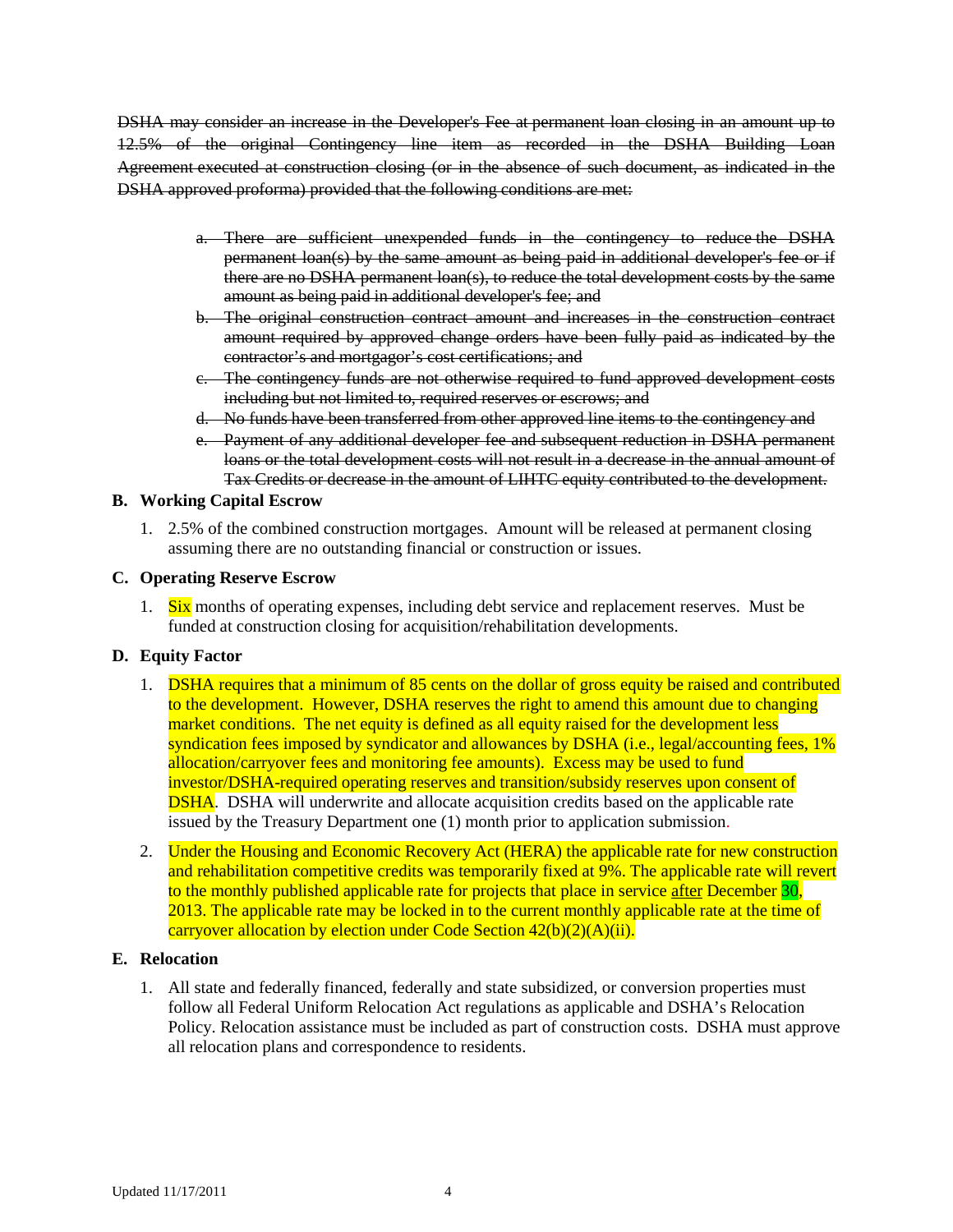- 2. At the time of application, the applicant may assume the risk for over-income residents and apply for the full amount of credits needed. However, at the carry-over allocation, verifications/certifications of current residents' income must be analyzed for eligibility. If the applicable fraction from application to construction closing/carryover allocation changes due to over-income residents that results in a loss of credits, the difference in any equity reduction will be the responsibility of the owner not DSHA.
- 3. Relocation expenses include resident moving expenses, utility deposits, off-site rents, management administration and other relocation expenses allowed under the URA. DSHA will allow up to \$3,000 per unit.

# **F. Relocation Operating Deficit Reserve**

1. DSHA allows up to \$1,500 per unit for a relocation operating deficit reserve for operating deficits caused by off-site relocation. This line item cannot be included in eligible basis. Any funds remaining will be applied to DSHA's loans, if applicable**.**

# **G. Bond Prepayment and Broker Fees**

1. Bond prepayment and broker fees shall be included as part of the seller's costs and included in the acquisition price provided such payment is supported by an appraisal**.**

# <span id="page-4-0"></span>**Operating Proforma Underwriting Guidelines**

#### **A. Operating Income**

- 1. Must include rents and laundry income and income from solar energy, as long as it benefits the property and/or residents. Other income must be supported with written documentation.
- 2. Rents should be affordable for the market area. Please contact DSHA for comparable tax credit rents in the area of the proposed development.
- 3. For federally financed or subsidized properties, the contract rents approved by HUD/USDA Contract Administrator must be used for the contract period. Tax Credit rents must be used after any subsidy period expires.
- 4. Interim income can only be used for HUD/USDA/DSHA approved operation expenses of the property and not for construction expenses except by written consent by HUD and DSHA as the case may be. For Subsidized Developments, existing escrows and interim income may be used to fund required reserves (contact DSHA for Guidance).

#### **B. Operating Expenses**

- 1. Range must be between \$4,400 and \$4,800 per unit (for non-subsidized properties).
- 2. Range must be between  $$5,600$  and  $$6,000$  per unit (for federally subsidized properties).

(Refer to DSHA for guidance).

# **C. Debt Coverage Ratio**

- 1. 1.15:1 Loan to Value ratio of 50% or less.
- 2. 1.20:1 Loan to Value ratio of 51%-80%.
- 3. No negative cash flow within first 20 years of loan will be accepted. All first mortgages must have a term of 20 years or more **amortized over 30 years** unless otherwise approved by DSHA.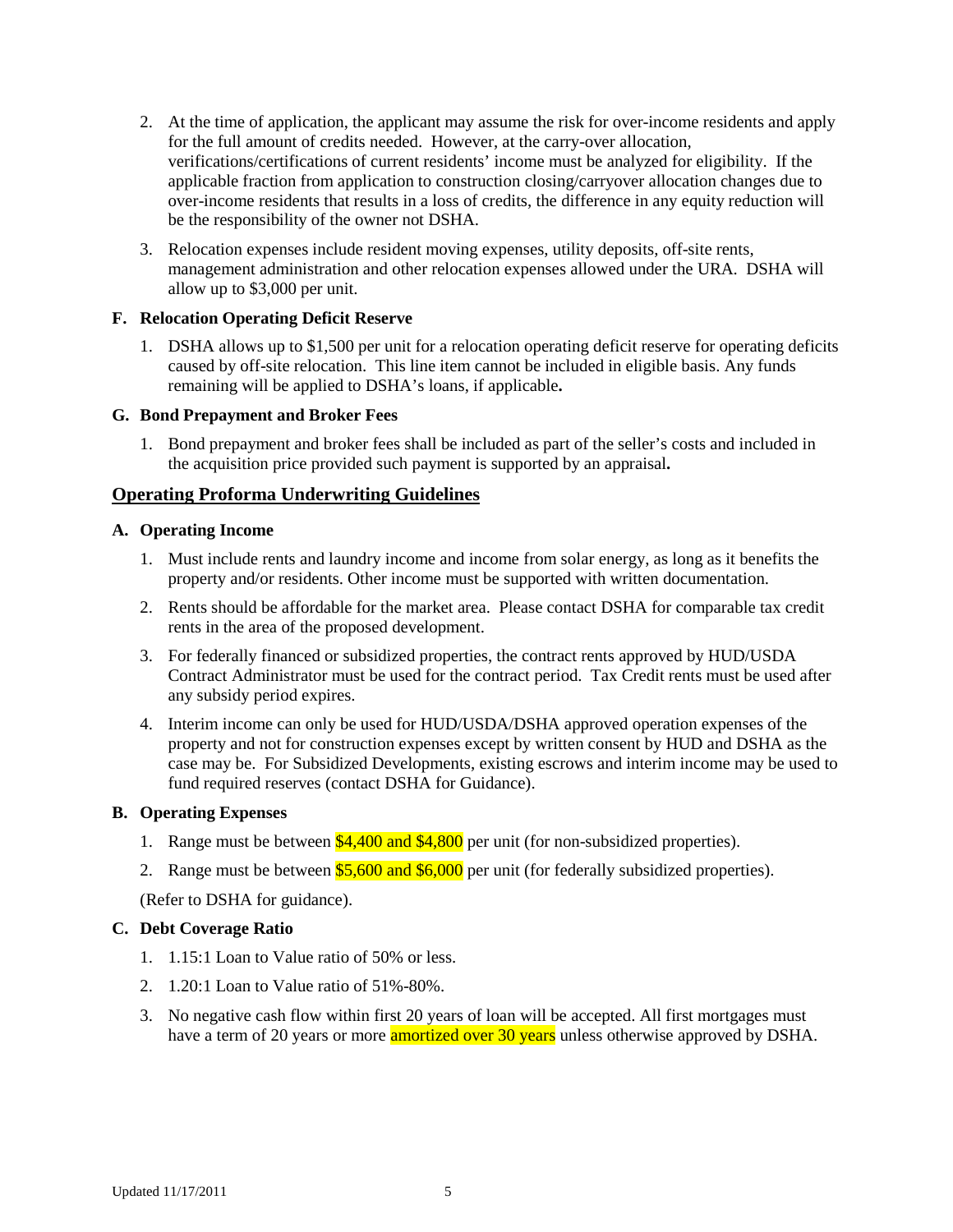#### **D. Annual Replacement Reserves**

- 1. New Construction: .006 of cost of Buildings or \$500/unit for properties with 32 units or less.
- 2. Rehabilitation: \$500 \$1500 per unit.

**Note**: Deviations from the above guidelines must be submitted in writing and approved by DSHA.

#### **E. Replacement Reserves**

1. Existing federally financed or subsidized properties that have replacement reserve funds currently in escrow, may use these funds for capital improvements (rehabilitation expenses) or to re-establish new reserve escrows.

**Note:** Reserve funds cannot be counted towards eligible basis.

2. \$1,500 per unit replacement reserve shall be established during construction. Interim Income can be used to establish the reserve. If at permanent closing the \$1,500 per unit balance has been met, the annual replacement reserve per unit cost will reduce to \$500 per unit.

**Note**: Deviations from the above guidelines must be submitted in writing and approved by DSHA.

#### **F. Trending (20-year proforma)**

- 1. Income 3%
- 2. Expenses 4%

**Section 8 Properties**: Trending must be approved by Contract Administrator prior to application submission.

#### **G. Vacancy Rate**

1. 5-7% (contact DSHA for guidance)

#### **H. Management Fee**

1. 8% of gross income (exceptions made for subsidized developments)

#### **I. Operating Proforma**

1. Must be approved by Development's management entity and for federally subsidized properties, the contract administrator must also approve the proforma.

**Note: Deviations from the above guidelines must be requested in writing prior to application and approved by DSHA.**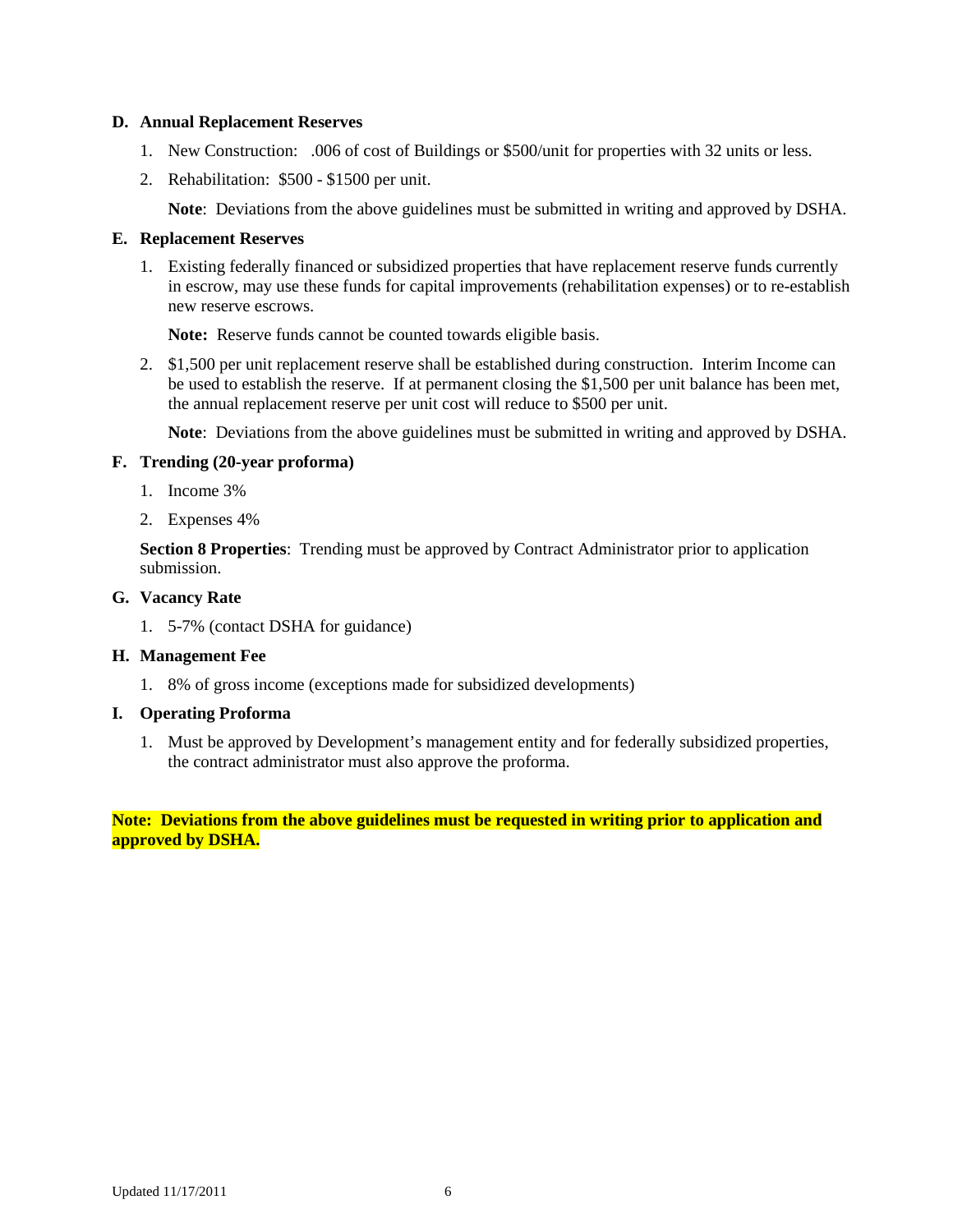# <span id="page-6-0"></span>**Attachment 2 - 2012 DIFFICULT DEVELOPMENT AREAS FOR DELAWARE**

Statutorily Mandated Designation of Difficult Development Areas and Qualified Census Tracts for Section 42 of the Internal Revenue Code of 1986:

The United States Department of Housing and Urban Development makes new Difficult Development Area designations annually and makes Qualified Census Tract designations due to changes in Section 42 of the Code. In determining a Difficult Development Area, HUD compared incomes with housing costs based on 2000 Census Data.

*The following County has been identified as a Difficult Development Area for the State of Delaware:*

# *NO COUNTIES WERE IDENTIFIED*

Under Section 42 of the Code, developments located in Difficult Development Areas are allowed to increase their eligible basis by 130% with DSHA approval only.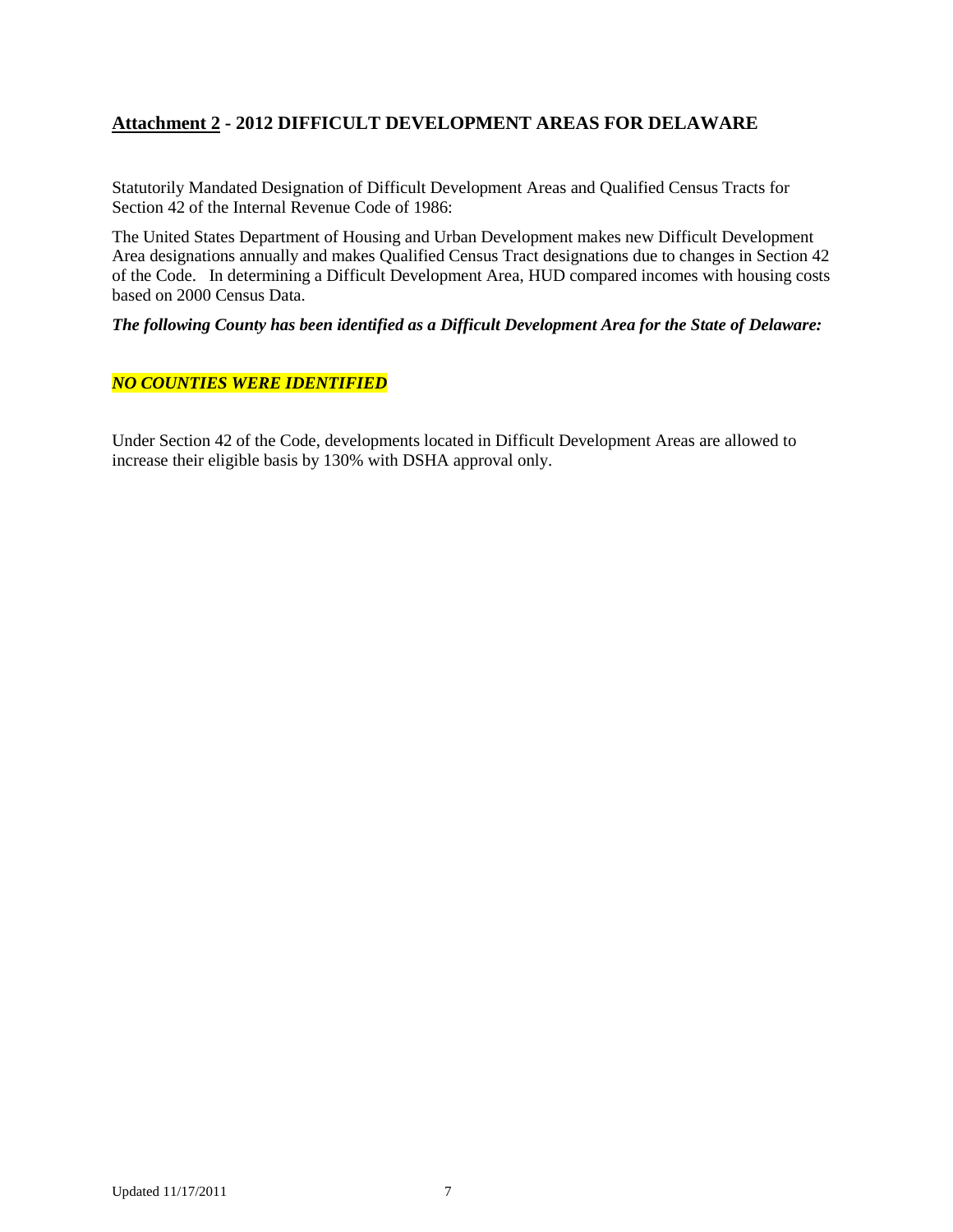# <span id="page-7-0"></span>**Attachment 3 - QUALIFIED CENSUS TRACTS**

New legislation signed into law in December 2000 expanded the definition of Qualified Census Tracts to include those census tracts in which there exists a poverty rate of 25% or greater.

The following are Qualified Census Tracts:

| Wilmington    | <b>Tracts</b> | 6.01   |
|---------------|---------------|--------|
|               |               | 6.02   |
|               |               | 7      |
|               |               | 8      |
|               |               | 9      |
|               |               | 16     |
|               |               | 17     |
|               |               | 19     |
|               |               | 20     |
|               |               | 21     |
|               |               | 22     |
|               |               | 23     |
|               |               |        |
| <b>Newark</b> | <b>Tracts</b> | 144.03 |
|               |               | 145.01 |
|               |               | 145.02 |

Maps demonstrating the expanded Qualified Census Tracts for the State of Delaware are available at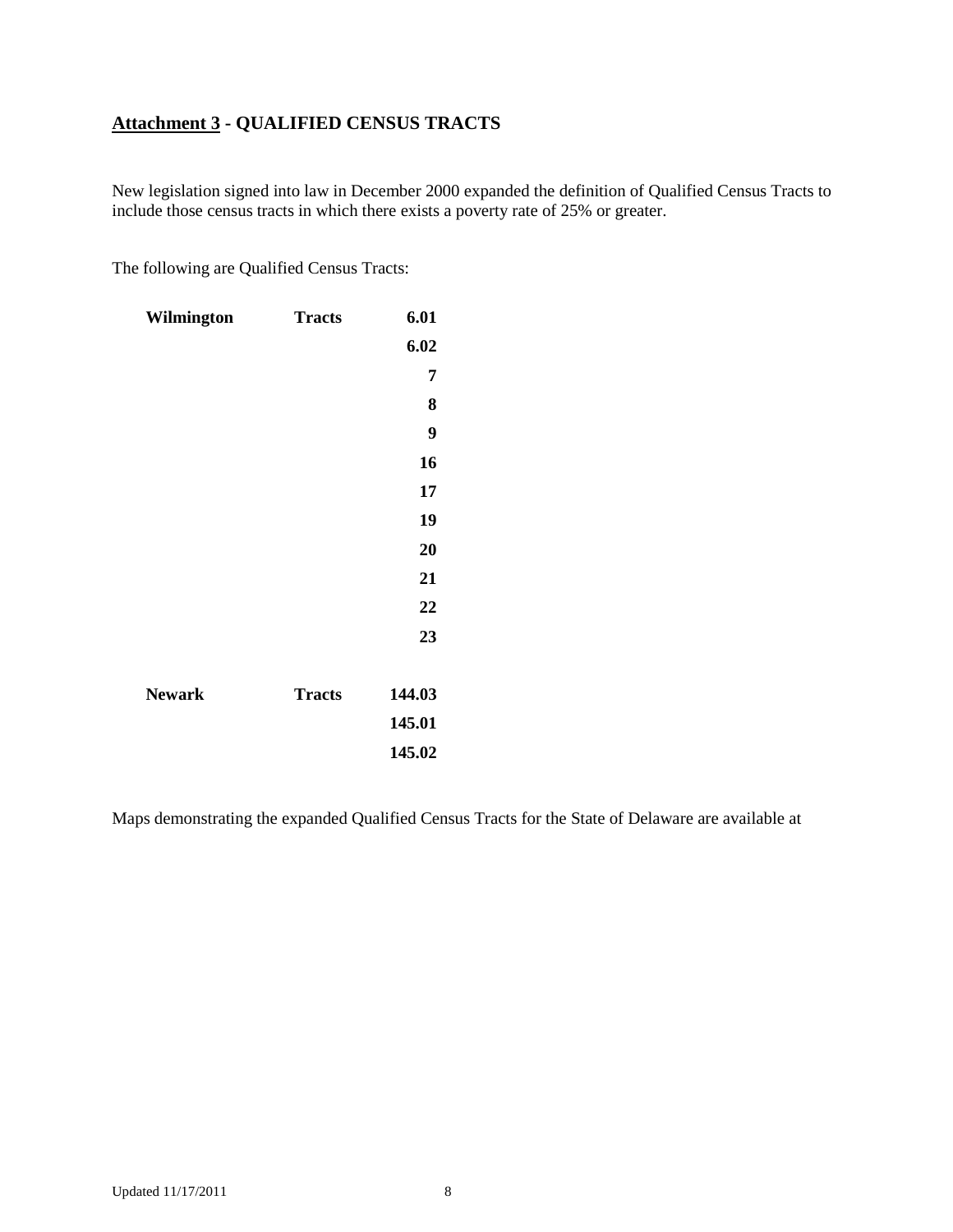# <span id="page-8-0"></span>**Attachment 4 - PROMOTING FAIR HOUSING CHOICE OPPORTUNITIES**

DSHA maps that include all defined areas are available under Fair Housing Maps at the following link: **<http://destatehousing.com/FormsAndInformation/datastats.php>**

# <span id="page-8-1"></span>**Attachment 5 - PROMOTING ACCESS TO TRANSIT**

DSHA maps that include all defined areas are available under Transit Maps at the following link: **<http://destatehousing.com/FormsAndInformation/datastats.php>**

# <span id="page-8-2"></span>**Attachment 6 – STATE STRATEGIES FOR POLICIES AND SPENDING**

Delaware State Strategies for Policies and Maps may be accessed on the web at <http://stateplanning.delaware.gov/strategies.shtml>

**NOTE:** The Delaware Strategy Maps are not property specific for properties that appear to border more than one type of growth area. If property location is not clear, DSHA will make the final determination.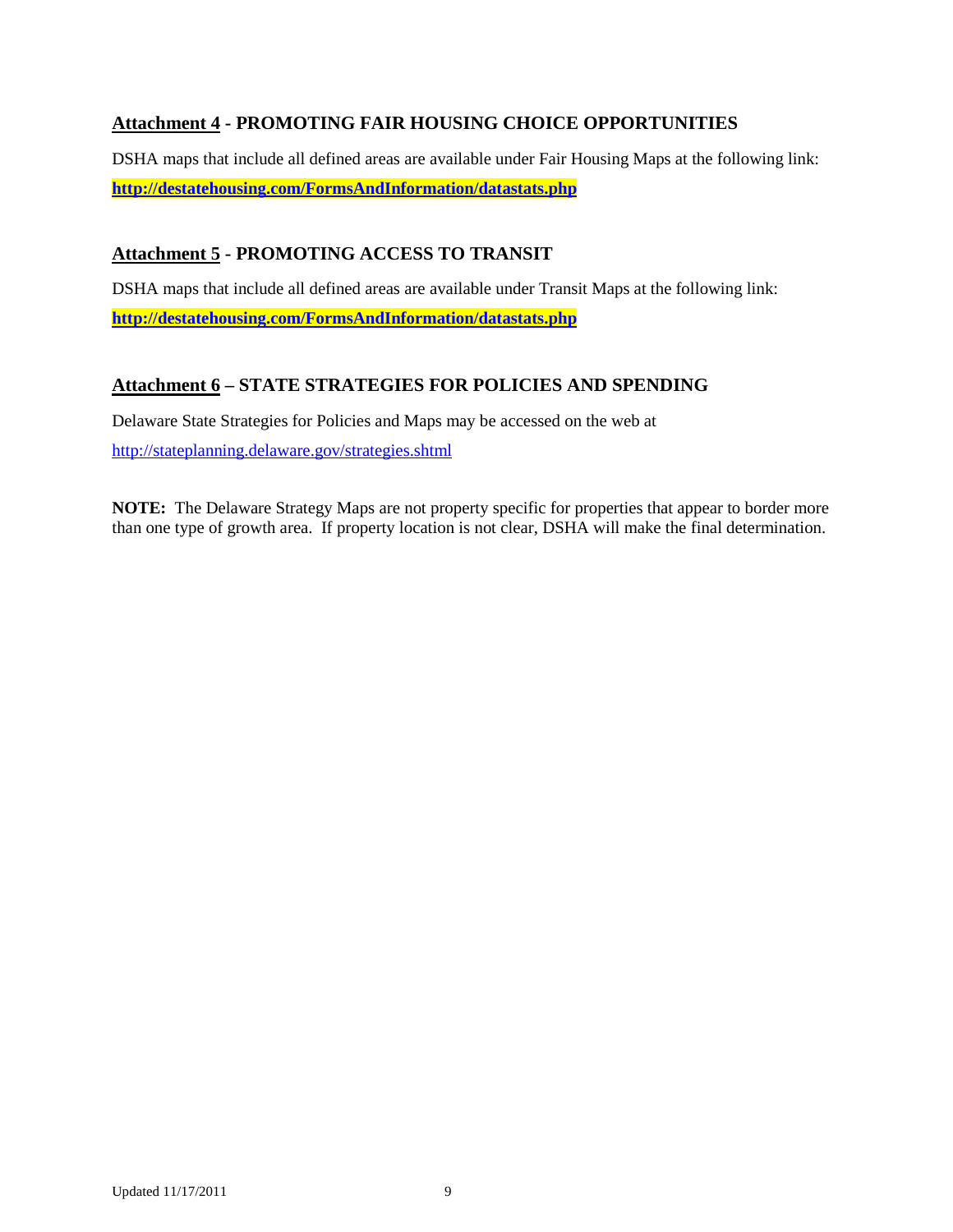# <span id="page-9-0"></span>**Attachment 7 - ELIGIBLE BASIS LIMITS**

|                                                       | <b>Bedroom</b> | <b>Bedroom</b> | <b>Bedroom</b> | <b>Bedroom</b> | <b>Bedroom</b> |
|-------------------------------------------------------|----------------|----------------|----------------|----------------|----------------|
| <b>Sussex County</b>                                  | \$128,698      | \$147,530      | \$179,398      | \$232,080      | \$254,763      |
| <b>Kent County</b><br><b>Dover</b>                    | \$128,698      | \$147,530      | \$179,398      | \$232,080      | \$254,763      |
| <b>New Castle County</b><br><b>City of Wilmington</b> | \$128,698      | \$147,530      | \$179,398      | \$232,080      | \$254,763      |

These limits are 240% of the basic HUD 221(d) 3 limits for elevator units under the HOME Program effective as of  $1/01/11$ .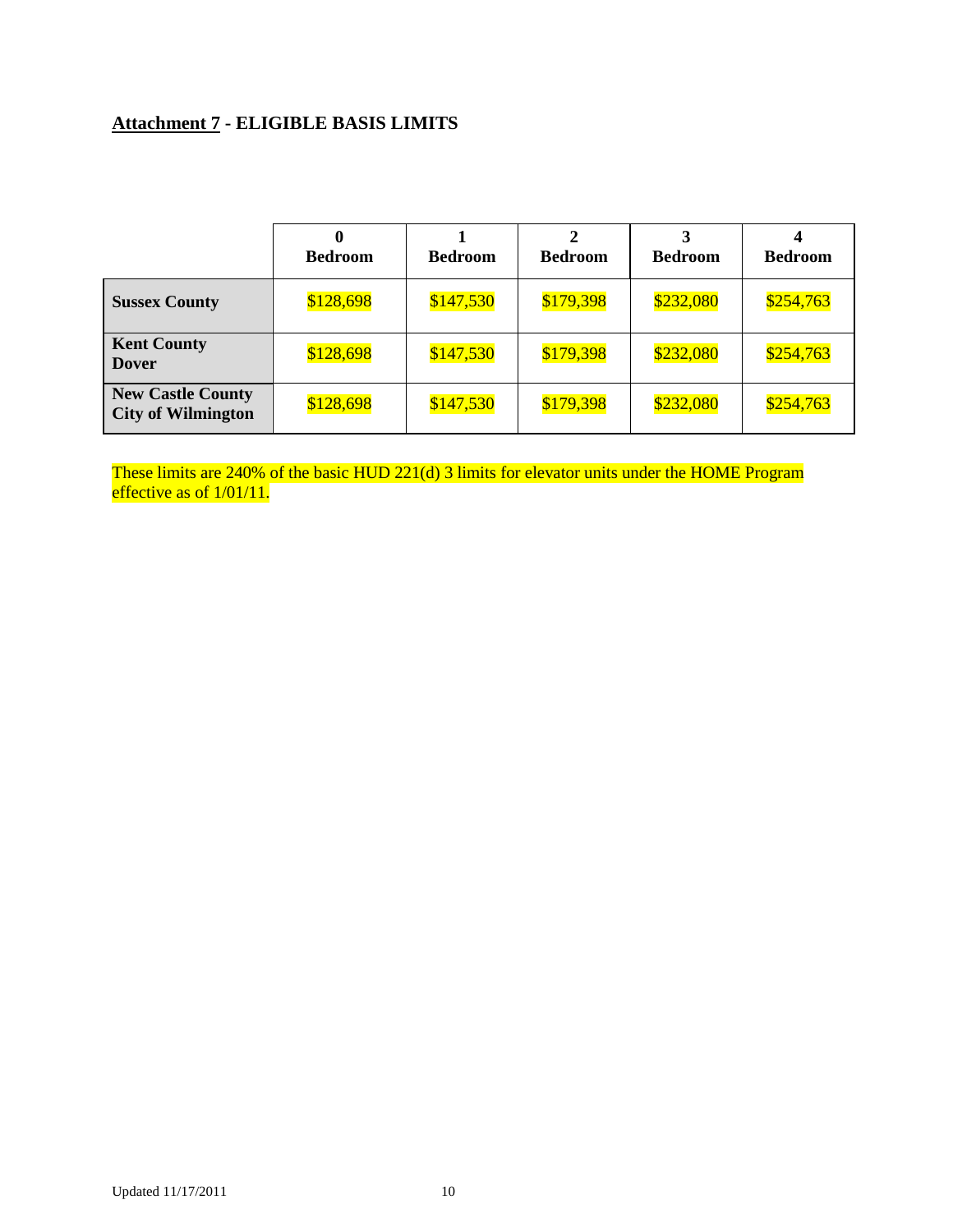# <span id="page-10-0"></span>**Attachment 8 – APPLICATION CHECKLIST**

# DELAWARE STATE HOUSING AUTHORITY LOW INCOME HOUSING TAX CREDIT PROGRAM

# **Application Checklist**

*After completion and finalization of the web-based Application, please print a copy of the Application along with a copy of the electronic confirmation that confirms the Application was accepted.* 

The following exhibits must accompany the Low Income Housing Tax Credit Application. Those exhibits marked with an asterisk (\*) may be omitted at the time of application and the application will still be considered a complete package for competitive purposes only. Please note, however, that DSHA requires submission of applicable exhibits listed below before making a Tax Credit allocation. Please be sure each exhibit is labeled with the appropriate number.

# <span id="page-10-1"></span>**Development Team**

| Exhibit 1* | Articles of Incorporation, Limited Liability Company Agreement, By-laws,<br><b>Partnership Agreements, and Tax Status</b>                                                                                                                                                                                                                                                                                                                                                  |  |  |
|------------|----------------------------------------------------------------------------------------------------------------------------------------------------------------------------------------------------------------------------------------------------------------------------------------------------------------------------------------------------------------------------------------------------------------------------------------------------------------------------|--|--|
| Exhibit 2  | <b>Non-Profit Status</b><br>Documentation of Section 501 (c)(3) or (4) status, which states exempt purposes<br>including the fostering of low-income housing, charitable purpose.                                                                                                                                                                                                                                                                                          |  |  |
| Exhibit 3  | Verification of General Partner Ownership (For non-profits only)<br>Through written agreement.                                                                                                                                                                                                                                                                                                                                                                             |  |  |
| Exhibit 4  | Joint Venture Agreement or Consultant Agreement (If applicable)<br>Applicant(s) must submit an agreement to DSHA, outlining the current and long-term<br>roles, terms, fees, and other conditions of the partners to the agreement. An unqualified<br>legal opinion must be submitted with the application that states the joint venture meets<br>the requirements of Section 42 and DSHA as it relates to being considered eligible to<br>compete in the Non-Profit Pool. |  |  |
| Exhibit 5  | <b>Background and Experience of Board Officers and Staff</b><br>Resumes and/or lists of officers are required.                                                                                                                                                                                                                                                                                                                                                             |  |  |
| Exhibit 6  | <b>Resolution (For non-profits only)</b><br>Documentation of Applicant's governing body approving tax credit application and/or<br>loan request must be submitted.                                                                                                                                                                                                                                                                                                         |  |  |
| Exhibit 7  | <b>Developer Experience</b><br>Complete the Real Estate Owned/Developed Schedule by listing all previous multi-<br>family housing development experience and that of any principals of the organization.<br>For each development, include the name, number of units, type of financing and whether<br>subsidized (type of subsidy) or unsubsidized. Please use the attached DSHA Real Estate<br>Development Schedule attachment in the Application.                        |  |  |
| Exhibit 8  | <b>Current Audited Financial Statement for each Principal Owner,</b><br><b>Developer and/or General Partner</b><br>If the ownership entity is an existing organization, the most recent and prior year's<br>audited financial statements must be included.                                                                                                                                                                                                                 |  |  |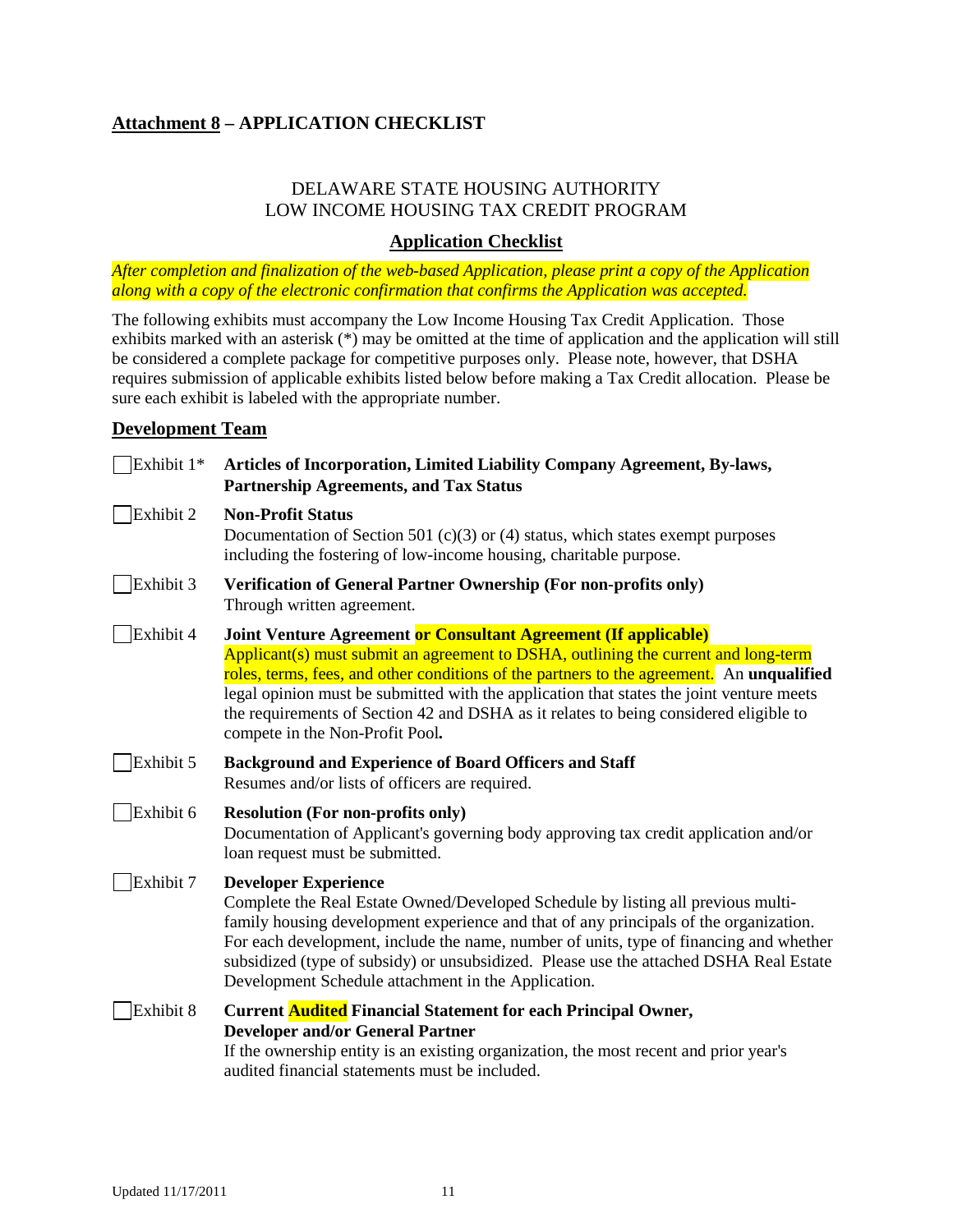| Exhibit 9  | Resumes of Surveyor, Architect, Marketing Agents, General Contractor and Other<br><b>Members of the Development Team</b>                                                                                                                                                                                 |  |  |
|------------|----------------------------------------------------------------------------------------------------------------------------------------------------------------------------------------------------------------------------------------------------------------------------------------------------------|--|--|
|            | Include the General Contractor if they are chosen at application. If the General<br>Contractor is a Joint Venture General Contractor, an agreement must be submitted to<br><b>DSHA</b> outlining the current and long-term roles, terms, fees, and other conditions of the<br>partners to the agreement. |  |  |
| Exhibit 10 | <b>Management Agent Qualification Application</b><br>Include all required attachments (i.e., management plan, audited financial statements,<br>copy of marketing plan explaining in detail the procedures to be utilized in renting up the<br>units).                                                    |  |  |
|            | <b>NOTE:</b> All management agents must meet DSHA's management agent's requirements.                                                                                                                                                                                                                     |  |  |
| Exhibit 11 | <b>Affirmative Fair Housing Marketing Plan</b>                                                                                                                                                                                                                                                           |  |  |
| Exhibit 12 | IRS Form 8821, Tax Information Authorization                                                                                                                                                                                                                                                             |  |  |

#### <span id="page-11-0"></span>**Other Minimum Threshold Information**

Exhibit 13 **Local and Community Notice for Acquisition/Rehabilitation**

Applicants must notify, via certified mail, the county executive, the local state senator, and the local state representative or if in a municipality, the local mayor/council president and the local state senator and the local state representative that an application has been submitted. Applicant must also notify, via certified mail, all neighborhood associations, civic groups and community organizations within 1/4 mile of the proposed development, after submitting the application. In New Castle County or Wilmington, the New Castle County Office of Community Governing or the Community Organization Guide, City of Wilmington, Office of Planning are possible sources for a listing of neighborhood associations. A Copy of the Civic Association Directory for New Castle County is available through the New Castle County Office of Community Governing (302 395- 5532) . Or in the case of sites located in Wilmington , a copy of the Community Organization Guide is available from the City of Wilmington, Office of Planning. DSHA claims no responsibility regarding the inclusion or exclusion of civic groups, neighborhood associations and or community organizations listed in the above referenced guides. For all Kent and Sussex counties, if said lists do not exist, developer must exercise due diligence and make specific contact with their local legislators to obtain information on specific and legitimate groups in notifying the appropriate surrounding communities. Legitimate (organized with by-laws) neighborhood associations, civic groups and community organizations must be in existence at the time of notification. All letters providing notice pursuant to this section shall be substantially in the same form as provided in the LIHTC application. Applicants/sponsors must certify to compliance with this section, as well as document proof of compliance in the form of U. S. Postal certified mailing receipts, stamped green cards and certification letter submitted to DSHA by 4:00 pm **April 25, 2011.** Failure to submit the above-referenced certification, stamped receipts and green cards to DSHA by the deadline will result in disqualification of the sponsor's application. DSHA reserves the right to reject any application where the notice does not conform to the form notice as provided by DSHA and/or otherwise failing to comply with the provisions of the local government and community notice requirements. New construction applications are exempt from this notice requirement.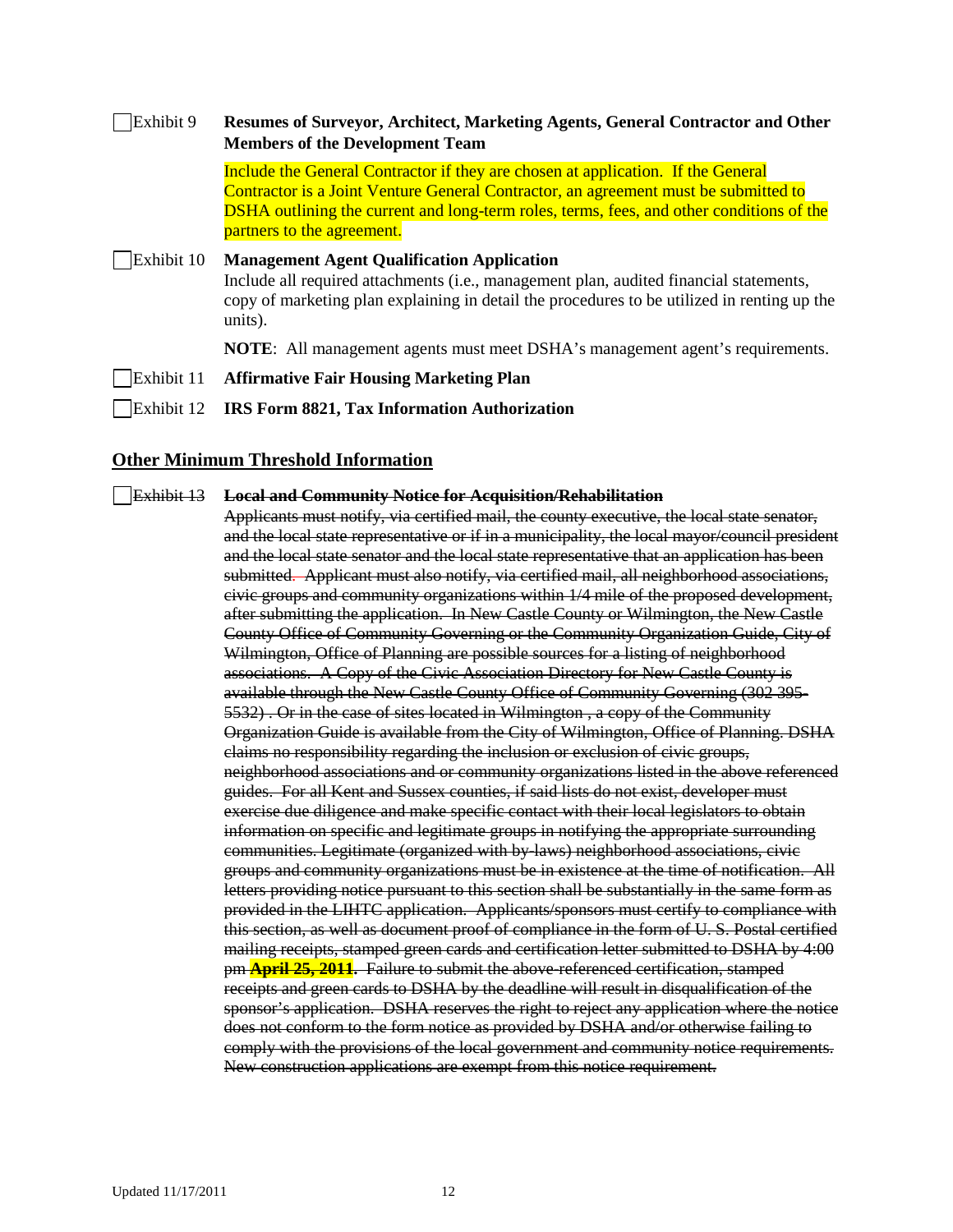|            | NOTE: Applicants that successfully earn full points within the Community Outreach<br>Notice scoring category shall be considered as meeting the Local and Community<br>Notice for Acquisition/Rehabilitation Developments minimum threshold requirement.                                                                                                                                                                                                                                                                                                                                                                                                                  |  |  |  |
|------------|---------------------------------------------------------------------------------------------------------------------------------------------------------------------------------------------------------------------------------------------------------------------------------------------------------------------------------------------------------------------------------------------------------------------------------------------------------------------------------------------------------------------------------------------------------------------------------------------------------------------------------------------------------------------------|--|--|--|
| Exhibit 13 | <b>Utility Availability</b><br>Please include the following with this exhibit:                                                                                                                                                                                                                                                                                                                                                                                                                                                                                                                                                                                            |  |  |  |
|            | Verification of adequate sewer and water capacity, gas, electric, and storm water.<br>1.                                                                                                                                                                                                                                                                                                                                                                                                                                                                                                                                                                                  |  |  |  |
|            | Proof from utility company that the building has not been occupied for at least three<br>2.<br>years, if applicable.                                                                                                                                                                                                                                                                                                                                                                                                                                                                                                                                                      |  |  |  |
|            | Written verification of utility allowances for all tenant paid utility costs from Public<br>3.<br>Housing Authority, RD, or local utility company estimates.                                                                                                                                                                                                                                                                                                                                                                                                                                                                                                              |  |  |  |
| Exhibit 14 | <b>Zoning</b>                                                                                                                                                                                                                                                                                                                                                                                                                                                                                                                                                                                                                                                             |  |  |  |
|            | Please include the following with this exhibit:                                                                                                                                                                                                                                                                                                                                                                                                                                                                                                                                                                                                                           |  |  |  |
|            | Verification of zoning classification, re-zoning, or variance application request.<br>1.                                                                                                                                                                                                                                                                                                                                                                                                                                                                                                                                                                                  |  |  |  |
|            | Census Tract Verification.<br>2.                                                                                                                                                                                                                                                                                                                                                                                                                                                                                                                                                                                                                                          |  |  |  |
|            | 3.<br>State Strategies for State Policies and Spending verification.                                                                                                                                                                                                                                                                                                                                                                                                                                                                                                                                                                                                      |  |  |  |
| Exhibit 15 | <b>Minimum Square Footage and Bedroom Mix</b><br>Preliminary plans of adequate detail to verify that units satisfy minimum square footage<br>requirements, bedroom size, and mix.                                                                                                                                                                                                                                                                                                                                                                                                                                                                                         |  |  |  |
|            | For City of Wilmington applications, per 2003 International Building Code, City of<br>Wilmington definition of Single Room Occupancy (SRO) / Efficiency is as follows:                                                                                                                                                                                                                                                                                                                                                                                                                                                                                                    |  |  |  |
|            | 1208.4 Efficiency dwelling units. An efficiency unit shall conform to the requirements of<br>the code except as modified herein:                                                                                                                                                                                                                                                                                                                                                                                                                                                                                                                                          |  |  |  |
|            | The unit shall have a living room of not less than 220 square feet $(20.4 \text{ m})$ of floor<br>1.<br>area. An additional 100 square feet $(9.3 \text{ m})$ of floor area shall be provided for each<br>occupant of such unit in excess of two.                                                                                                                                                                                                                                                                                                                                                                                                                         |  |  |  |
|            | The unit shall be provided with a separate closet.<br>2.                                                                                                                                                                                                                                                                                                                                                                                                                                                                                                                                                                                                                  |  |  |  |
|            | $\mathfrak{Z}$ .<br>The unit shall be provided with a kitchen sink, cooking appliance and refrigeration<br>facilities, each having a clear working space of not less than 30 inches (762 mm) in<br>front. Light and ventilation conforming to this code shall be provided.                                                                                                                                                                                                                                                                                                                                                                                                |  |  |  |
| Exhibit 16 | <b>Independent Market Study</b><br>Document of sufficient scope to determine if Low Income Tax Credit Housing is in<br>demand and is feasible for the proposed location. Market Study must include, but not<br>necessarily be limited to, the information noted in the attached Market Study<br>Requirements Outline. Additionally, the market study shall clearly indicate distances to<br>services, which include but are not limited to, retail/commercial facilities, employment,<br>daycare and public transportation. List and describe separately how each of these<br>services that the development has access to improves the quality of life for the residents. |  |  |  |

DSHA must pre-approve the preparer of every market study. Minimum requirements for the preparer are also noted on this outline. (Please supply three copies)

# Exhibit 17 **Site Control**

Site control can be demonstrated by recorded deed, recorded long term lease, municipal or county disposition and development agreement, an option to purchase or lease, or a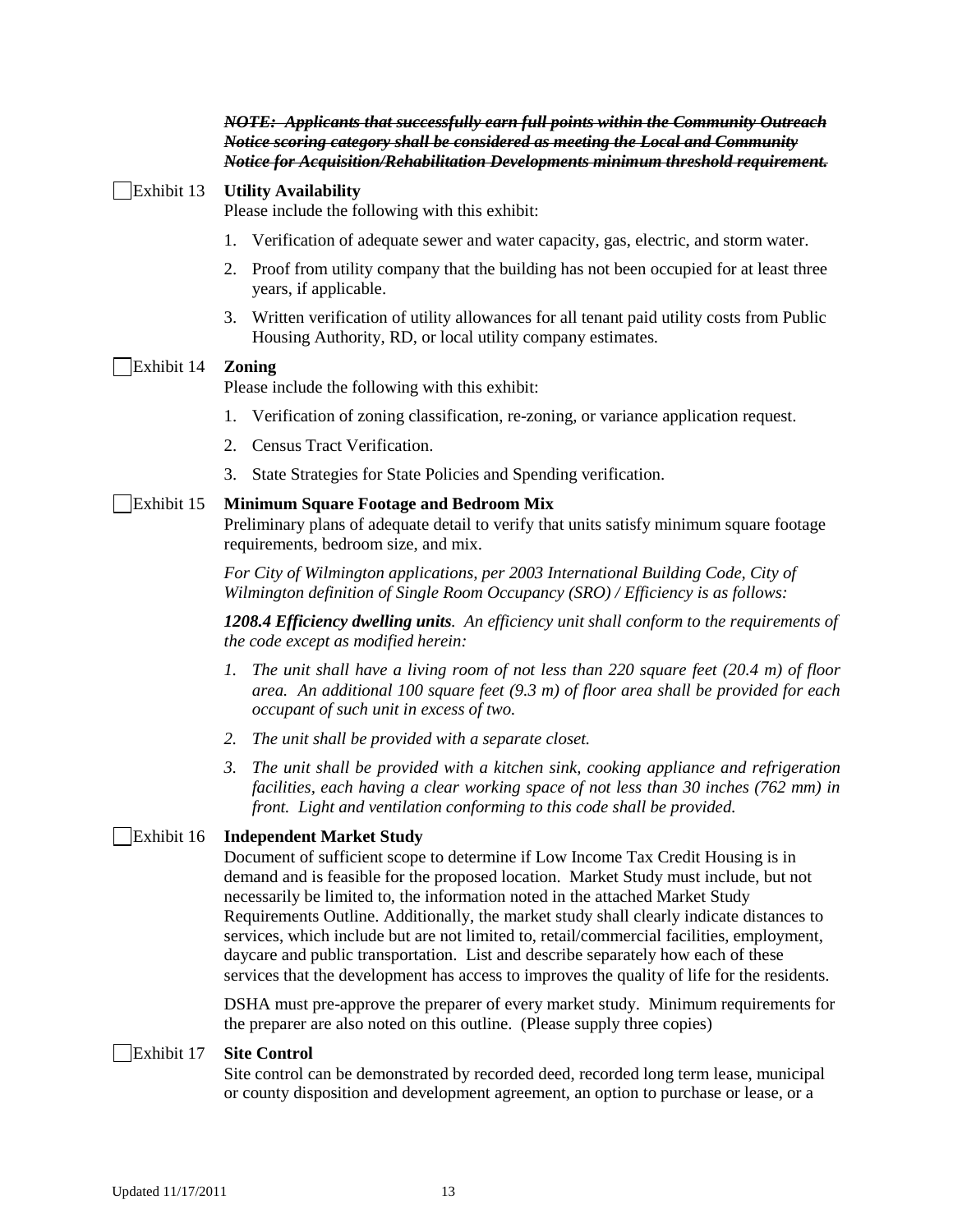purchase contract. The sales agreement or lease agreement and all pertinent terms therein must be submitted at the time of application. DSHA reserves the right to determine a development is ineligible to compete for tax credits if site control documentation is amended after application submission.

Exhibit 18 **Phase I Environmental Audit and Phase I Environmental Site Assessment** All developments require a Phase I Environmental Site Assessment (ASTM E1527-05). Developments with existing structures on the property require both a Phase I Environmental Site Assessment **and** a Phase I Environmental Audit that addresses all structures on site and the existing materials/conditions of the structures (i.e. lead, asbestos, PCBs etc.). Applicant must also complete the 'Environmental Review Checklist" provided in the LIHTC Application, Part II, Attachment F.

# <span id="page-13-0"></span>**Ranking and Additional Information**

#### Exhibit 19 **Increase in Compliance Period** Documentation of compliance and extended use periods that will be chosen by the owner for the property and agreement that owner waives their rights to re-syndicate, transfer or sell for the period chosen.

#### Exhibit 20 **Conversion to Homeownership**

A detailed marketing plan must be submitted which includes a statement from the applicant that the Declaration of Restrictive Covenants shall reflect a right of first refusal is granted by the owner to the residents. Units must be offered at their fair market value at the time of the original residents initial occupancy of the unit, that the applicant will agree to total costs per unit subject to the limits of Section 221 (d)(3)(ii).

A detailed marketing plan, projections on maintenance, tenant reserve funds, homeownership training, continued affordability, sales price calculation, lease/purchase agreements including rules and regulations, etc must also be included with the application. The plan will be evaluated for feasibility and compliance with all regulations (Section 42, Fair Housing, and all other funding sources requirements). All syndication documents must reflect the conversion.

# Exhibit 21 **Developments Serving the Lowest Income** Documentation clearly noting the percentage of units at various income levels.

#### Exhibit 22 **Special Needs Verification**

Developers that will rent units in the development to one or more of the targeted special needs populations must make available a minimum of three services specifically addressing the needs of the identified group. Fifty percent (50%) of the property must be made available for the special needs population.

A minimum of three (3) appropriate services must be provided free of charge to the residents. Documentation of what these services are and how these services will be paid for must be provided. Contracts and or letters of agreements must be attached.

#### Exhibit 23 **Fair Housing and ADA Units**

Documentation by the architect through preliminary plans and/or specification of new amenities and ADA units claimed for points. Details covering costs of upgrades must also be included.

#### Exhibit 24 **Verification of Local Government Contribution** (If applicable) Documentation of approved written financial support by commitment letter or other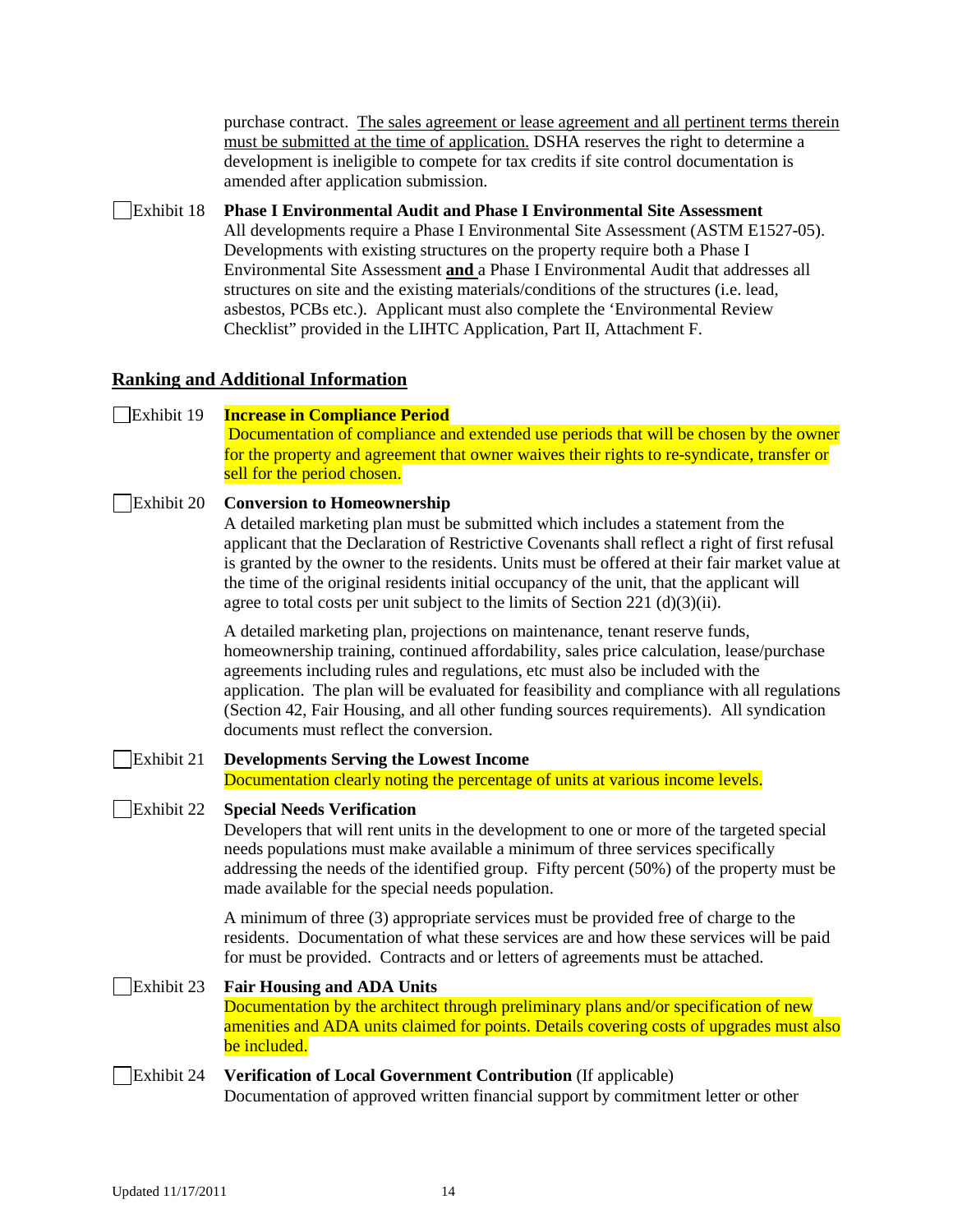documentation (i.e. executed grant agreement, award letter, etc) from the municipality or local government detailing the dollar amount of the waiver or contribution that financially reduces the development and/or operating cost of the developments over a five-year period (i.e., tax abatement, waiver of fees, donation of land, etc).

### Exhibit 25 **Letter of Government Support**

Documentation from the local government indicating its support of the development and endorsing the development in the current round of competition. This letter must be from The Chief Executive Officer of the municipality in which the development is located and must precisely reflect the development as submitted without modification or qualification.

# Exhibit 26 **Details of Leveraging**

Please describe, in detail, the calculations on how DSHA controlled funds, including tax credits, HOME funds and Housing Development Funds, are used to leverage other permanent funding sources. **NOTE: If claiming points for leveraging additional net** equity, a detailed commitment letter must be submitted.

# Exhibit 27 **Promoting Balanced Housing Opportunities** Documentation of address of property and 2010 census tract number. DSHA will make final determination if property is located in a non-impacted area.

# Exhibit 28 **Historic Preservation**

Documentation that individual property is listed on National Historic Register.

Exhibit 29 **Preservation/Rehabilitation** 

Tax Credits (A): Any tax credit housing development, which has completed its compliance period that is

in need of substantial rehabilitation *or*

at risk of losing its affordability

Subsidized (B): Any currently occupied subsidized housing development or demolition/new construction of public housing subsidized units that are

in need of substantial rehabilitation *or*

at risk of losing its affordability

To receive points in the preservation category for the above definitions (A or B), the applicant must meet the definition of substantial rehabilitation or summit written confirmation from the Tax Credit agency or subsidy contract administrator that the development's affordability expiration is imminent. To compete in the preservation/rehabilitation pool, the applicant must provide documentation that the development meets one of the above definitions.

To further prioritize preservation developments, points will be awarded for each of the following factors up to a maximum of ten (10) points. Each factor listed below must be supported and documented as an attachment in the application.

- 1. Require hard cost/rehabilitation expenses that exceed \$50,000/unit. (4 points)
	- a. All hard/rehabilitation costs will be for the building housing the units and units only.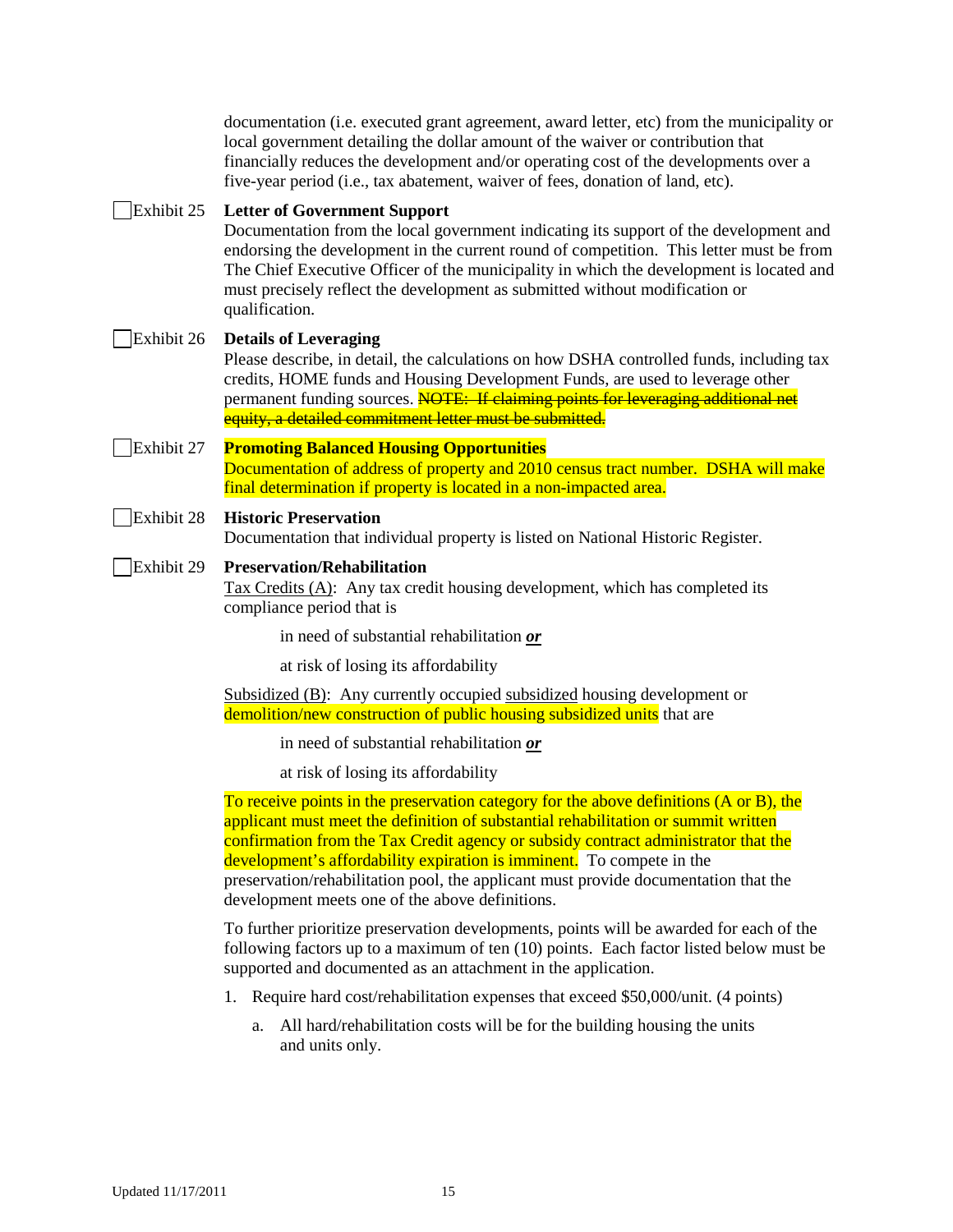- b. Must be documented by the Capital Needs Assessment and proposed rehabilitation work must be past its 50% life cycle per DSHA's Construction Standards.
- c. Must complete Attachment A, Cost Summary (LIHTC Part II Application, Page 22). The Applicant **will not be eligible for points** in the Preservation/Rehabilitation Pool if Attachment A is not completed.
- d. Costs **not to be** included in the \$50,000/unit include, but are not limited to, all offices, community rooms/buildings, storage areas, maintenance areas, and laundry facilities, all exterior work not an integral part of the building or units, all site costs, bonds, and all work not of a standard nature such as installation of awnings or solar panels.
- 2. Have committed federal rental assistance contracts. (3 points)
- 3. Property was placed in service on or before December 31, 1990. (2 points)
- 4. Property is non-elderly/disabled. (1 point)

#### Exhibit 30 **Verification of New Rental Assistance or Federal Subsidy**

Proof of commitment or contract for new rental assistance or subsidy contract from Rural Development, HUD or local municipality.

#### Exhibit 31 **Verification of Extremely Low Income**

Documentation of subsidy calculation (i.e., rents, income limits, number of units, unit size, equity raised). In addition, documentation from equity investor that equity has been secured and has satisfactorily approved the agreement for use of equity to be used as subsidy reserve.

#### Exhibit 32 **Letter of Support from Local Public Housing Authority**

A letter of support that indicates that local public housing waiting lists and/or Section 8 existing waiting lists will be used when marketing the property.

#### Exhibit 33 **Social Services Verification**

The provision of social and support services is an integral part of any attempt to improve the quality of life of the residents of the development.

- 1. Services must be affordable, appropriate, available, and accessible at least a minimum of two hours a month (24 hours annually) four  $(4)$  times a year-to the development's residents.
- 2. The services must be distinct to qualify for the points for example a series of financial literacy classes, even on different topics such as budgeting or housing counseling would count as one financial literacy class.
- 3. Services should be actively linked to the residents and not simply provided to the community at large and can be provided on-site or and can be provided off-site.
- 4. If services are provided off-site, a memorandum of understanding (MOU) with the off-site service provider (i.e., senior center, service center, etc) must be submitted with the application.

The MOU must stipulate a transportation plan for regularly scheduled trips to the facility and classes, a schedule of classes, attendance proof and record keeping, as well as the narrative described below and any other terms, fees, and conditions of the service provider and applicant.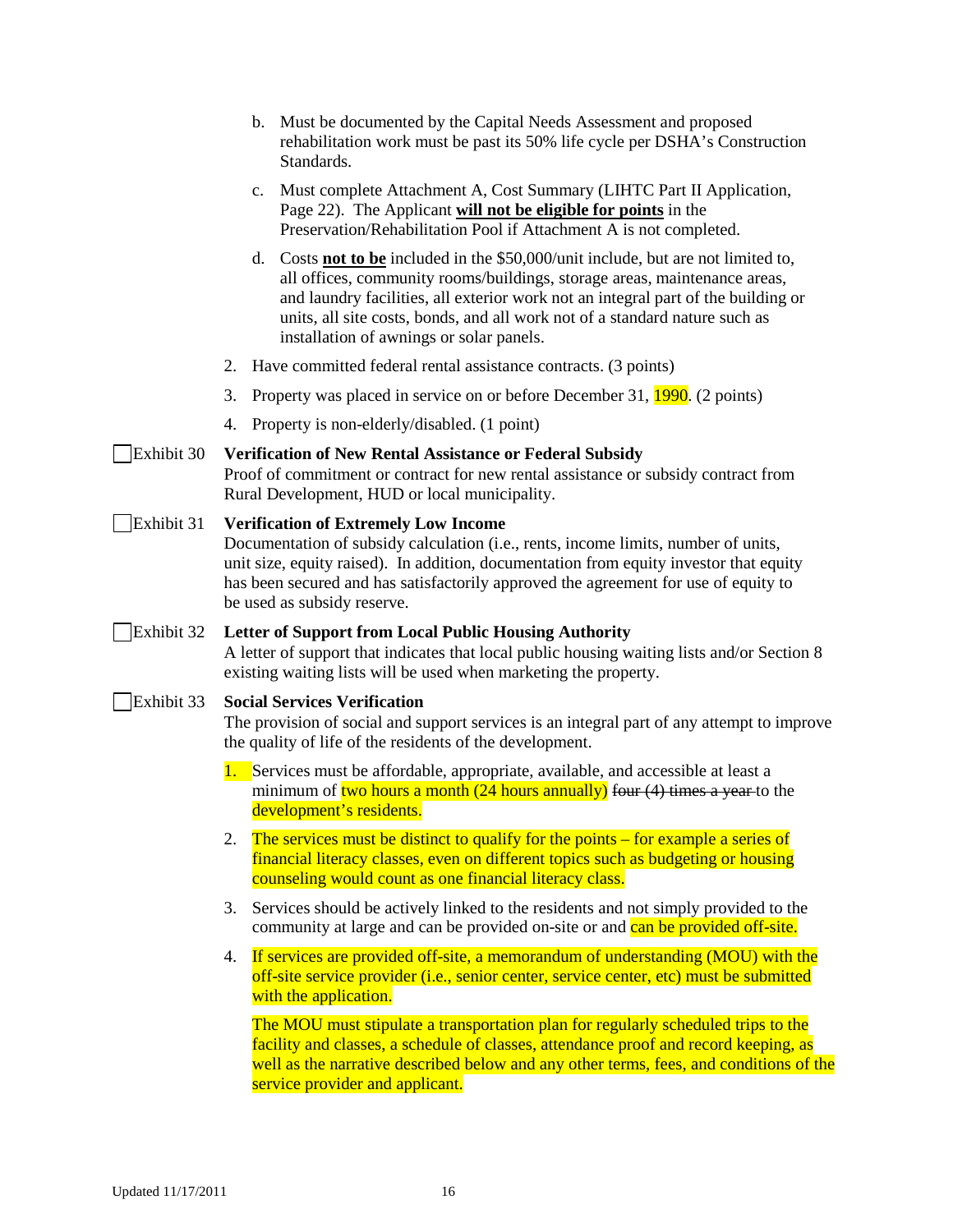- 5. Please include the following with this exhibit:
	- a. Applicants must submit a narrative describing the services to be provided, a curriculum for any classes, description of why the services are appropriate for the population, how the services will be publicized and marketed, and expected outcomes and benefits, qualifications of the social service organizations that will be utilized at the property, including their history, capacity and experience, contracts or commitment letters detailing costs of services from each social service provider.
	- b. Details concerning the source of funds used for social services must be included.

**NOTE**: Fees may be charged to residents for social services (and not be included in the gross rent) as long as the services are OPTIONAL.

# Exhibit 34 **Access to Transit**

A Memorandum of Agreement between the owner/sponsor and Delaware Transit Corporation (DTC) that includes all improvements, amenities, accommodations to be made, cost of improvements and responsibilities agreed upon by DTC. All information and documentation required under the QAP for Transit Friendly, Transit Accessible and Transit Ready must also be included in this Exhibit.

#### Exhibit 35 **Amenities**

Documentation by the architect through preliminary plans and/or specification of new amenities claimed for points. Details covering costs of upgrades must also be included.

#### Exhibit 36 **Energy Efficiency**

Documentation by the architect of all new design features that exceed the minimum construction/rehabilitation standards for energy efficiency. Refer to the table on page 47 of the Minimum Construction/Rehabilitation Standards for a list of minimum energy standards. Details covering costs of upgrades must be included also. Items that are standard building practices (i.e. caulking) or are required by building or rehabilitation codes will not receive points.

DSHA Certification for Base Level Energy Standards and DSHA Certification for Green Energy Standards must be signed and attached as part of Exhibit 36.

Exhibit 37 **Certification for Community Revitalization** (Refer to Attachment 16)

#### Exhibit 38 **Community Outreach**

Documentation of meetings/presentations with the local community within 60 days of application. Copy of sign-in sheets, newspaper notices and details of notification methods (i.e. flyers, emails, other correspondence) to existing tenants and surrounding community must be submitted with application in order to receive points. Town, City, County, or municipality meetings are eligible as community meetings/presentations only if the proposed development is the only item on the agenda and appropriate notification to all parties has been made.

#### Documentation that the following occurred by **March 15, 2011.**

1) Notification to community organizations within one-quarter mile of the development, the county executive, the local state senator and the local state representative or if in a municipality, the local mayor/council president, the local state senator and the local state representative by certified mail. Post office stamped green cards and receipts must be attached.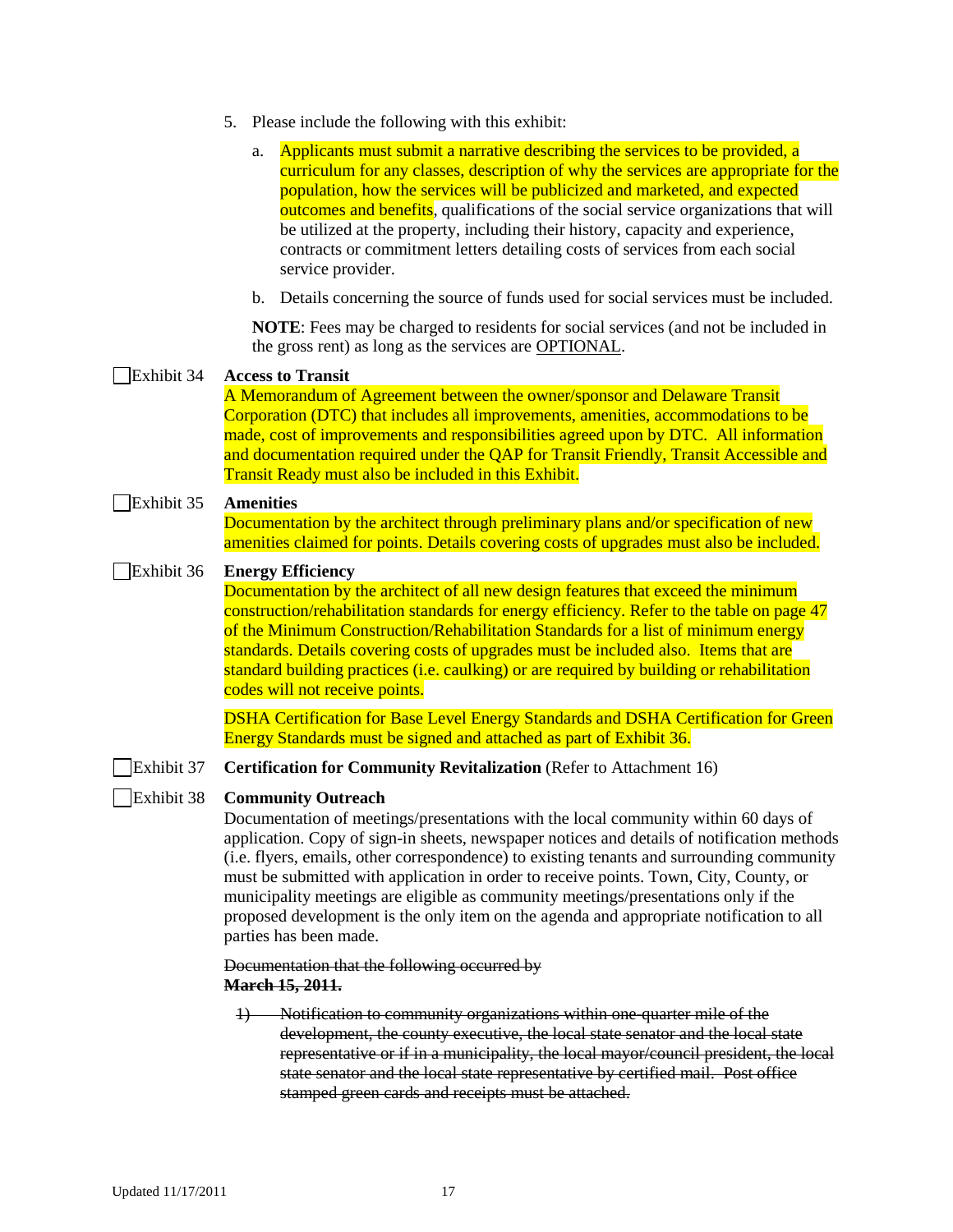# <span id="page-17-0"></span>**Acquisition/Rehabilitation/Construction Property Information**

Exhibit 39 **Current Operating Budget** (If applicable)

# Exhibit 40 **Improvements**

Documentation of all rehabilitation/improvements done to the property in the previous ten (l0) years, if applicable.

Please include with this Exhibit, the Rehabilitation Checklist (Attachment #11) and the Environmental Review Checklist (Attachment #12) from the Qualified Allocation Plan attachments.

#### Exhibit 41 **Relocation**

Description of relocation plans and cost, if applicable. In addition, documentation of preliminary income certifications for residents residing in occupied units demonstrating that they are tax credit income eligible or a certified letter from said residents indicating their willingness to be relocated is required for units that will be counted as tax credit eligible. Verifications/certifications of current resident's income must be included with the application.

# Exhibit 42 **Capital Needs Assessment**

Must be completed by a licensed architect and include an energy audit completed by a certified energy rater.

- Exhibit 43 **Detailed Preliminary Plot Plan**
- Exhibit 44 **Architect/Artist's Rendering of Site and Proposed Development**
- Exhibit 45 **Location Map**
- Exhibit 46 **Photograph of Property**

Exhibit 47 **Verification of Flood Plain and Wetlands Status and Other Unusual Site Features or Notice of Non-Applicability**

#### <span id="page-17-1"></span>**Leveraging and Financing Information**

- Exhibit 48 **Developers Proposed Cash Flow Proforma**
- Exhibit 49 **Details of Debt Financing**

At time of Tax Credit application, proof must be provided that construction and permanent financing requests have been made. Sponsors must provide letters from the lending/funding entities, which include items, such as: date of request, amount of financing, interest rate, term and a statement that the development is eligible for financing under the lender's requirements.

Financing commitment letters from all funding entities are due by **10/17/12.** The sponsor must submit documentation with the commitments, which outlines the position of each funding source. Developments, which have funding commitments at the time of application, need only submit the commitment letters and documentation outlining the position of each funding source.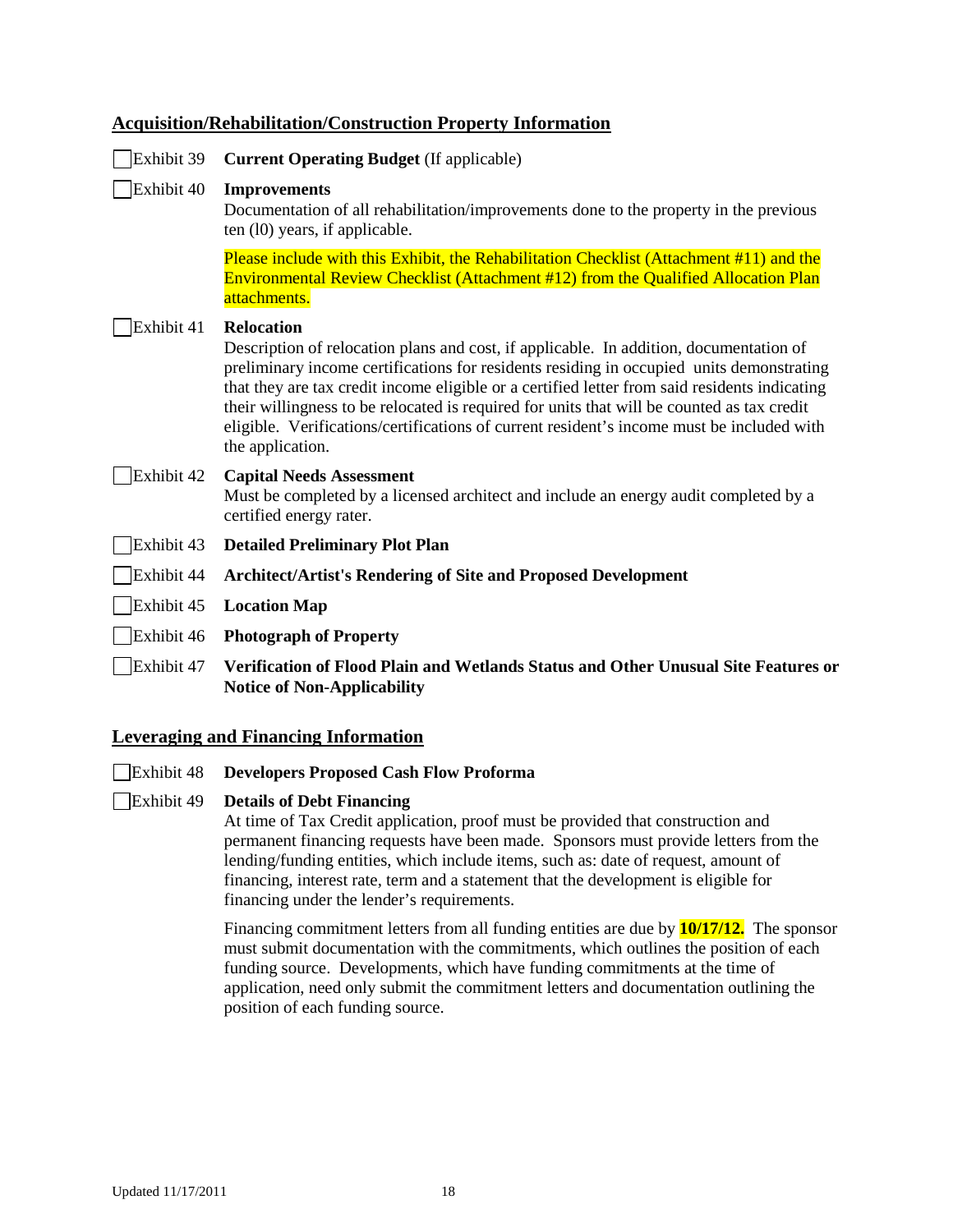For public and private financing subsidies, written letters of interest, letters of intent, or proof of application must be provided (i.e. including, but not limited to, USDA Rural Development, HOME, HOPE VI, Section 202, Federal Home Loan Bank funding, local municipalities, foundations, etc.). The documentation provided will be used to determine financial feasibility.

#### Exhibit 50 **Appraised Land Value/Project Value**

A Summary Appraisal Report, from a qualified professional appraiser, of the unimproved land value. For all projects, the acquisition price must meet the following standards: For an arm's length transaction, the maximum acquisition price must be the lesser of the contract price or the "as is" appraised value of the property.

For transactions involving a change in use, appraisals must include an "as is" value and an "after rehabilitation" value under its projected use. In such cases, the acquisition cost may not exceed the lesser of the two values or any lower value, defined in the QAP, page 22 and 24.

For a related party transaction where the property was acquired less than two years before the application date, the maximum acquisition price may not exceed the lesser of the 'as is' appraised value of the property, or the original acquisition price plus carrying costs acceptable to DSHA. For a related party transaction where the property was acquired two or more years before the application date, the maximum acquisition price may not exceed the "as is" appraised value of the property. Prior to allocation, a property appraisal and, if applicable, a copy of the settlement sheet will be required.

Appraisers are required to contact DSHA for a list of comparable LIHTC properties, which are to be included as comparables within the property appraisal report.

**NOTE**: The Summary Appraisal Report and the Property Appraisal should not be more than six months old.

| Exhibit 51 | <b>Details of Equity Financing</b><br>Including written description of syndication details (letter of interest) and copy of<br>agreement, award letter of grant, etc. <b>NOTE: If claiming points for leveraging additional</b><br>net equity, a detailed commitment letter must be submitted. |
|------------|------------------------------------------------------------------------------------------------------------------------------------------------------------------------------------------------------------------------------------------------------------------------------------------------|
| Exhibit 52 | <b>Preservation Developments, including Section 8, RD Section 515 Multi-Family</b><br>Program and RD's 514-516 Farm Labor Housing<br>Proof that an application for rental assistance as well as capital assistance has been made<br>and received by Rural Development or HUD.                  |
| Exhibit 53 | <b>Federally-Assisted Distressed Property</b><br>Summary of how the property qualifies as a distressed federally assisted property, if<br>applicable.                                                                                                                                          |

#### Exhibit 54 **Ten-Year Rule**

A sworn statement that property has not transferred ownership within the last ten years.

### Exhibit 55 **Developer Blank Points Work Sheet** Developers should score themselves on the attached form. (Must also be completed by tax-exempt bond properties)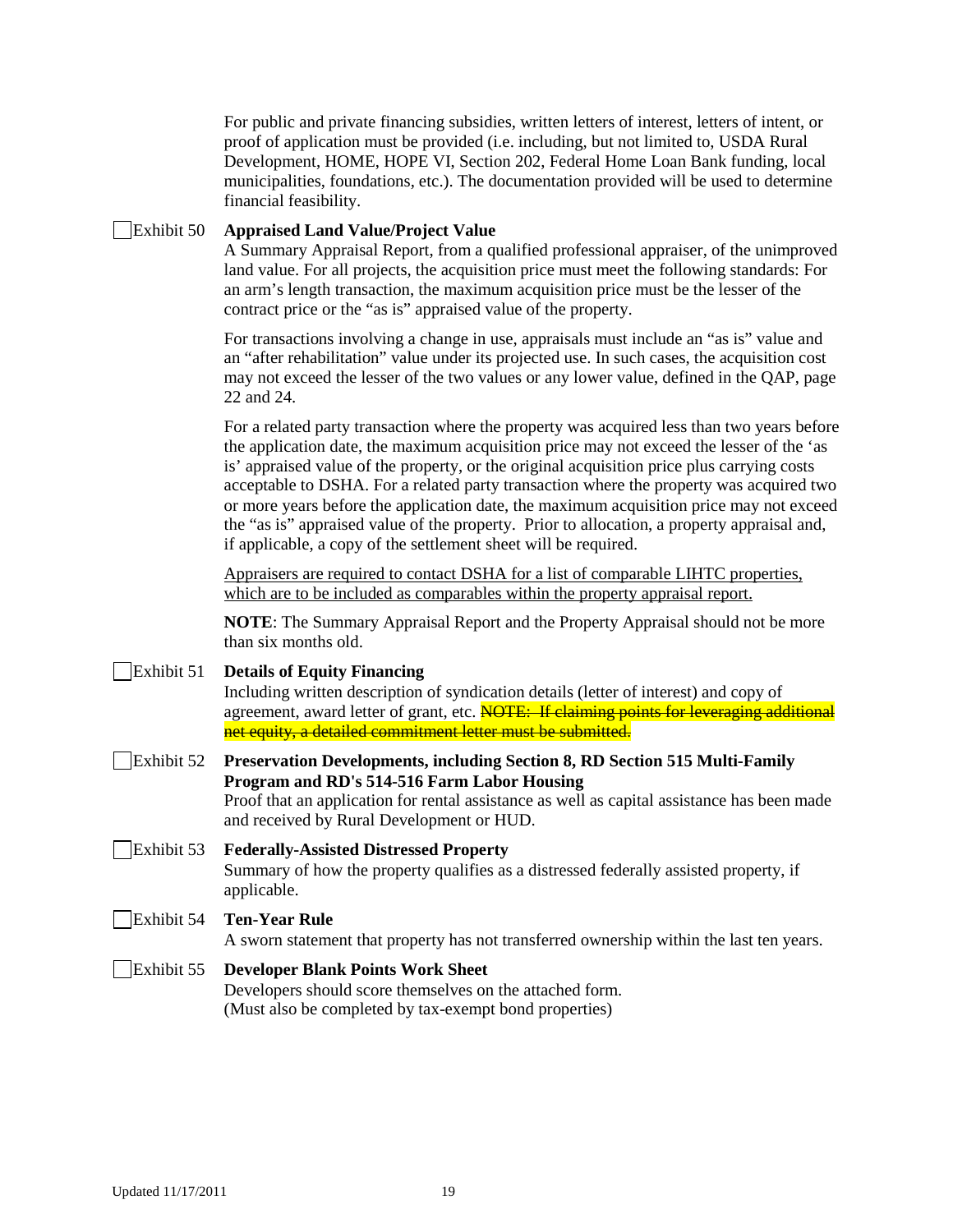# <span id="page-19-0"></span>**Other**

#### Exhibit 56 **Government Jurisdiction**

Names and addresses of the following individuals in whose district/jurisdiction the development is to be located: State Senator, State Representative and Chief Executive Officer. In addition, names and addresses of all neighborhood associations, civic groups and community organizations within one quarter mile of the proposed development.

# <span id="page-19-1"></span>**Post Tax Credit Award Documents**

Once a tax credit allocation has been made the following documents must be submitted to DSHA:

 $\Box$ **DSHA Plans/Specifications Checklist**  $\Box$ **Department of Natural Resources and Environmental Control** Documentation regarding National Pollutant Discharge Elimination System, Notice of Intent  $\Box$ **National Emission Standard for Hazardous Air Pollutant**  $\Box$ **Erosion and Sedimentation Control Plan**  $\Box$ **DELDOT Entrance Permit (If applicable)**  $\Box$ **Model Energy Code, Building Compliance**  $\Box$ **Fire Marshal Conditional Approval**  $\Box$ **Architectural Accessibility Board Approval**  $\Box$ **Site Plan with Easements Notated** (ALTA)  $\Box$ **Building Permit** Include sprinkler system requirements  $\Box$ **Realty Transfer Tax, Title 30 §5401 (8) c (Refer to DSHA for form)**

# **Cost Certification**

 $\Box$ 

Note: The final cost certification will be due ninety (90) days after substantial completion or certificate of occupancy or temporary certificates of occupancy, whichever occurs earlier. The substantial completion date is defined as the date DSHA acknowledges through written documentation that 100% of the units are completed and ready for occupancy or the date of the certificate of occupancy for the last completed building, whichever is earlier. If the final cost certification is submitted after the deadline date, a \$5,000 penalty fee plus an additional \$500 penalty fee for each additional week that the cost certification remains outstanding will be assessed to the Applicant. The penalty fee cannot be paid from  $\text{loan}(s)$  or equity proceeds. The fee will be due prior, to the issuance of the IRS form 8609, Low Income Housing Credit Allocation Certification for any building. The cost certification must be completed by Borrower and Contractor. (Refer to DSHA for forms).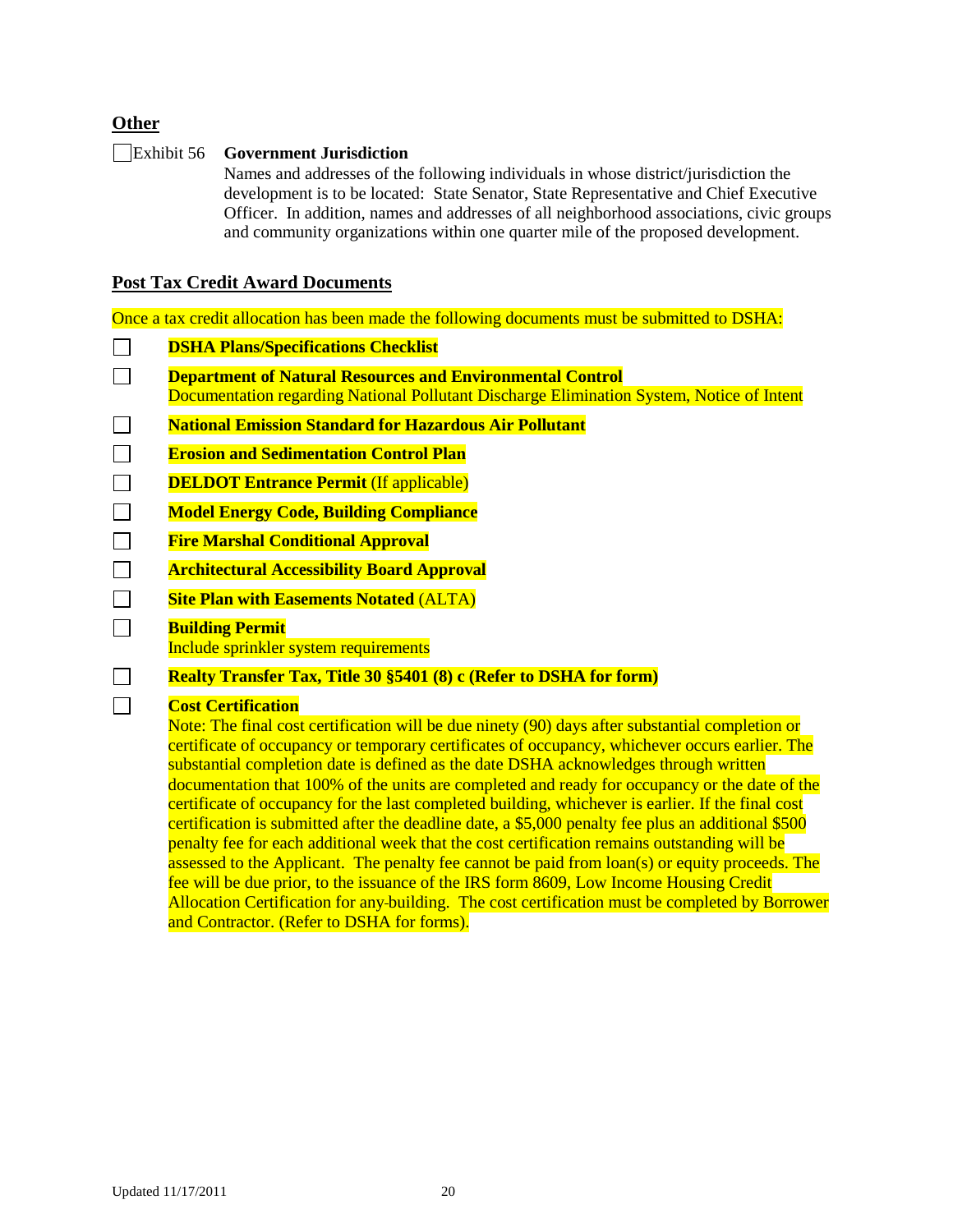# <span id="page-20-0"></span>**Attachment 9 – MARKET STUDY REQUIREMENTS CHECKLIST**

# LOW INCOME HOUSING TAX CREDIT PROGRAM

# **Market Study Requirements Checklist**

A market study of the population to be served by a Tax Credit assisted complex must include recent data about employment, demographic and housing trends for the defined market area.

While the below checklist outlines the study's requirements, a market study is not complete unless it also includes an analysis of the data. The data and analysis must clearly document sufficient demand in the market to support the proposed property without negatively impacting the concentration of existing tax credit developments and other affordable housing developments within the same market area. The study must identify any data sources, assumptions, estimates, projections, and models used in the analysis. **DSHA must pre-approve the preparer of every market study.**

#### **Description of Proposed Property**

Describe the proposed property and the expected target population, which should be defined by presenting a demographic profile in terms of age, income, household composition, and current living situation. This description should also identify all proposed rent and amenities to be offered within the proposed property. Describe how the characteristics of the proposed property including unit mix, rent levels, proximity to services, and amenities will meet the needs of the target market.

#### **Site Evaluation**

 $\Box$ 

 $\Box$ 

Evaluate the proposed site with regard to: physical features of the site and adjacent parcels; accessibility to markets, services, employment, and educational institutions; and compatibility of surrounding neighborhoods and land uses.

The market study shall provide under a separate exhibit, a map indicating the name(s) and distances of the features listed below:

#### **Map Features**

 $\Box$ 

 $\Box$  $\Box$  $\mathcal{L}_{\mathcal{A}}$ П  $\Box$  $\mathcal{L}_{\mathcal{A}}$ 

 $\Box$  $\Box$  $\Box$ 

- Supermarket
- Public Schools (Family sites only)
- П Library
	- Licensed child care center (Family sites only)
	- Usable park space

Bank

- Walk-in medical facility or hospital
- Post Office
- Laundry/dry cleaner
- $\Box$ Pharmacy
	- Community or civic center that is accessible to residents
	- Retail facilities
	- Bus Line(s)
- $\Box$ Town Centers
	- Market rate rental housing
	- Other low-income housing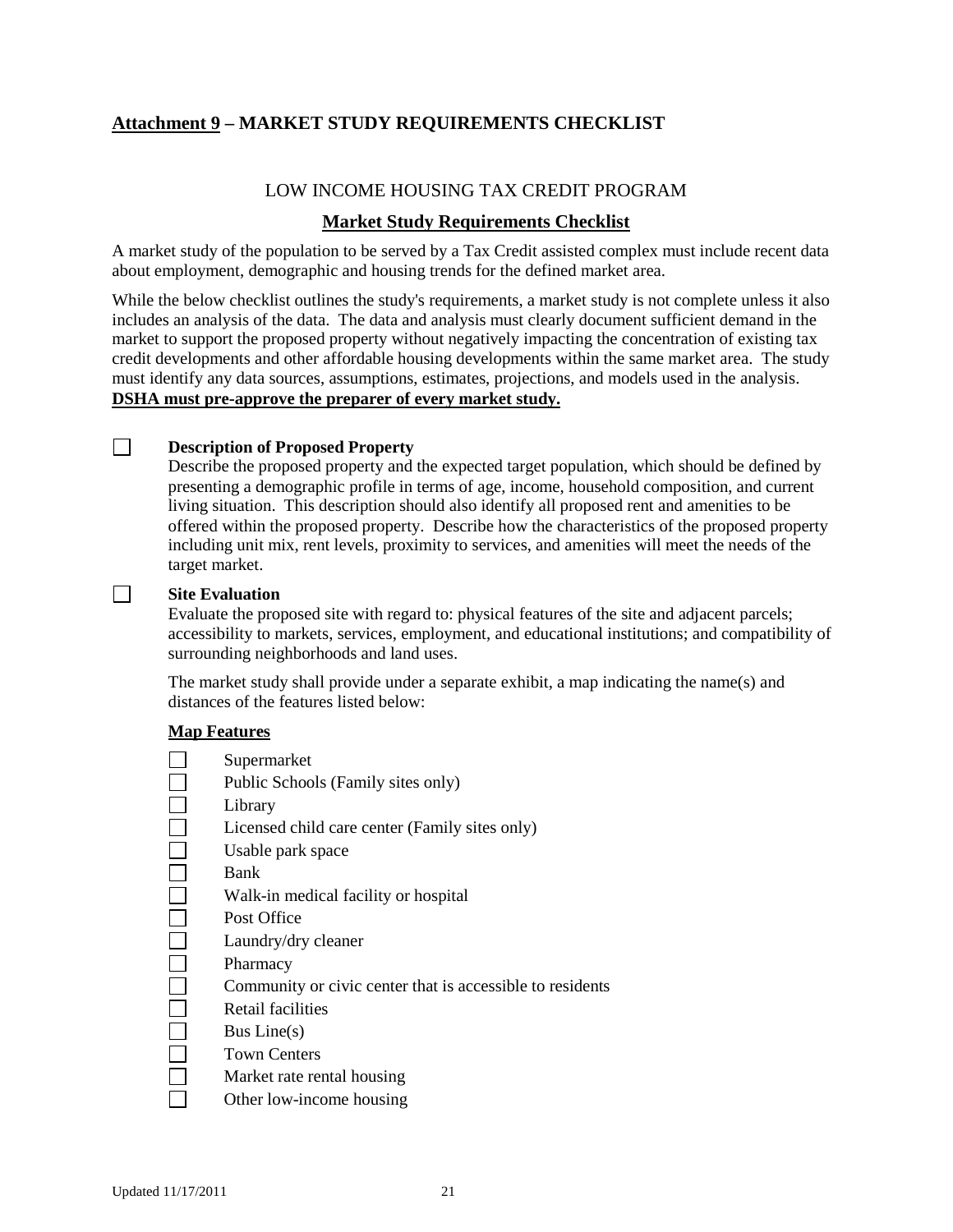**The exhibit shall also include detail describing the proposed site and its proximity to major roads, the economic mix of the area, as defined by census data, and employment opportunities.**

 $\Box$ 

 $\Box$ 

 $\Box$ 

 $\Box$ 

 $\Box$ 

#### **Define Market Area**

Using geographic, demographic, and mobility factors, define the geographic area from which the majority (typically 60% to 90%) of potential residents of the proposed property are likely to move.

#### **Market Area Characteristics**

#### $\Box$ **Demographic Trends**

Information to include: population by age cohorts, household formation rates by age of head of household; household income distributions by age of household; owner/renter ratios by age of head of household, and the likelihood of presence of children by age of household. This information is to determine household composition (age, income, and presence of children) and housing demand for ownership and rental units.

#### **Economic Trends**

Information to include: number of jobs by various occupational categories; major employers, number of jobs, salary ranges and location, median household incomes; and economic development activities.

#### **Housing Supply**

Information to include: number of owner and rental units by cost (value or rent) and quality; for sale housing and rental vacancy rates; estimate of owner and rental unit needs for current year and next three (3) years.

**Market Area's Competitive/Comparable Housing Analysis**

The market study should identify and consider existing, as well as planned competition, that is within or proximate to the defined market area. Analysis should be based upon the specifics of the proposed property, such as target population, rent levels, bedroom mix, with any other type of housing the analyst deems competitive within the defined market area. This analysis should compare how existing sites meet the market demand and how these sites will be impacted by the proposed property. The analysis should include:

- Property name, address and age
- Number of units by unit types (efficiency, one, two bedroom, etc.)
- Monthly gross rent by unit type
- Units size
- Monthly rent per square foot
- Vacancy rates
- Five-year rent increase history
- Services and amenities included in rent
- Subsidized units or income-restricted units (federally or state-assisted)
- Occupancy levels, turnover and extent of waiting list
- Development amenities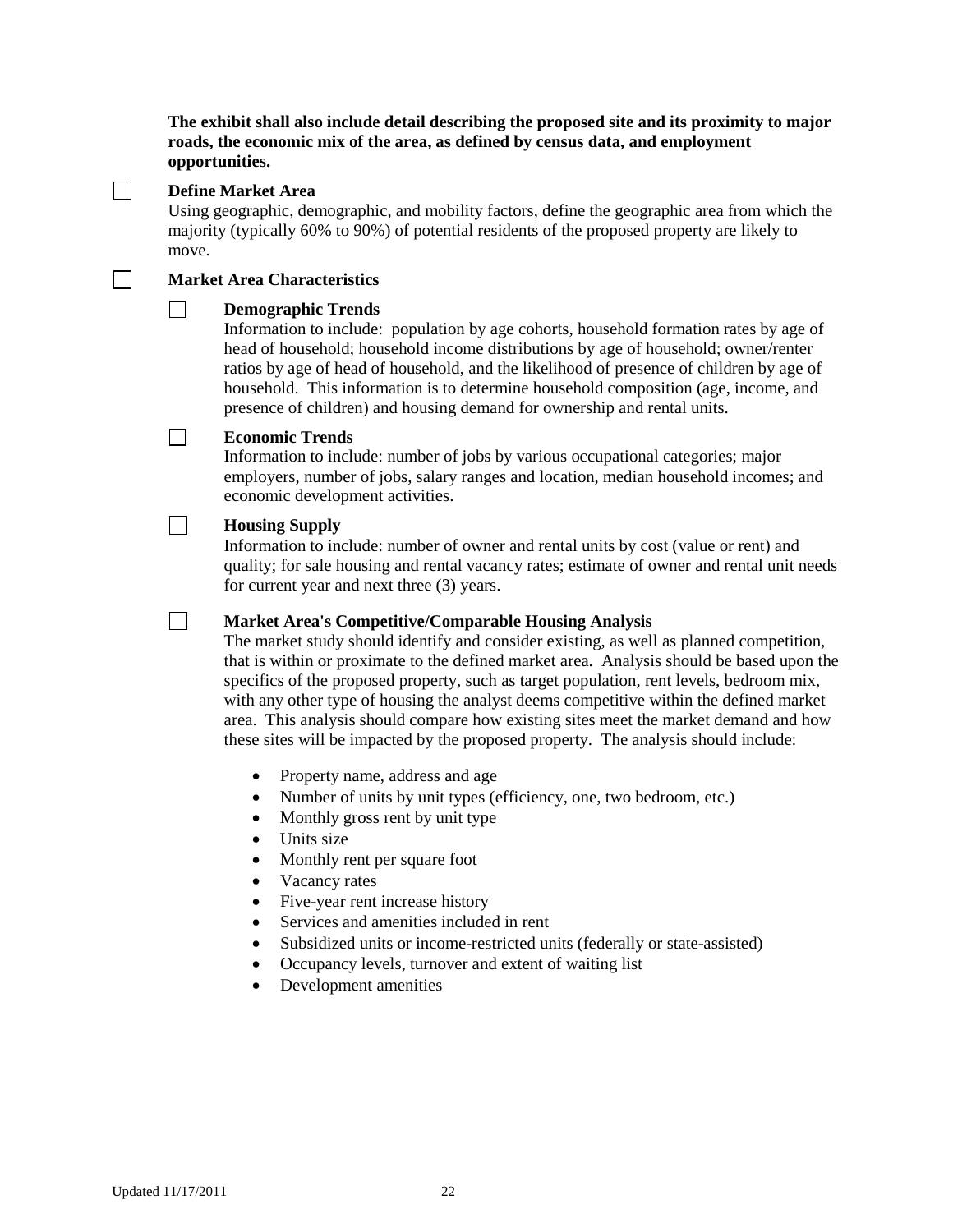#### $\Box$ **Market Demand/Needs Analysis**

Evaluate the need for the proposed property within the defined market area by determining the eligible population that would potentially be willing to move into the proposed site. Existing and proposed competition identified in the competitive analysis must also be deducted from the available net demand, to arrive at an un-accommodated demand pool, which the proposed site must penetrate.

The study should clearly describe the methodology and assumptions utilized to demonstrate that the market is deep enough to support the proposed property. It is important that the assumptions, particularly those regarding target population, income levels, be consistent with the proposed property and the specific market being targeted.

#### **Absorption Analysis**

The market study must provide a time schedule for absorption for the proposed property by analyzing and discussing the characteristics and depth of the target market which justify the estimated rate of absorption. Turnover potential of competitive existing sites must be included in this analysis.

#### $\Box$ **Certification**

 $\Box$ 

The market analyst must include a signed statement by the preparer that:

- 1. He or she is an independent, third party professional with no financial interest in the development other than in the practice of his or her profession;
- 2. He or she has the requisite knowledge to proceed with the study;
- 3. He or she has personally inspected the subject property and the comparable properties analyzed in the report;
- 4. He or she has conducted the study in accordance with Standards 4 and 5 of the Uniform Standards of Professional Appraisal Practice (USPAP);
- 5. He or she certifies that the DSHA's Market Study was conducted in accordance with DSHA requirements; and
- 6. Attests to the ability of the market to support the proposed housing units based upon market conditions.

**NOTE:** ANY RELATIONSHIP BETWEEN THE PREPARER AND THE PROPERTY SPONSOR MUST BE DISCLOSED.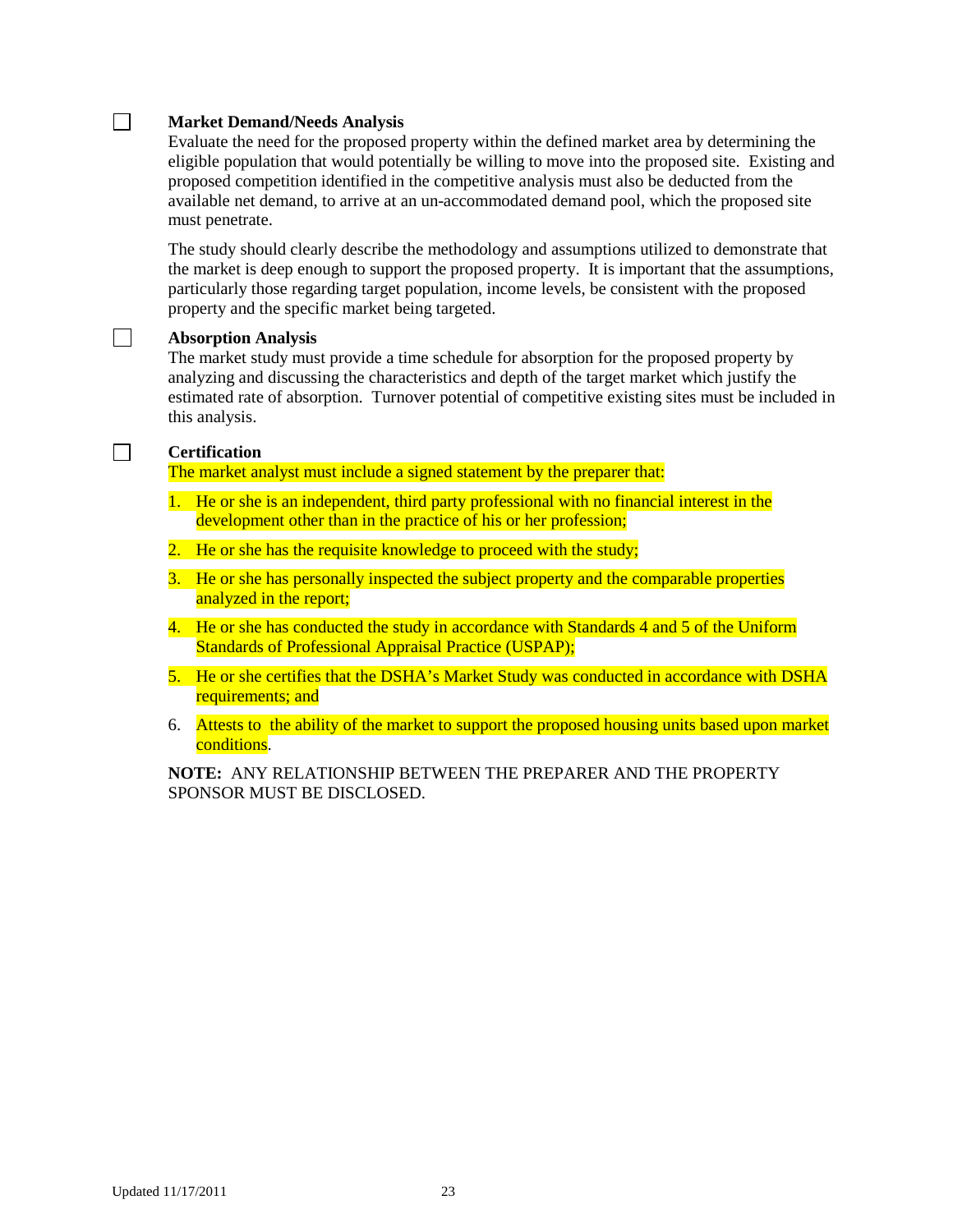# **ATTACHMENT 8 – COMMUNITY OUTREACH**

| <del>. Local Community Notice For Points</del>     | Completed by          |
|----------------------------------------------------|-----------------------|
| Notice to: Community organizations,                | <b>March 15, 2011</b> |
| neighborhood groups, civic association 1/4 mile    |                       |
| within proposed development, elected County        |                       |
| <b>Executive, local State Senator, local State</b> |                       |
| Representative, Mayor, if in a municipality. (1    |                       |
| <mark>points)*</mark>                              |                       |
| <b>Community meetings (2 points)</b>               | <b>March 15, 2011</b> |
|                                                    |                       |
|                                                    |                       |
|                                                    |                       |

**\***If claiming points, this notification will satisfy the QAP threshold requirement for local and community notice for acquisition/rehabilitation developments. All notice requirements must be completed by certified mail. Please read QAP for full details.

Note: By April 25, 2011 Community organizations, neighborhood groups, civic associations within ¼ mile of the proposed development, elected County Executive, local State Senator, local State Representative and Mayor (if in a municipality) must be notified. In New Castle County, the New Castle County Office of Community Governing or the Community Organization Guide, City of Wilmington, Office of Planning are possible sources for a listing of neighborhood associations. If located in Kent and Sussex counties and if lists do not exist, developer must exercise due diligence, including specific contact with local legislators to obtain information on specific and legitimate groups in notifying the appropriate surrounding communities of the proposed development. DSHA claims no responsibility regarding the inclusion or exclusion of civic groups, neighborhood associations and or community organizations listed in the above referenced guides.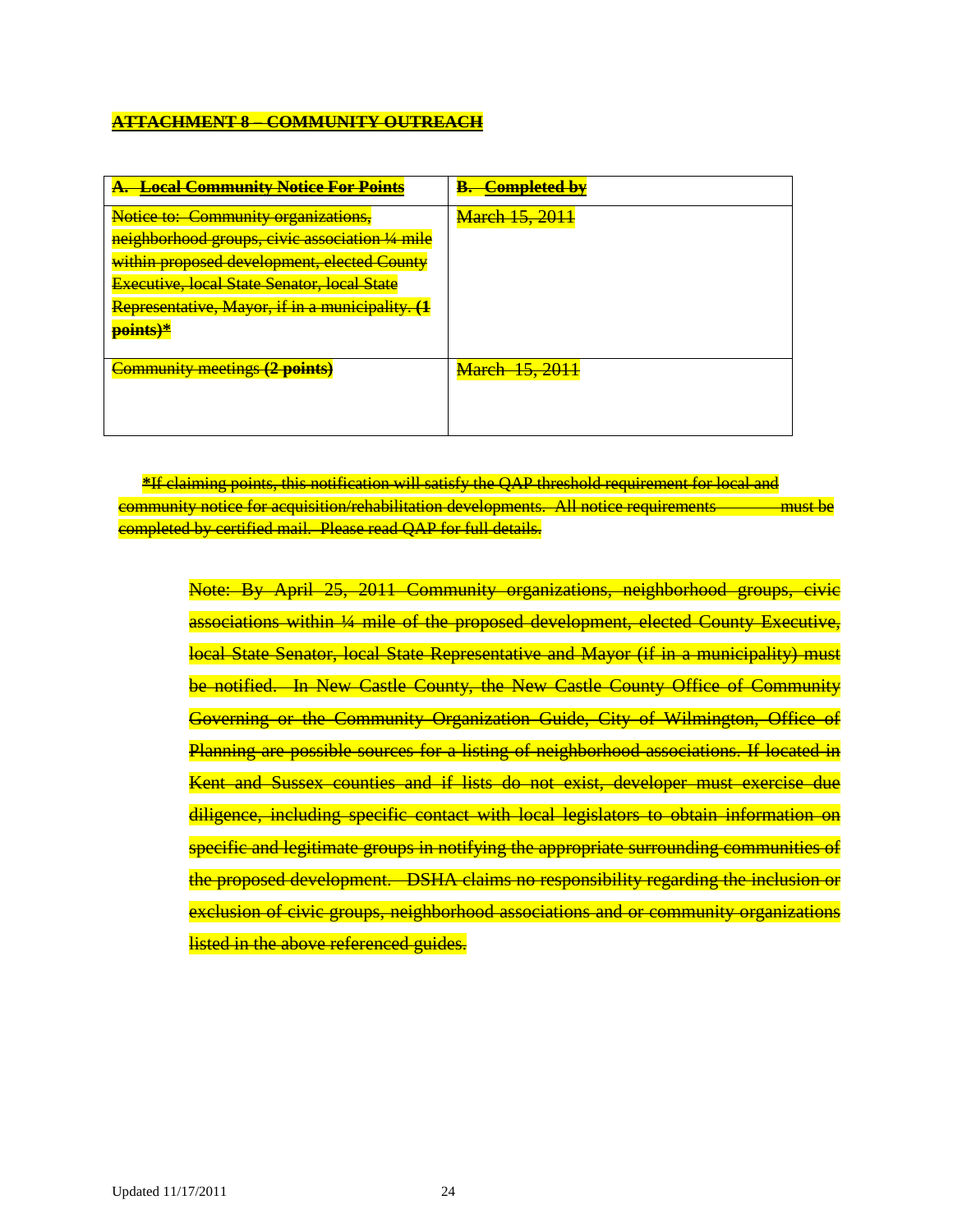**ATTACHMENT 8 (CONTINUED)**

# **COMMUNITY NOTIFICATION FORM OF NOTICE**

DEVELOPER STATIONERY

# CERTIFIED & REGULAR MAIL

Date:

Re: Housing Tax Credit Application Notification

**Dear** 

<u>\_\_would like to inform you that we have made an application to</u>

(Name of Developer or Development Entity)

Delaware State Housing Authority for Low Income Housing Tax Credits and/or Housing Development Fund financing for an apartment complex located

(in your jurisdiction or your

neighborhood)

We have attached a development summary for your information. Please call if you have any questions. We can be reached at:

(Address and Phone No.)

Sincerely,

Attachment

(ATTACHMENT TO NOTICE)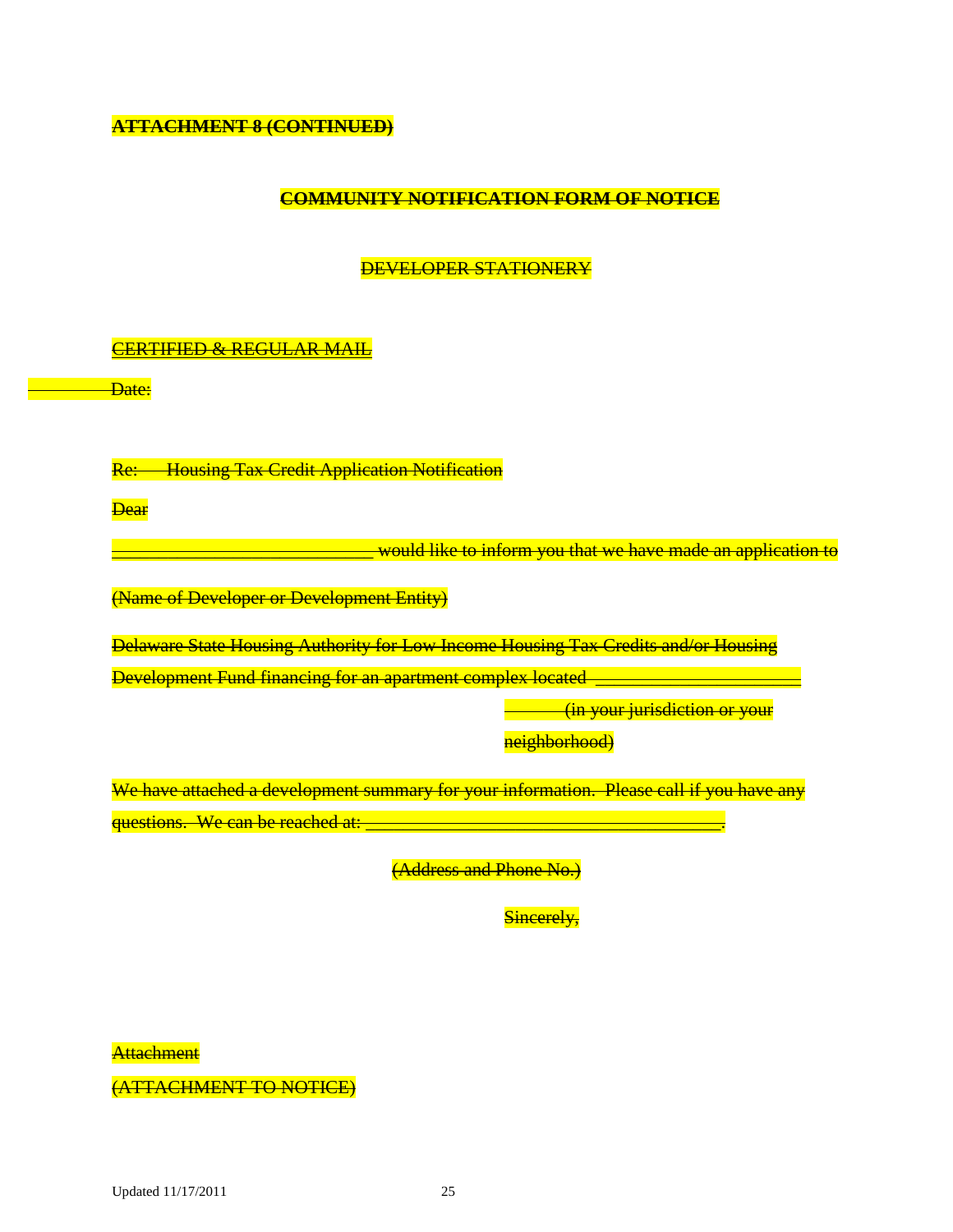# **DEVELOPMENT SUMMARY**

| <u>Sponsor:</u>                                |                                                                                                                         |
|------------------------------------------------|-------------------------------------------------------------------------------------------------------------------------|
|                                                |                                                                                                                         |
|                                                |                                                                                                                         |
|                                                |                                                                                                                         |
|                                                |                                                                                                                         |
|                                                |                                                                                                                         |
| <b>Development Name:</b>                       |                                                                                                                         |
|                                                |                                                                                                                         |
|                                                |                                                                                                                         |
|                                                |                                                                                                                         |
|                                                |                                                                                                                         |
|                                                |                                                                                                                         |
| <b>Development Location:</b>                   |                                                                                                                         |
|                                                |                                                                                                                         |
|                                                |                                                                                                                         |
|                                                |                                                                                                                         |
|                                                |                                                                                                                         |
|                                                |                                                                                                                         |
| State Funds Requested: State Tunder            |                                                                                                                         |
|                                                |                                                                                                                         |
|                                                |                                                                                                                         |
|                                                |                                                                                                                         |
|                                                |                                                                                                                         |
|                                                |                                                                                                                         |
| Housing Credits Requested: 2008 2010 2021 2022 |                                                                                                                         |
|                                                |                                                                                                                         |
|                                                |                                                                                                                         |
|                                                |                                                                                                                         |
|                                                |                                                                                                                         |
| Other Funding:                                 | $\mathcal{L}(\mathcal{L})$ and $\mathcal{L}(\mathcal{L})$ and $\mathcal{L}(\mathcal{L})$ and $\mathcal{L}(\mathcal{L})$ |
|                                                |                                                                                                                         |
|                                                |                                                                                                                         |
|                                                |                                                                                                                         |
|                                                |                                                                                                                         |
|                                                |                                                                                                                         |
| <b>Type of Property:</b>                       | <u> 1989 - Johann Barn, mars eta bainar eta bainar eta bainar eta bainar eta bainar eta bainar eta bainar eta ba</u>    |
|                                                |                                                                                                                         |
|                                                |                                                                                                                         |
|                                                |                                                                                                                         |
|                                                |                                                                                                                         |
|                                                |                                                                                                                         |
| Number of Units:                               |                                                                                                                         |
|                                                |                                                                                                                         |
|                                                |                                                                                                                         |
|                                                |                                                                                                                         |
|                                                |                                                                                                                         |
|                                                |                                                                                                                         |
| <b>Development Beneficiaries:</b>              |                                                                                                                         |
|                                                |                                                                                                                         |
|                                                |                                                                                                                         |
|                                                |                                                                                                                         |
|                                                |                                                                                                                         |
|                                                |                                                                                                                         |
| <b>Development Description:</b>                |                                                                                                                         |
|                                                |                                                                                                                         |
|                                                |                                                                                                                         |
|                                                |                                                                                                                         |
|                                                |                                                                                                                         |
|                                                |                                                                                                                         |
|                                                |                                                                                                                         |
|                                                |                                                                                                                         |
| Other Information:                             |                                                                                                                         |
|                                                |                                                                                                                         |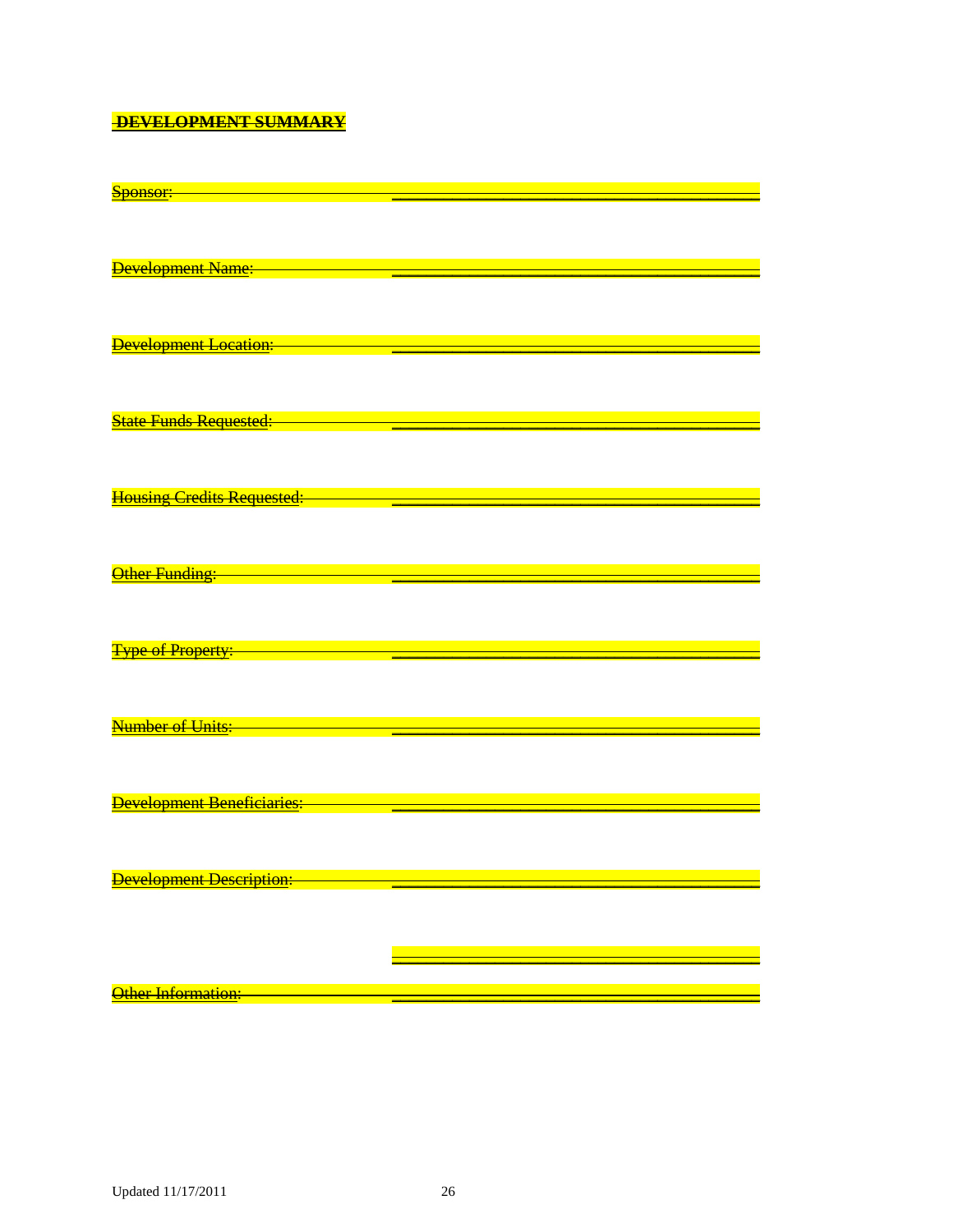# <span id="page-26-0"></span>**Attachment 10 – 2012 MINIMUM CONSTRUCTION/REHABILITATION STANDARDS**

# DELAWARE STATE HOUSING AUTHORITY LOW INCOME HOUSING TAX CREDIT PROGRAM

# **2012 Minimum Construction/Rehabilitation Standards**

Delaware State Housing Authority ("DSHA") and DSHA staff have specifically relied on the representations contained in the documents provided by the Developer, Borrower and their respective professionals, including but not limited to, their architects, contractors, engineers, surveyors and attorneys (collectively "Developer"). The Developer is responsible for complying with DSHA's minimum construction and rehabilitation standards along with all rules, ordinances and laws of all legal entities and authorities having jurisdiction over the development, and the construction and/or alteration of the development, whether or not such requirements are specifically addressed in the plans and specifications or by DSHA's review.

The Architectural team shall review all State and Federal design requirements and/or building codes for their proposed development to determine which standard(s) shall apply to their project.

#### <span id="page-26-1"></span>**List of Definitions of Federal and State Standards**

**A. American National Standard (ANSI), Accessible and Usable Buildings and Facilities, ICC/ANSI A117.1-2003, as amended.** 

The standards will provide the technical requirements and certain amendments to the technical requirements. Each county has adopted the following building code:

**New Castle County** has adopted ICC2006 International Codes.

**Kent County** has adopted the International Building Code and International Residential Code/2006, adopted August 26, 2008, effective date of October 1, 2008.

**Sussex County** has adopted the 2003 International Residential Code for single-family home construction and the 2003 International Building Code for multi-family and commercial construction projects.

ICC/ANSI A117.1-2003 has been adopted and used by the three counties in Delaware. Its use within a governmental jurisdiction is intended to be accomplished through adoption by reference in accordance with proceedings establishing the jurisdiction's laws.

#### **B. Americans with Disabilities Act of 1990/28 CFR 35 for Title II,**

#### **The Fair Housing Act/24 CFR Part 100**

Refer to [http://www.ADA.gov](http://www.ada.gov/)

Refer to<http://www.usdoj.gov/crt/housing/title8.htm>

**The Americans with Disabilities Act:** All projects are required by law to meet the handicap accessibility standards outlined in the Americans With Disabilities Act (ADA). The law provides that failure to design and construct certain public accommodations to include certain features of accessible design will be regarded as unlawful discrimination. ADA Legislation was passed in July 1990 and became effective on July 26, 1992. Title III deals with non-discrimination on the basis of disability by public accommodations and in commercial facilities. Public accommodations includes all new construction effective January 26, 1993 and impacts any rental office, model unit, public bathroom, building entrances, or any other public or common use area. Existing public accommodations must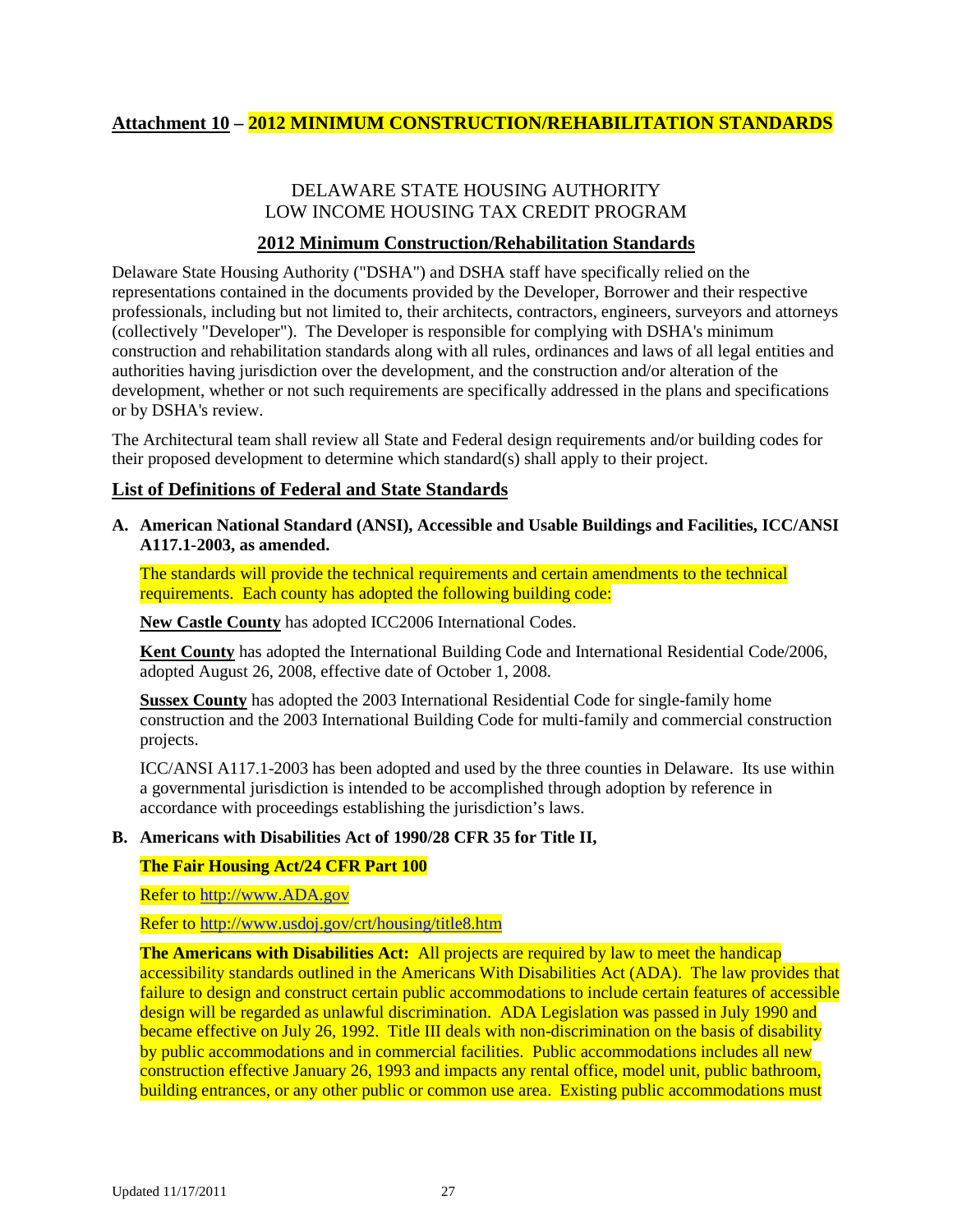be retrofitted or altered beginning January 26, 1992, unless a financial or administrative burden exists. The ADA guidelines do not impact residential units, since these are covered under Fair Housing and Section 504 laws**.**

#### **C. Architectural Accessibility Act (AAA)**

Chapter 73, Title 29, Delaware Code; Purpose; construction, it is the purpose of this chapter to enable handicapped members of society to make use of public facilities with the maximum of safety and independence by providing for the implementation of standards or the elimination of architectural barriers.

#### **D. Architectural Accessibility Board (AAB)**

The Board shall have the following duties and responsibilities: Promulgate rules and regulations which shall contain standards for the design and construction of facilities covered by this chapter to assure that such facilities covered by this chapter are safely accessible to and usable by handicapped persons. Such standards shall be adopted by a majority vote of the Board following public hearings and shall take into account the requirements and standards recommended by the American National Standards Institute (ANSI) and the Building Code Officials and Code Administrators (BOCA) and any amendments thereto, and standards and requirements set out in applicable guidelines of the federal government; provided, that until such time as the regulations containing standards as required by this paragraph are formally adopted by the Board, the standards contained in subsections (1) through (n) of subchapter 6917 {repealed} of this title shall remain in force and effect and shall be applied by the Board.

#### **E. Architectural Accessibility Standards**

The purposed of the document is to implement Section 7306 (a) (1) Title 29, Chapter 73, Delaware Code, the Architectural Accessibility Act, which requires the Architectural Accessibility Board to promulgate rules and regulations which shall contain standards for the design and construction of facilities covered by the Act to Assure that such facilities are safely accessible to and usable by handicapped persons.

All projects are required by law to meet the handicap accessibility standards as outlined in the Delaware State Accessibility Standards. The design and construction guidelines are enforced by state and/or local building code officials. Compliance with these guidelines is mandatory in order to receive a Certificate of Occupancy for your proposed development.

#### **F. Architectural Barriers Act (ABA) of 1968/24 CFR 40 Major Provisions**

Accessibility Standards for Design, Construction and Alterations of Publicly Owned Residential Structures (24 CFR Subchapter 40.4) The Architectural Barriers Act (ABA) provides that residential structures that are (1) constructed or altered by or on behalf of the United States; (2) leased in whole or in part by the United States after August 12, 1968, if constructed or altered in accordance with plans or specifications of the United States; or (3) financed in whole or in part by a grant or loan made by United States after August 12, 1968; shall be constructed to ensure that persons with physical disabilities have access to and us of these structures. Buildings constructed with Federal funds are subject to the ABA. All residential structures designed, constructed or altered that covered by the ABA must comply with the accessibility requirements of the Uniform Federal Accessibility Standards (UFAS). Please note: Because UFAS does not fully address accessibility of units for person with impaired hearing, for the 2% units that are required to be accessible for person with hearing impairments, it is recommended that PHAs follow the 2003 edition of ICC/ANSI A117.1 Standard for Accessible and Usable Buildings and Facilities.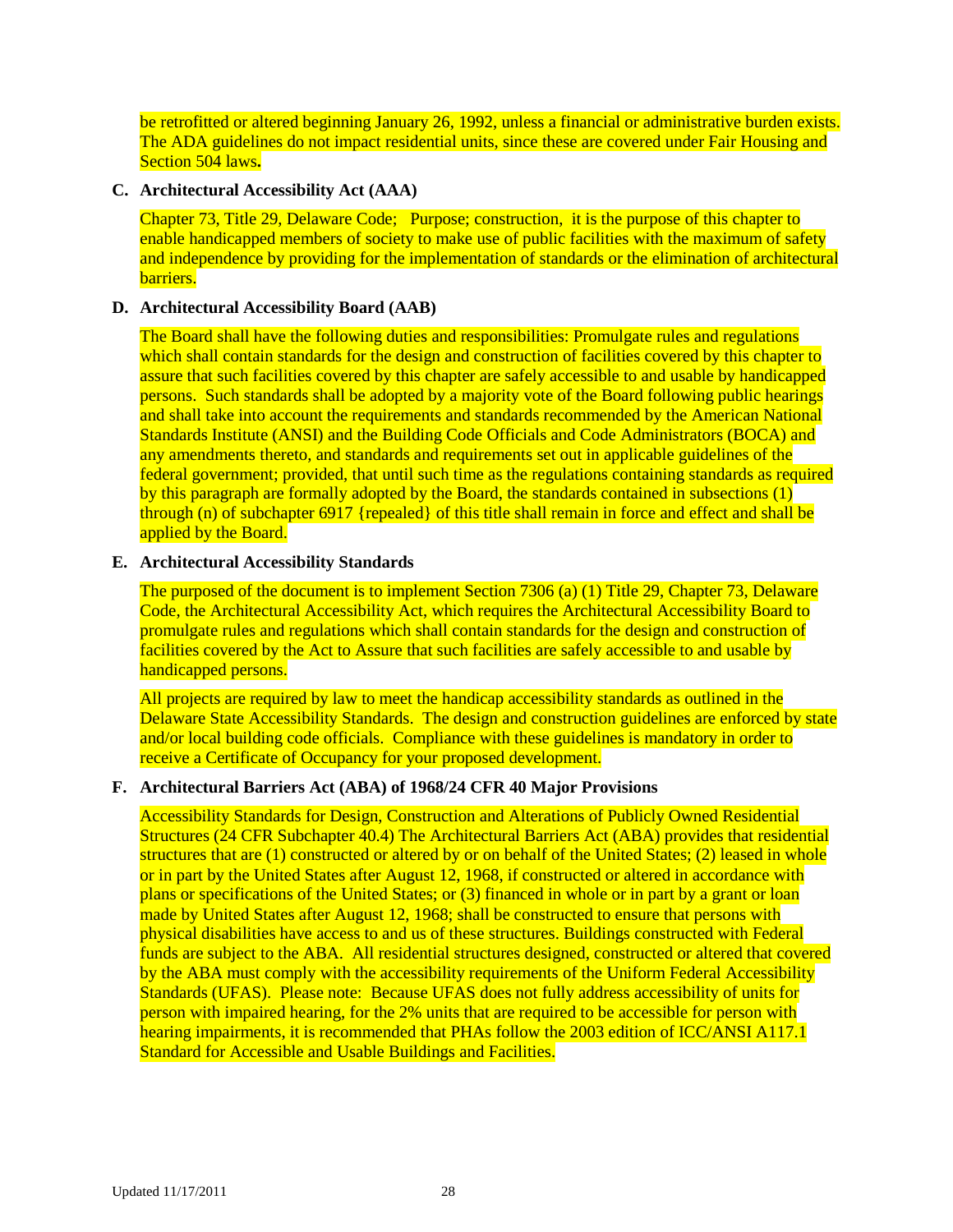#### **G. Fair Housing Amendments Act**

All projects are required by law to meet the handicap-accessibility standards outlined in the Fair Housing Laws, including the Federal Fair Housing Amendments Act of 1988 (the "Act"). The law provides that failure to design and construct certain residential dwelling units to include certain features of accessible design will be regarded as unlawful discrimination.

#### **H. Section 504 of the Rehabilitation Act of 1973, Title II of the Americans with Disabilities Act of 1990 (ADA), Section 504/24 CFR 8 Major Provisions**

Refer to<http://www.hud.gov/offices/fheo/disabilities/504keys.cfm>

Section 504 of the Rehabilitation Act of 1973 states: No otherwise qualified individual with a disability in the United States shall solely by reason of her or his disability be excluded from participation in, be denied the benefits of, or be subjected to discrimination under any program, service or activity receiving federal financial assistance or under any program or activity conducted by any Executive agency or by the United States Postal Service. (29 U.S.C. 794). This means that Section 504 prohibits discrimination on the basis of disability in any program or activity that receives financial assistance from any federal agency, including the U.S. Department of Housing and Urban Development (HUD) as well as in programs conducted by federal agencies including HUD.

#### **I. Uniform Federal Accessibility Standards (UFAS)**

Refer to<http://www.access-board/ufas/ufas-html.htm>

This document sets standards for facility accessibility by physically handicapped persons for Federal and federally-funded facilities. These standards are to be applied during the design, construction, and alteration of buildings and facilities to the extent required by the Architectural Barriers Act of 1968, as amended.

The State of Delaware has not elected to adopt UFAS as the State's standard. It has elected to utilize the ICC/ANSI A117.1-2003 as adopted.

#### **J. Universal Design**

#### Refer to<http://www.design.ncsu.edu/cud>

Universal Design is a design concept that encourages the construction or rehabilitation of housing and elements of the living environment in a manner that makes them usable by all people, regardless of ability, without the need for adaptation or specialized design. The intent of universal design is to simplify life for everyone by making products and the building environment more usable to as many people as possible at little or no extra cost. Universal design should strive for social integration and avoidance of discrimination, stigma and dependence. By designing housing that is accessible to all there will be an increase in the availability of affordable housing for all, regardless of age or ability.

**NOTE:** Universal Design concepts do not typically reach all of the requirements of accessibility laws like Section 504 and the Fair Housing Act and that care must be taken to ensure that the requirements of all applicable laws are met in projects promoting universal design.

#### **K. Visitability Concept**

Refer to [www.huduser.org/publications/pubasst/strategies.html](http://www.huduser.org/publications/pubasst/strategies.html)

Although not a requirement, it is recommended that all design construction and alterations incorporate, whenever practical and economical, the concept of Visitability in addition to the requirements under Section 504, the Architectural Barriers Act, Title II of the Americans with Disabilities Act and the Fair Housing Act. Visitability is a design concept, for very little or no additional cost, that enhances the ability of person with disabilities to interact with their neighbors, friends and associates in the community.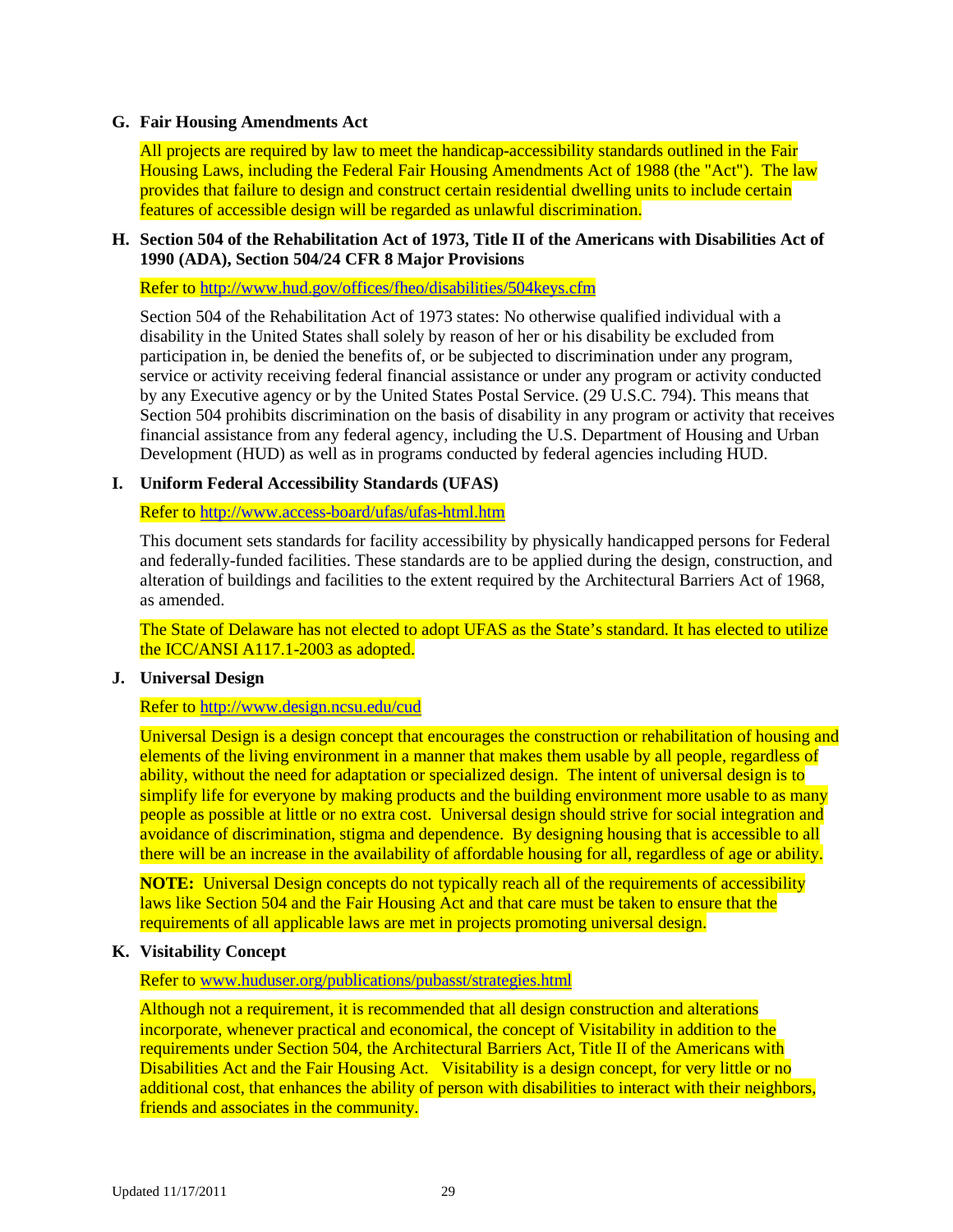#### **L. Statutory/Regulatory Requirements**

Some statutory and regulatory provisions overlap others. Where there is a conflict, the most stringent provision applies including any state or local laws/regulation/codes which may be more stringent than Federal requirements.

### <span id="page-29-0"></span>**General Requirements**

All LIHTC developments must adhere to DSHA's minimum construction standards regardless of  $f$ inancing source(s), including tax-exempt bond financing. In order to meet minimum threshold requirements, the Rehabilitation Standards Checklist must be fully completed for rehabilitation projects. DSHA's agreement to proceed with closing on a loan or other transaction shall not constitute in any manner whatsoever a final approval of the construction/rehabilitation of a development.

In cases of conflicts between any design and/or contract documents the more restrictive or expensive requirements will apply.

#### **A. Energy**

**Builders/Contractors shall be Delaware Energy Star Partners** *and/or* **Builders**. Notwithstanding any other energy requirements contained herein, to the greatest extent practicable, new construction and acquisition/rehabilitation projects shall install energy efficiency components, HVAC equipment and appliances that are Energy Star rated.

#### **B. Architect Certification**

#### **1. Standards/Requirements**

- a. All documents/specifications shall be prepared by or under the direction of an architect registered in the State of Delaware, stamped with the design of professional's registration seal and accompanied by a statement signed by the professional certifying compliance with DSHA's Minimum Construction/Rehabilitation Standards.
- b. Although most of the above standards are geared to new construction developments, rehabilitation of existing units must follow the same standards. **DSHA requires that a comprehensive capital needs assessment shall be submitted with the application if rehabilitation work is to be performed.** (Please verify actual lifespan of all components of existing structure. If not submitted/completed, the application will be considered incomplete and will not be scored.) DSHA will also complete a site inspection **45 days** prior to submission of an application to assure that its standards are being met and reserves the right to require additions and/or amendments to the capital needs assessment.
- c. All projects are to provide "AS-BUILTS" drawings and specifications at end of project. These "AS-BUILTS" are to be provided in both paper copy and available on CD's. This is also applicable to the "ALTA-Survey" for permanent closing. All CD's are to be in a .dwg format.
- d. The "Plans/Specifications Review Checklist" is to be used as a guide for various governmental submissions and/or approvals DSHA requires prior to loan approval.
- e. Designs that do not meet current code requirements **will not be considered cause for a change order.**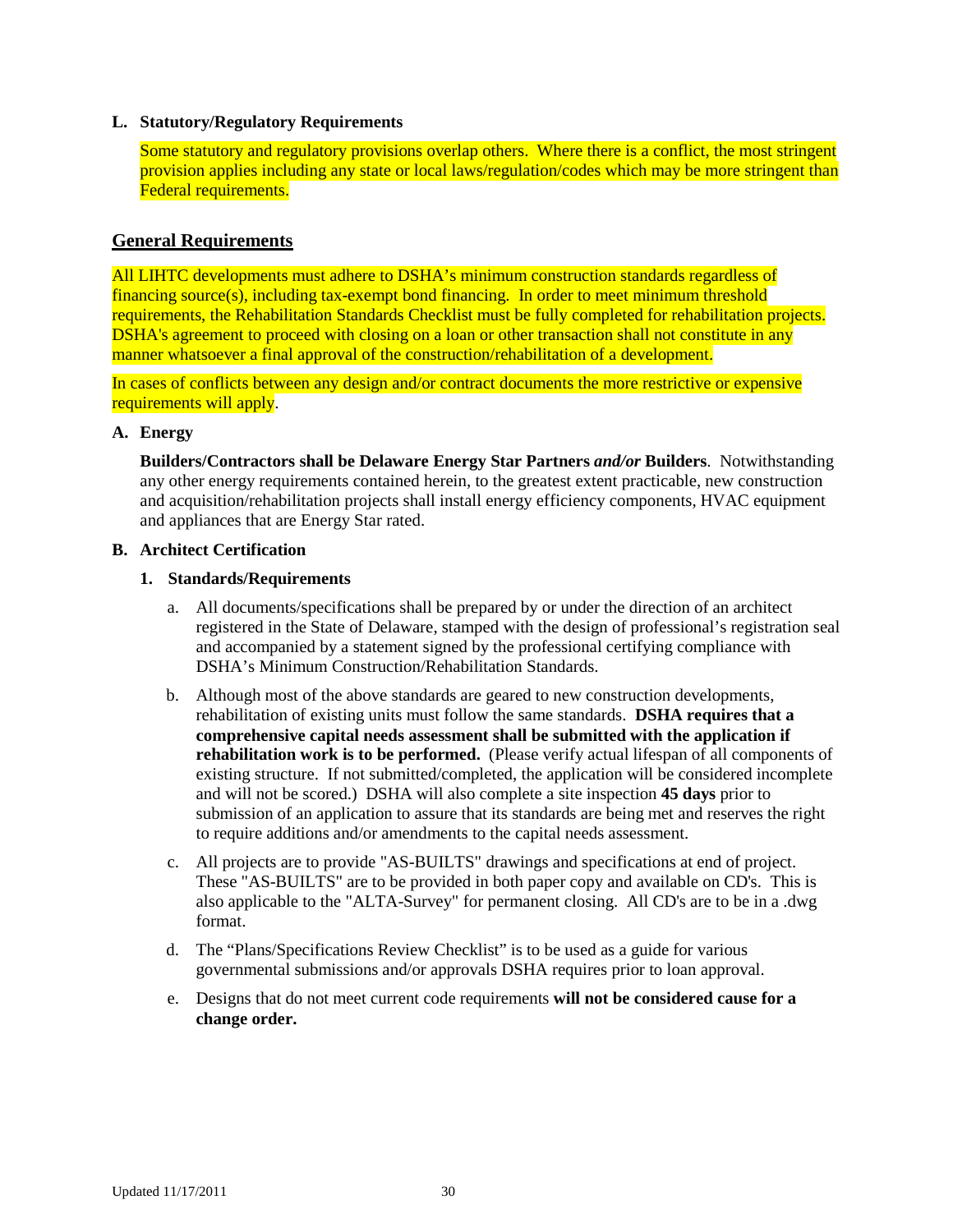#### **C. General Contractor Requirements**

#### **1 LIHTC Approved General Contractor List**

a. All General Contractors must be pre-approved by DSHA through the General Contractor's Certification and Questionnaire process. After DSHA has approved the General Contractor, they will be placed on the LIHTC Approved General Contractor List.

The General Contractor must be listed on the current approved list posted on the website for the 2012 LIHTC Approved General Contractor List round by March 13, 2012.

b. The LIHTC Approved General Contractor List and General Contractor's Certification Process is located at the following link:

**[http://www.destatehousing.com/Developers/dv\\_lihtc.php](http://www.destatehousing.com/Developers/dv_lihtc.php)**

#### **2. Other**

a. All members of the Development Team including the General Contractor must comply with DSHA's Mortgagor's Draw Requisition and Cost Certification Guide. The Guide is located at the following link:

**[http://www.destatehousing.com/services/servicesmedia/mortgagors\\_draw\\_and\\_cost\\_guide.pdf](http://www.destatehousing.com/services/servicesmedia/mortgagors_draw_and_cost_guide.pdf)**

#### **D. Bidding Protocol/Requirements**

Developers /Applicants of LIHTC and DSHA financed projects may chose between two bidding options for General Contractors in order to arrive at construction costs for the proposed development.

#### **1. Option 1**

The Developer/Owner of the development may determine the General Contractor at application and shall disclose the General Contractor as part of the Development Team.

- a. The General Contractor will agree to a maximum of 6% General Requirements for new construction, 7% General Requirements for rehabilitation and 7% Builders Overhead and Profit, including all change orders. No increase in the percentage of General Requirements or Overhead and Profit will be allowed after application.
- b. DSHA shall review/approve bid documents prior to release for bidding.
- c. The General Contractor will obtain at least three bids from all subcontractors for all trade line items.
- d. The General Contractor will open all bids with their contracted architect, all project costs will be totaled (in a format specified by DSHA) and the results forwarded to DSHA and the Developer/Owner for approval. Subcontractor bids shall be awarded to the lowest bidder unless low bid is incomplete.
- e. If the General Contractor proposes to perform any work with his/her own employees, the General Contractor shall obtain three bids for the work and may not charge any more than the lowest bid for the work.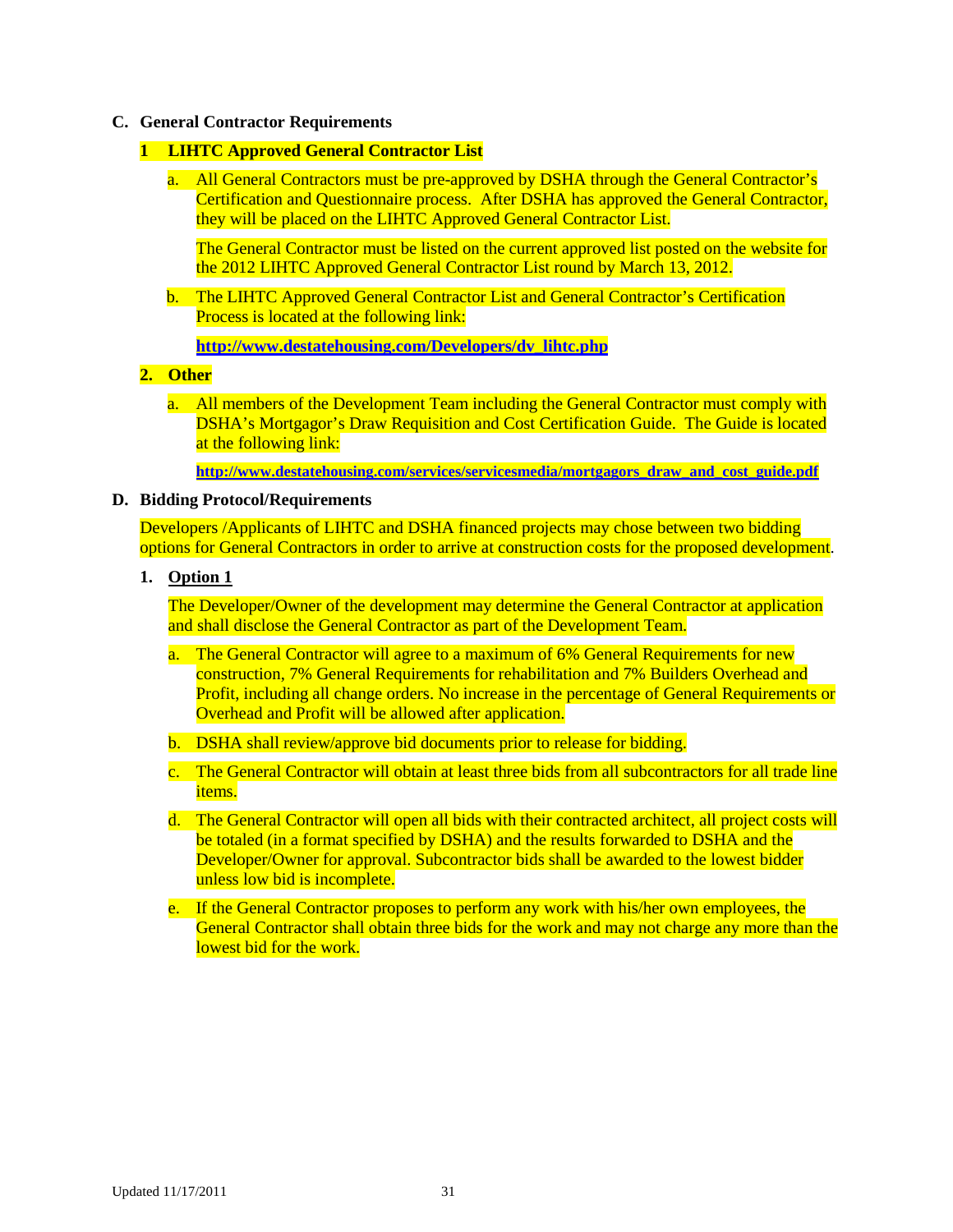# **2. Option 2**

Developers/Owners may also choose to add the General Contractor to the Development Team after awards of credits or approval of DSHA financing have been made by DSHA. The work must then be bid as follows:

- a. Developer/Owners shall invite **all** firms on DSHA's LIHTC Approved General Contractor List to bid and obtain a minimum of three bids from the approved list of General Contractors that will provide bid estimates for the proposed projects.
- b. General Contractors may not exceed 10% Builder's Overhead and Profit and either 10% (rehabilitation projects) or 8% (new construction projects) General Requirements. No increase in the percentage of General Requirements or Overhead and Profit will be allowed over the percentage as contained in the General Contractor's bid.
- c. DSHA shall review/approve bid documents prior to release for bidding.
- d. The bids shall be sent to the architect of record in a sealed envelope, clearly marked with the project name and date stamped. Faxed or e-mailed bids shall not be accepted. The bids shall be privately opened, tallied and the results forwarded to DSHA and Developer.
- e. If the General Contractor proposes to perform any work with his/her own employees, the General Contractor shall obtain three bids for the work and may not charge any more than the lowest bid of the work.

**Note:** For any funding sources that require bidding of the construction costs (i.e. USDA, HUD), then option 2 must be followed.

#### **Bidding Protocol:**

The bidding protocol is not required for projects receiving Tax Credits only. However, all DSHA projects financed with HDF, HOME or other state funds receiving Tax Credits shall invite a minimum of three (3) pre-qualified builders to provide bid estimates for the proposed projects. The bids shall be sent to the architect of record in a sealed envelope, clearly marked with the project name and date stamped. Faxed or e-mailed bids shall not be accepted. The bids shall be privately opened, tallied and the results forwarded to DSHA and Developer.

Bids shall be awarded to the lowest bidder unless low bid is incomplete.

#### **General Contractor Requirements:**

General Contractors must follow DSHA's bidding protocol. All members of the Development Team including the General Contractor must comply with DSHA's Mortgagor's Draw Requisition and Cost Certification Guide. The Guide is located at the following link:

[http://www.destatehousing.com/services/servicesmedia/mortgagors\\_draw\\_and\\_cost\\_guide.pdf](http://www.destatehousing.com/services/servicesmedia/mortgagors_draw_and_cost_guide.pdf)

The General Contractor Certification and Questionnaire shall be completed with all required attachments and submitted to DSHA and approved by DSHA 30 days prior to invitation to bid. The questionnaire can be found at the following link:

[http://www.destatehousing.com/services/servicesmedia/contractor\\_questionnaire.pdf](http://www.destatehousing.com/services/servicesmedia/contractor_questionnaire.pdf)

After DSHA has approved the General Contractor certification, the General Contractor will be placed on a list of approved General Contractors.

**DSHA must review/approve bid documents prior to release for bidding.**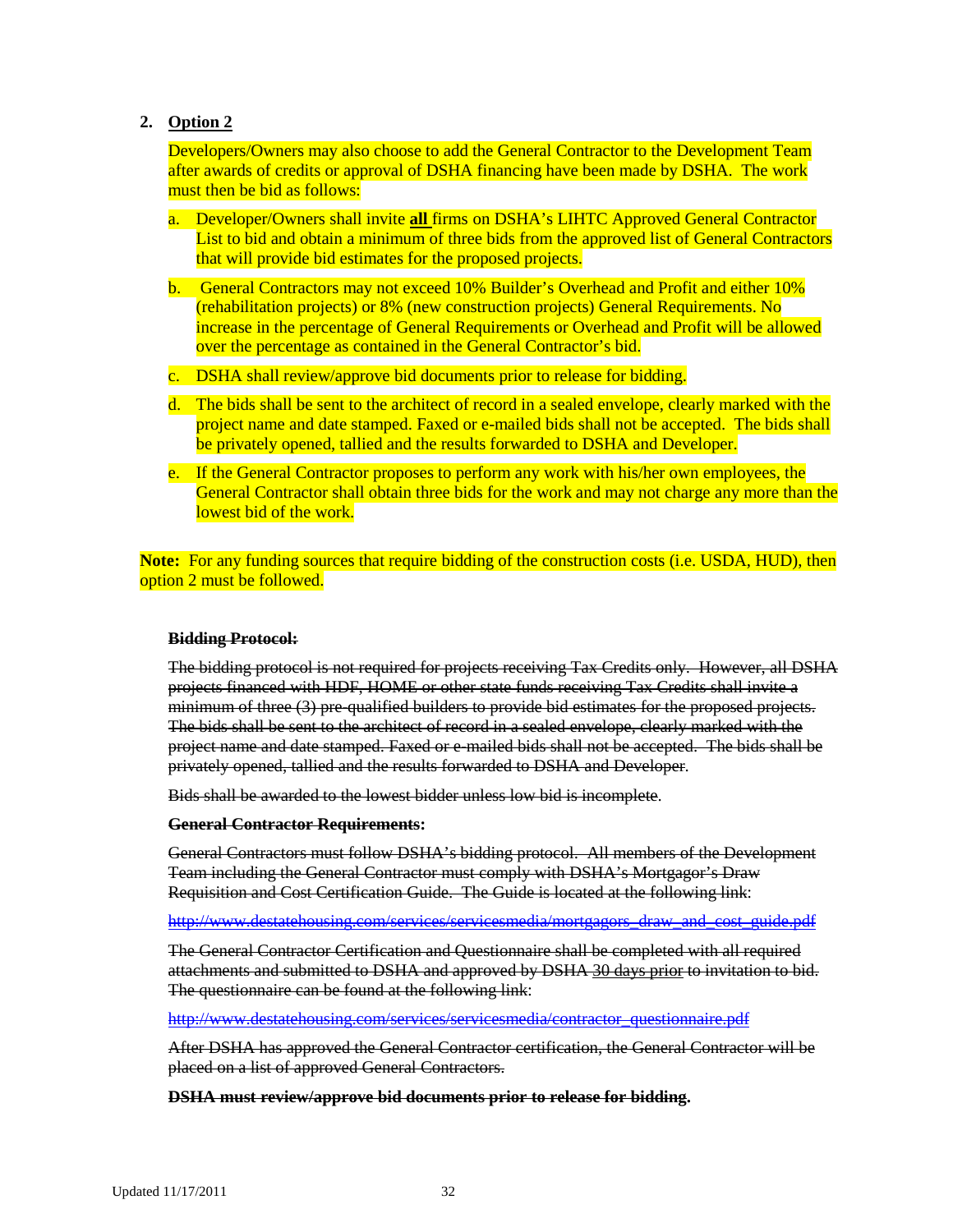# **E. Site Work**

# **1. General**

- a. All new construction shall be designed to obtain 100% accessible routes to all units.
- b. New construction and rehabilitation/conversion developments (includes all common areas, rental offices, *playgrounds,* etc.) shall comply with State Architectural Accessibility Standards, Fair Housing, and ADA. Most stringent requirements will apply.
- c. All projects with below grade habitable space (units, common space, laundry rooms) will require an assessment to determine possible water infiltration/moisture problem, which could directly affect the overall total development budget.
- d. No portable storage buildings allowed. Incorporate into building design as a maintenance area.
- e. All developments consisting of eighteen (18) residential dwelling units or more must have a site office of at least 200 square feet (excluding of handicap toilet facility) and a maintenance room of at least 100 square feet.
- f. Any Multi-Family residential building, new construction or rehabilitation shall follow the Delaware State Fire Prevention Regulations to the fullest extent of the law. Please note Part VI, Chapter 3 for Apartment Buildings/Multi-Dwellings. No exception will be made for rehabilitation which will qualify for the 50% rule for grandfathering of any code. Entire Fire Prevention Regulations can be found at the following web page [http://www.delawarestatefiremarshal.com/.](http://www.delawarestatefiremarshal.com/)
- g. Contractor shall verify all existing utility connections.New connections must be included in base bid in order to make **all** utilities functional (outside 5' of perimeter of building).
- h. Contractor shall make conservative effort to separate all recyclable construction debris, materials and waste.

#### **2. Landscaping**

- a. Minimum landscaping budgets of \$500 per residential dwelling unit are required. This allowance is for **installation of mulch beds, plantings and new trees only**. It may **NOT** be used for fine grading, seeding and/or straw and sod. **Allowance is not be used for tree removal or trimming**. This is for curb appeal and beautification of the property.
- b. All landscaped areas shall have warranted weed barriers installed under mulch and maintain 12" buffer between vinyl siding and grass areas, unless siding (fabric only) is at least 8" above finished grade.
- c. If irrigation system is not provided, hose bibs shall be provided on each front and rear of building with lockable boxes. *Depending on building size, additional hose bibs may be required for ease of maintenance for landscape areas.*
- d. All condenser units shall be landscaped to avoid mowing and trimming around unit and provided with poured concrete pad.
- e. A grading and landscaping plan shall be provided for all projects prior to closing.
- f. Preservation of existing trees is required to the greatest extent feasible and in compliance with state and local requirements.
- g. Use of drought resistant, minimal water consumption landscaping **is required**.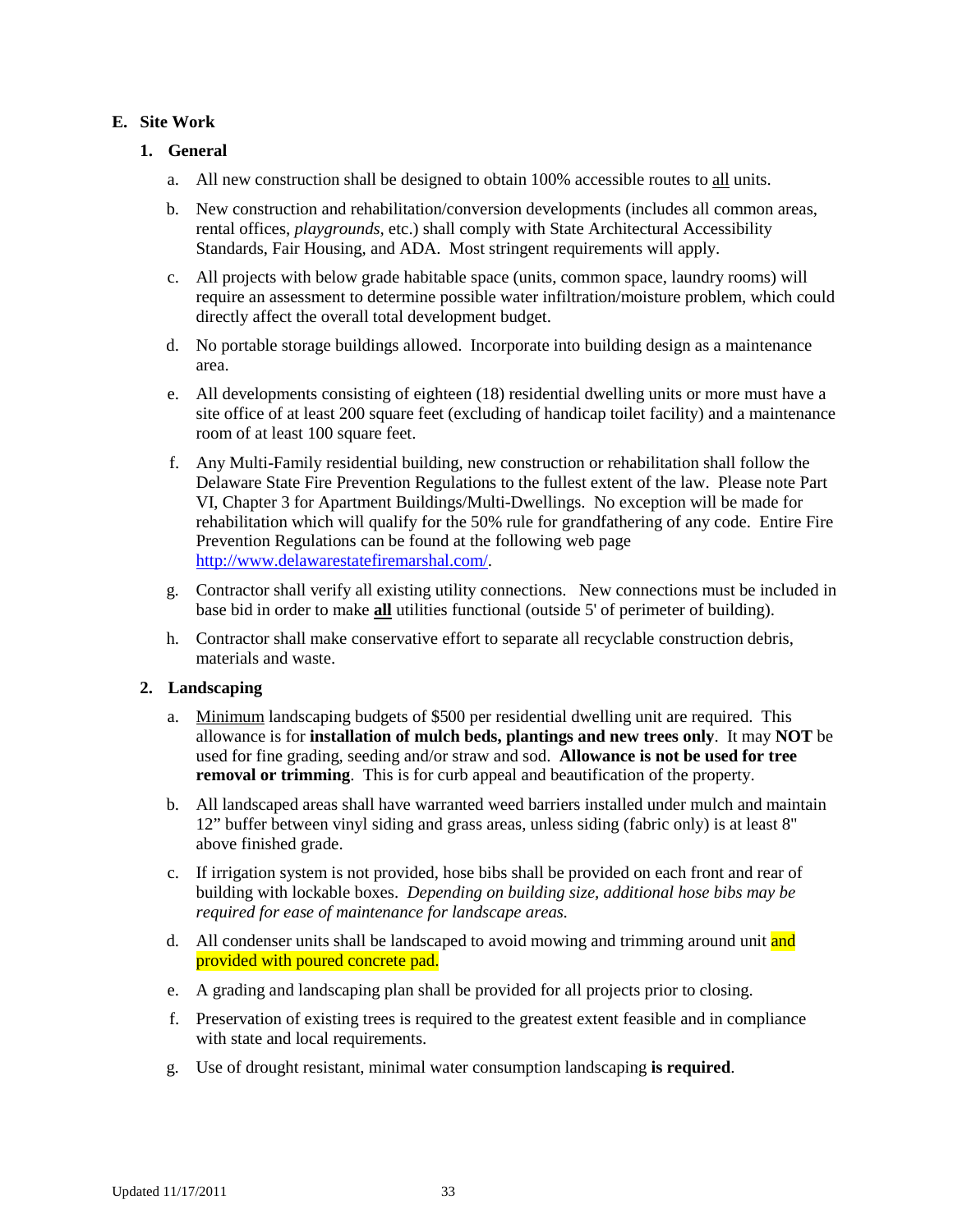#### **3. Storm Water Management Ponds**

a. Storm water management ponds shall be designed to state standards. If storm water management pond is designed to be wet, it shall have a perimeter fence for safety of tenants. **Minimum fence material shall be post and rail with** *quality* **coated wire fence material on interior of rails. (Minimum height of 48" AFF)****Make every effort to match new pond fencing with project fencing.**

#### **4. Common Areas**

- a. Tot lots and/or a designated recreation area shall be provided. Family developments must provide playground on site. Designated play areas and playgrounds are considered "common areas" and must be on an accessible route.
- b. Large parking lots shall include planting areas. At a minimum, all parking areas shall be seal coated and striped, if capital needs assessment and/or civil engineer shall determine overall condition of existing pavement, if any grading issues are present, and if any work shall be required in failing areas.
- c. If parking area does not have a curbed sidewalk area adjacent to parking, parking bumpers doweled into pavement shall be provided to maintain safe distance between parking area and tree lawns.
- d. All sites shall provide permanent enclosures for garbage dumpsters or trash receptacles consistent with the appearance of the dwelling units. Refuse collection areas must be on an accessible route. Install concrete filled bollards to protect walls of enclosure.

# **F. Wood and Plastic**

# **1. Sheathing**

- a. Thermoply exterior sheathing will not be allowed. All exterior wall sheathing shall be solid 7/16" or thicker. Roof sheathing shall be a minimum of 5/8" *plywood* in thickness.Carpentry
- a. Existing base molding shall be removed and replaced with taller dimension profile composite trim.

# **2. Siding**

a. Vinyl siding must be solid, and shall be a minimum of 0.044 inch in thickness.

# **3. Miscellaneous**

a. Exterior grade caulking shall be used.

# **G. Thermal and Moisture Protection**

#### **1. Insulation**

a. Insulation shall meet all applicable codes for new construction and rehabilitation

# **2. Roofing**

- a. Roofing materials which exceed 50% of the life expectancy shall be removed; at this time substrate shall be inspected. (No second layers allowed.)
- b. Asphalt shingles shall have a minimum warranty of 30 years, and meet *applicable* wind *building codes*.
- c. All roofs shall have 3" "T" edging, no smaller than two-foot section*, especially at corner intersections.*

#### **3. Miscellaneous**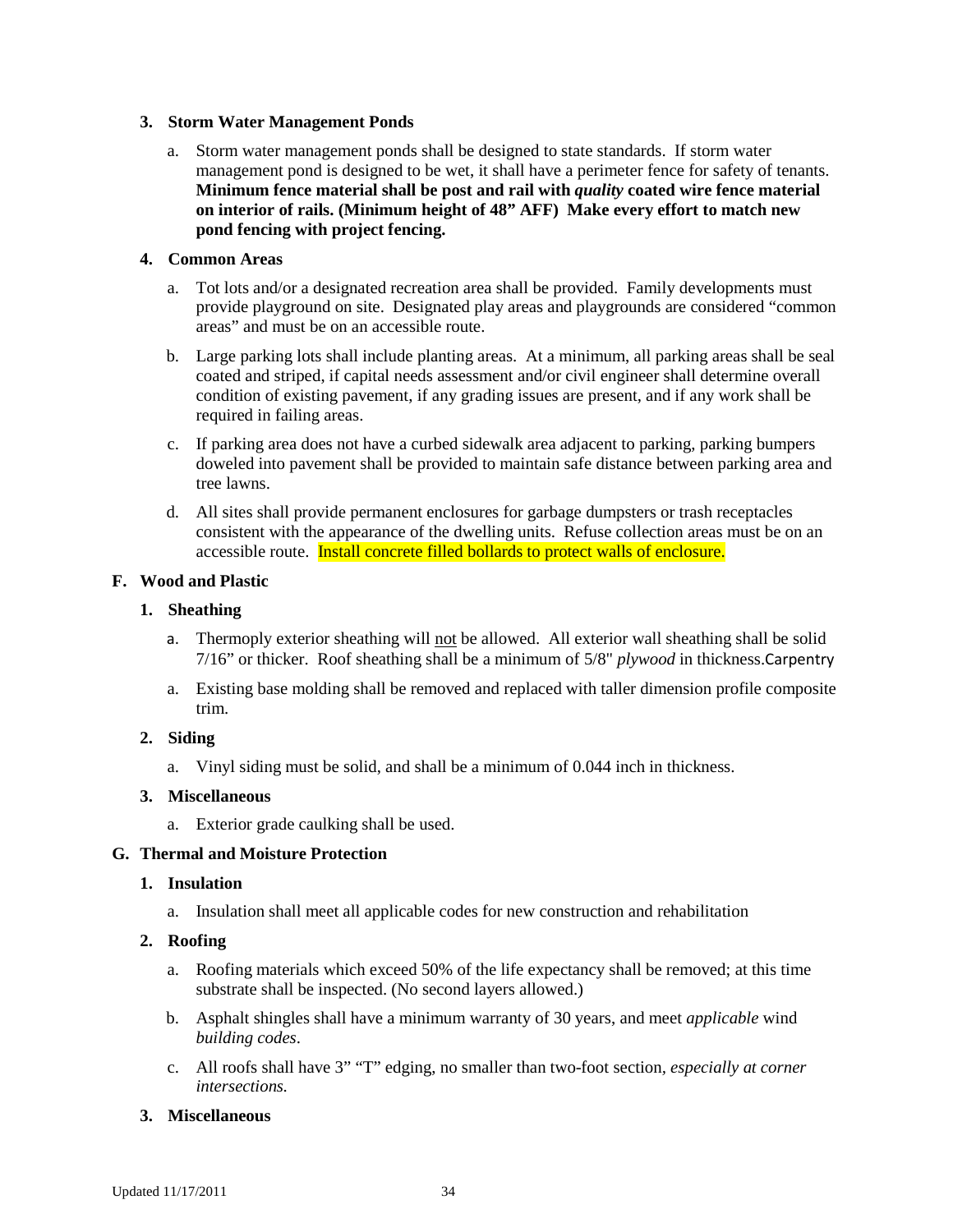- a. All exterior building surfaces shall be designed to be maintenance-free.
- b. All exterior surfaces shall have house wrap installed as per manufacturer's instructions.

#### **H. Doors and Windows**

#### **1. Doors**

- a. Interior doors shall be six-panel Masonite or better. Tops and bottoms of all interior and exterior doors must be painted.
- b. No bi-fold or bi-pass closet doors; all closets to have a hinged door. If code requires metal bi-fold door application, doors to be installed in wood frame with wood trim.
- c. Hardware shall be brushed aluminum or better, no polished brass. Grade two (2) or better, including hinges and door bumpers. All exterior hinge hardware shall be of non-rusting material.
- d. Entry doors shall have a minimum "U" value of 0.33 or below. *Frame savers shall be used on all exterior applications.*
- e. Entry door shall have either a doorbell or knocker and peep hole (eye viewer), no polished brass.
- f. Peep/viewer to be provided for solid rear door.
- g. Patio doors shall have integral mini-blinds built in between glazing.

#### **2. Windows**

- a. Windows shall be thermal insulated with a minimum "U" value of 0.33 or below. **Slider windows will not be allowed.**
- b. Medium density overlay board is not allowed for any applications.

#### **3. Signage**

- a. Exterior signage shall not be polished brass.
- b. Unit numbering and building identification numbers shall be provided and **approved by the Fire Marshal and Post Office.**
- c. Unit numbers shall also be provided on all rear doors.
- d. All emergency exit signs shall be LED.

### **I. Finishes**

#### **1. Flooring**

a. VCT flooring shall be used for entry areas, bathroom, dining areas, and kitchen and utility areas unless prior approval is given by DSHA. (A minimum of two color fields required.) **Seal and wax, per manufacturer's direction.**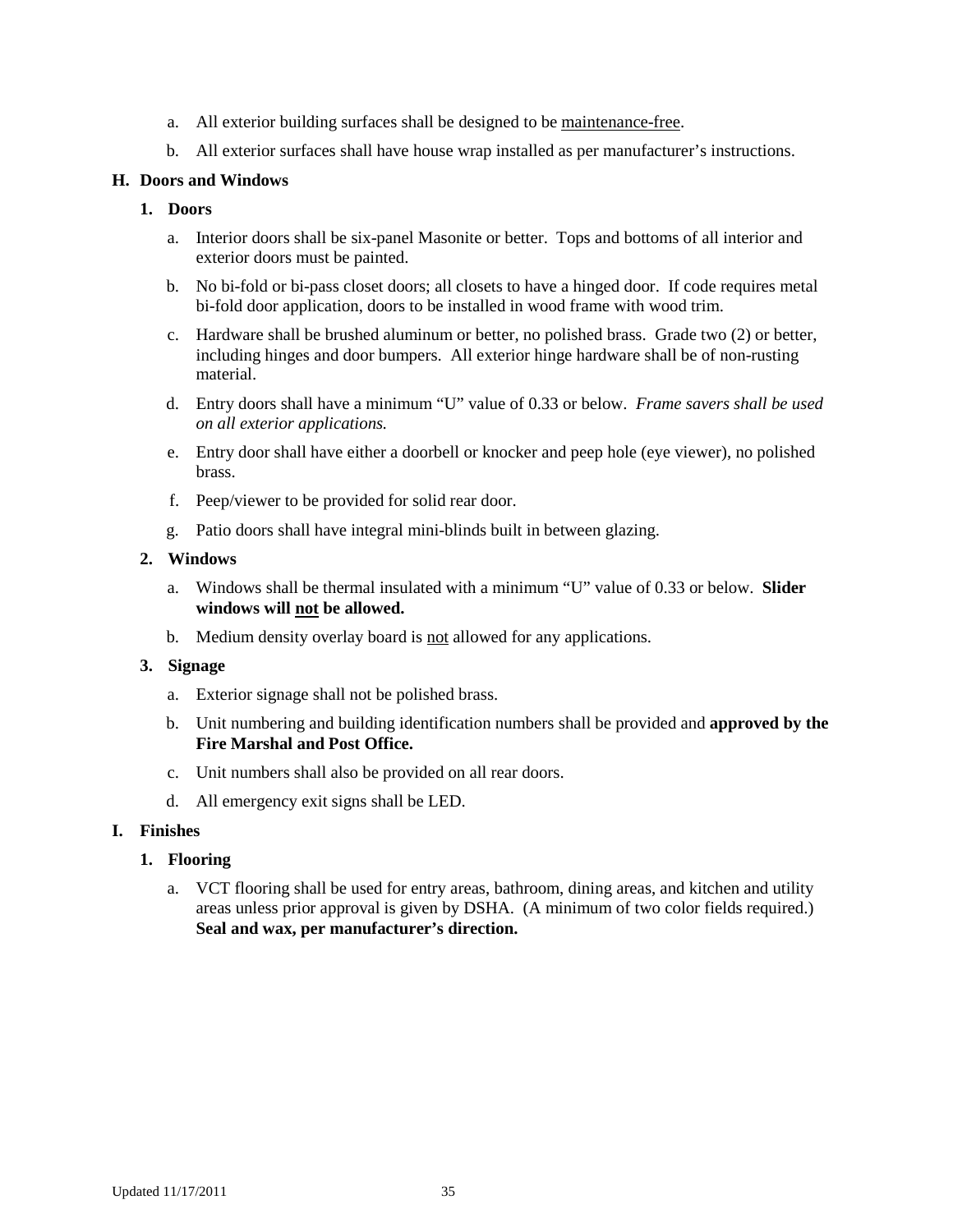b. Carpet to meet minimum weight and grade standard as follows:

| Filament                 | 100% smartstrand triexta BCF             |
|--------------------------|------------------------------------------|
| Gauge                    | 5/32                                     |
| Pile Height              | .520                                     |
| Stitches per inch        | 7.50                                     |
| Certified Pile<br>Height | $29.40 \text{ oz}$                       |
| <b>Total Weight</b>      | 64.47 oz                                 |
| Density                  | 2035                                     |
| Primary Backing          | Woven polyprophylene                     |
| Indoor Air Quality       | $#GLP$ 1118                              |
| Flammability             | Pill Test – 16CFR-1630.4 (FF-1-70): PASS |
|                          |                                          |

Carpet width shall be 15' wide to minimize seams in high traffic areas. No Berber allowed. Padding is required and shall be a minimum of 6# density.

- c. Rehab: Contractor shall verify all substrates and/or flooring surfaces for suitability of new VCT and/or carpet installation. If homosote and/or gypcrete is present, expect to remove material prior to installation of new flooring material.
- d. If common hallways are designed, no carpet. VCT to be installed in common hallways with two colors required.

#### **2. Drywall/Paint**

- a. Drywall shall be glued and screwed. Moisture resistant drywall shall be used in all locations where plumbing penetrates walls, or building code whichever is more stringent. Mold resistance drywall shall be used for all exterior applications and core wall applications. Grade 4 finishes shall be provided for all drywall finishes. **If ceramic tile is used, cementious board shall be provided as underlayment.**
- b. Preparation required to obtain level 4 finish.

For rehabilitation projects, if a level 4 cannot be achieved, overlay of existing wall with 3/8 inch drywall should be used. Rehabilitation properties shall have primer similar to "Kilz" enamel or oil based type sealer/primer for application on existing drywall or approved primer to adhere to existing drywall conditions.

c. Paint shall be an Egg Shell or low luster semi-gloss. Kitchens and bathrooms shall be semigloss. **NO FLAT PAINT WILL BE ALLOWED.** Other paints must be approved by DSHA. Minimum three (3) coats - one (1) primer and two (2) finish coats. Shall meet requirements of manufacturer.

#### **3. Miscellaneous**

- a. Kitchen counter top shall be provided with end splash for adjacent or end walls.
- b. No self-edge counter tops. Counter tops shall be Euro edge.
- c. Shelving shall be vinyl coated wire units. Provide all intermediate supports needed.
- d. Doorstops shall be rubber disk type or half moon type. All other types must be approved by DSHA. All stop finishes to match door hardware. The use of hinge-pin type doorstops is prohibited.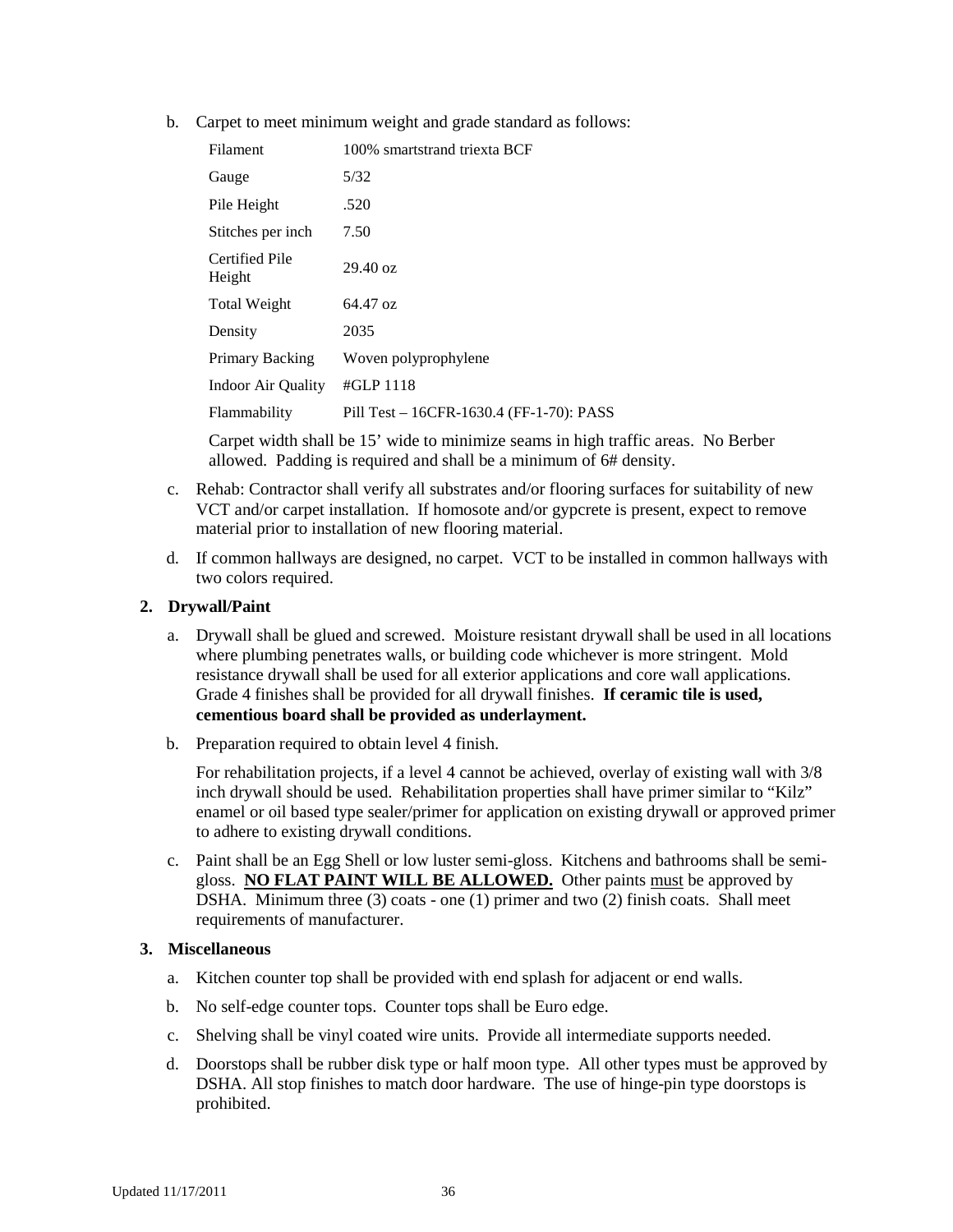# **J. Specialties**

#### **4. Toilet, Bath, and Laundry Accessories**

- a. Concealed blocking is to be provided for all items such as tissue paper holders, grab bars, and medicine cabinets.
- b. One inch diameter grab bars properly mounted to in-wall blocking shall be used in lieu of standard towel bar.
- c. Cultured marble tops for vanities with slide splashes when adjacent to wall--no laminated tops with drop in bowl type fixtures.
- d. One-piece bathtub unit may be selected. If space constraints will not allow, rigid fiberglass surrounds and/or ceramic tile will be used in conjunction with tub. No plastic surrounds will be allowed. Select style based on adaptability. Base of tub shall have composite, rot proof material. If gap is present quarter round **rot proof** moulding to be installed. Tub liners are acceptable with **full** height wall surrounds. Splash zone shall be protected with waterproof material.
- e. Exhaust fans for all bathrooms shall be low speed/low noise **continuous** exhaust fan (hard wired), similar to Panasonic Quiet Whisper model or single switch exhaust fan light combination that meets all applicable building codes and approved by DSHA and the architect.
- f. Shower rod to be surface mounted, no tension rods allowed.
- g. 2.0 g.p.m. Showerheads.
- h. 0.5 g.p.m. Faucet aerators.

#### **5. Exterior Sun Control Devices**

- a. Mini blinds shall be of quality construction. Each window shall be provided with one blind, i.e., twin window shall have (2) two blinds. Install center support brackets provided with blind for all blinds wider than 36". Maximum blind size no wider than 42".
- b. Vertical blinds shall be of quality construction. Each exterior door assembly (French door, slider or any combination) shall be provided with intregal blinds for privacy.

#### **6. Fire Extinguishers**

a. Contractor shall supply rechargeable 2.5 ABC fire extinguishers (minimum size) for each unit, or where code mandates, most stringent shall apply.

# **K. Equipment**

#### **1. Appliances**

- a. All appliances will be Energy Star.
- b. Refrigerators shall be frost free (minimum of 15 cubic feet).
- c. Ovens shall be self-cleaning. (Utilize U.L. listed code compliant connectors for gas stoves.) **No** glass cooktops allowed.
- d. Exhaust fan, duct to exterior. Re-circulating charcoal filter type model may be used if approved by DSHA.
- e. Back splashguard shall be wall mounted behind range. If range located in corner, install additional splashguard on adjacent wall.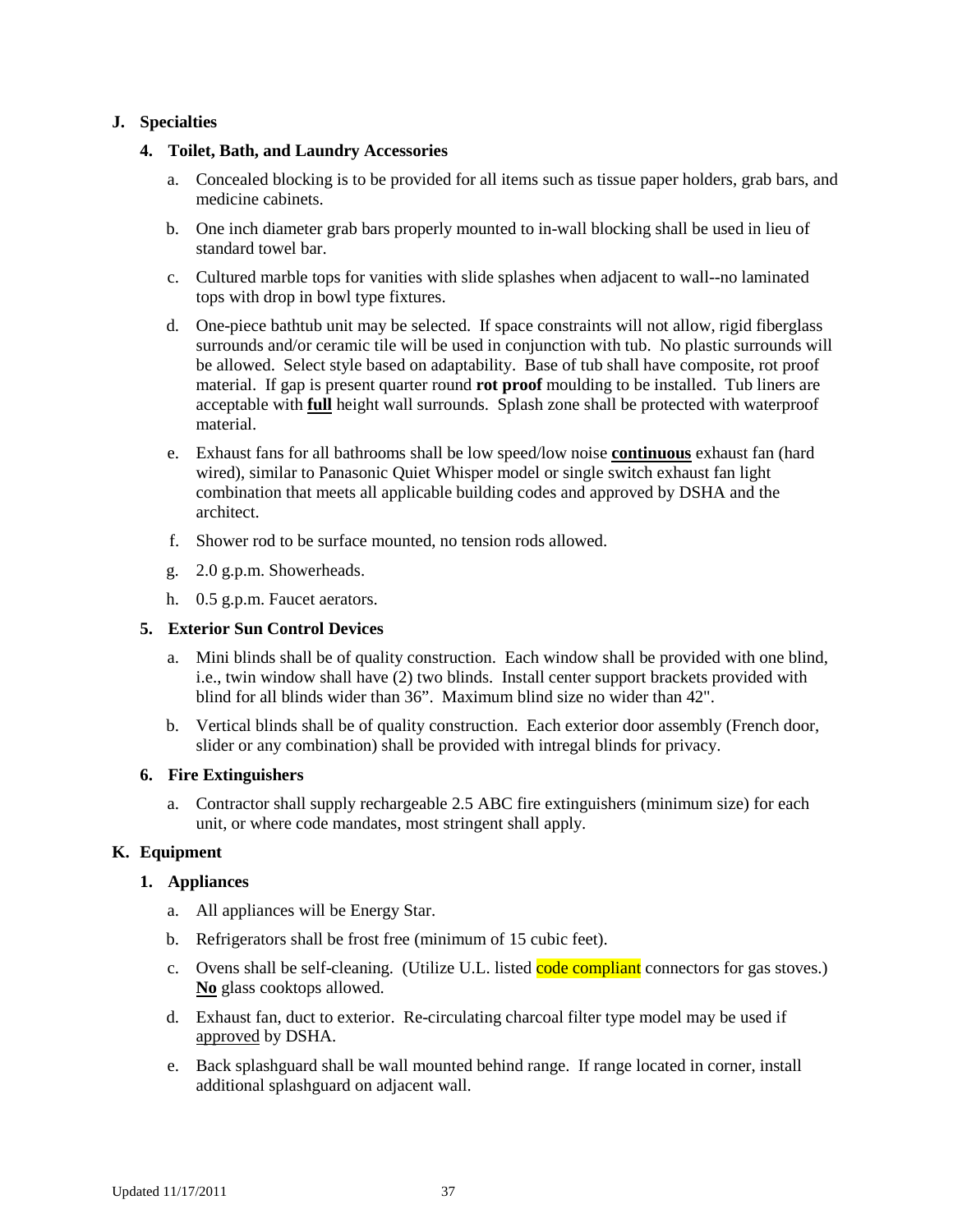- f. Washer and dryer hook-up shall be designed for side-by-side set up with a minimum depth of 30" **(vented to exterior per code)**.
- g. Garbage disposals are not recommended due to high maintenance. If used, disposal shall be 1/2 hp motor with a stainless steel shank. For ADA units, a lowered switch within reach range shall be provided.
- h. Dishwashers are to be provided. If venting on unit is located adjacent to counter top, underside of counter top edge must be laminated.

### **L. Furnishings**

# **1. Kitchen and Bathroom**

- a. Kitchen cabinets and vanities doors, fronts, and boxes shall be solid wood construction with concealed door hinges. No high-density laminates will be allowed. Provide, at a minimum, one drawer base for each kitchen layout**. If cabinet is not designed with recessed edge, hardware shall be provided.**
- b. Provide plastic laminate on wall between wall and base cabinet for all areas adjacent to cabinets.
- c. Medicine cabinet shall be installed in lieu of mirrors, surface mount, heavy gauge steel construction with stainless steel frame or molded bodies, rust resistant, soft tone baked enamel interiors, shatter resistant, polystyrene shelves.
- d. Wet wall at mop sink shall have FRP board on walls.
- e. Hardware shall be provided for all cabinet drawers and doors per ADA requirements. **NO BRIGHT BRASS FINISHES.**

#### **M. Fire Suppression, Plumbing and Mechanical**

#### **1. Plumbing Piping**

- a. Condensate lines shall drain correctly with exterior grade and/or foundation. (Pumps shall be provided when needed.) Existing condensate lines shall be checked and free flowing if lines will be reused. Contractor to check discharge location and **eliminate** all pooling water**.**
- b. Floor drains and/or sump holes shall be provided in all basements. The floor shall be pitched to these drains or sumps and the drains or sumps shall be connected to a positive drainage system, or to the exterior of the building. Sump pumps must be installed, ½ Hp minimum.
- c. If natural gas is available for site, full gas package to be installed unless otherwise approved by DSHA (i.e. all appliances, hot water heater and furnace). Provide hard wire Carbon Monoxide detector with gas package.
- d. **Existing utility connections shall be field verified to receive new equipment.** *Existing condensate lines shall be cleaned, tested, and discharge connections verified. (REPLACE IF NECESSARY)*
- e. No polybutylene piping allowed.
- f. Use of ABS plastic in lieu of CPVC.
- g. Provide a main water supply shutoff for each building.
- h. Existing sanitary lines shall be video traced to determine viability for the rehabilitation.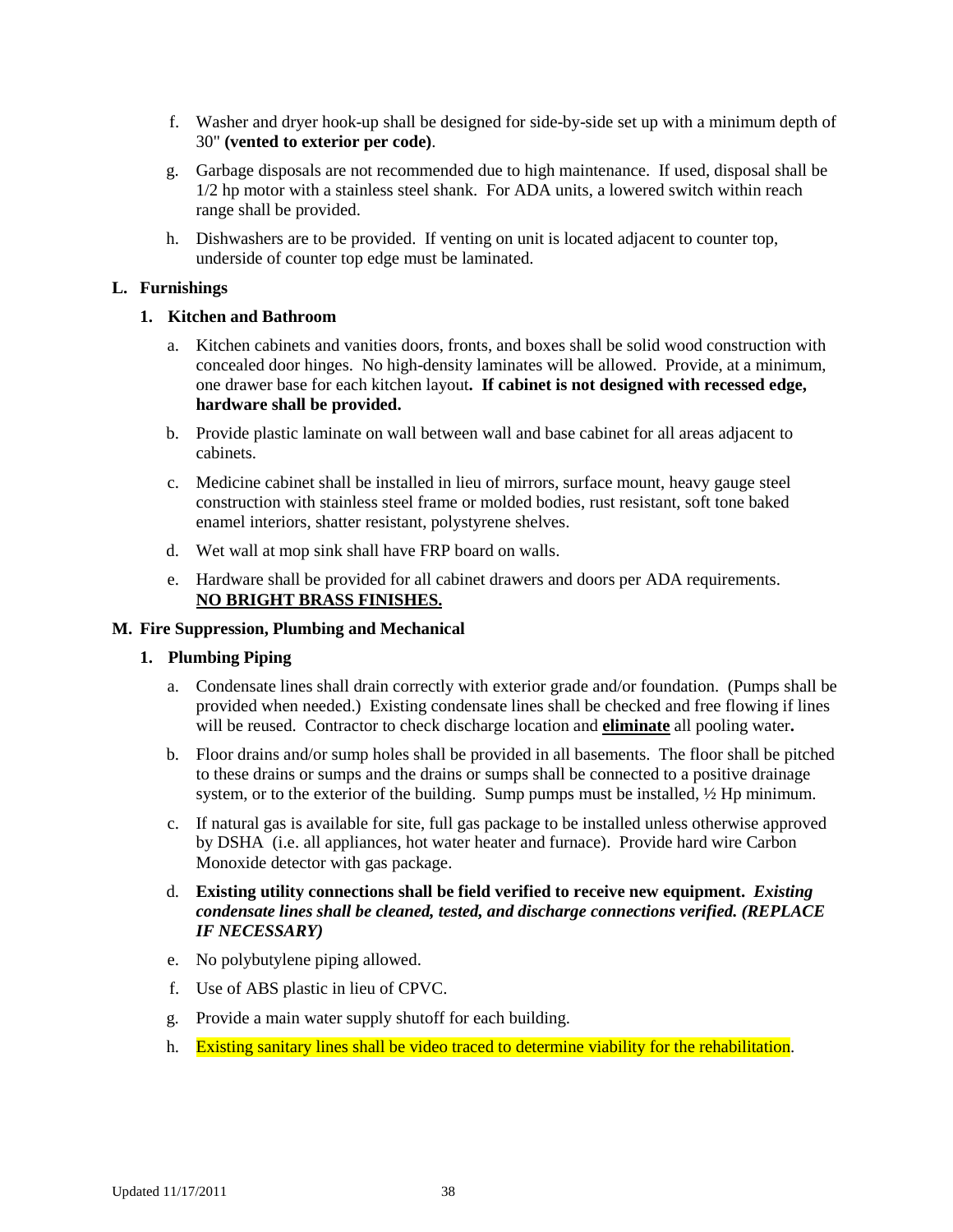#### **2. Plumbing Fixtures**

- a. Hot water heaters shall have a minimum Energy Factor between 0.82 to 0.91EF. Minimum warranty period is 5 years.
- b. Provide pans for all hot water heaters. Any heat or coil unit located in attic area shall have a pan and condensate line draining to the exterior.
- c. Tub and shower faucets shall have anti-scald protection provided.

# **3. HVAC System and Equipment**

- a. High efficiency HVAC units. Furnace efficiency  $= 90\%$  or better. Min. SEER  $= 13.0$ .
- b. No through the wall HVAC units.
- c. Sealed combustion, direct vent furnace and water heater.
- d. Non-mercury programmable thermostats.
- e. High efficiency air filters for mechanical blower units.

# **4. Fire Suppression**

a. Sprinkler systems are required.

**Note:** Scattered sites shall be determined on a case by case basis.

### **N. Electrical**

# **1. General**

- a. All building codes shall be incorporated into each project. Any item to make project code compliant shall not be an extra or change order. All incidentals shall be included.
- b. Electrical services shall be field verified, service loads shall be calculated prior to any equipment upgrades and all necessary components made a part of the contract price.
- c. Contractor shall verify existing utility conditions and include into base bid of contract.
- d. ARC Fault Circuit Interrupter must be provided on all bedroom circuits or where code mandates, most stringent shall apply.

#### **2. Lights and Fixtures**

- a. Energy Star fluorescent lighting package.
- b. Overhead ceiling fixture for living room/dining area in lieu of swag fixture.
- c. Overhead ceiling fixtures shall be installed in all bedrooms. Wall sconces may be installed due to existing conditions.
- d. Bathrooms shall provide minimum of one ceiling fixture and one wall fixture.
- e. Exterior fixtures shall not have brass finish.
- f. Energy Star fluorescent porch lights with photocell.
- g. Automatic light controls in the community building should minimize energy use.

#### **3. Telephone/Cable**

a. Provide one telephone and cable outlet in each bedroom and one other telephone and cable outlet **if possible use combination box/plate**.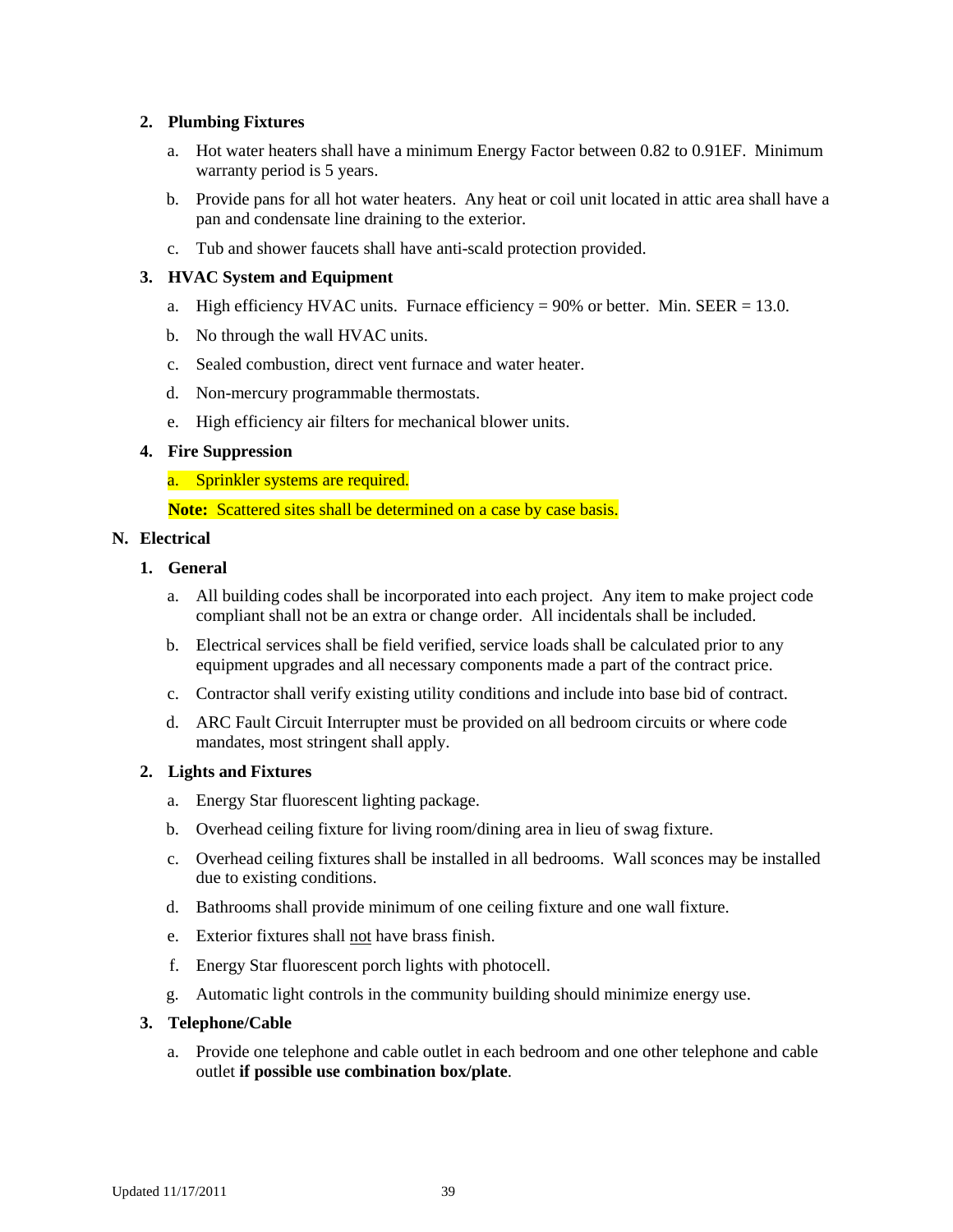# **O. Miscellaneous**

# **1. Safety**

- a. Elderly dwelling units shall be provided with medical emergency pull chains in at least two locations that are connected to a central station. The two locations will be in the Master bedroom and full bathroom. The pull chains will be wired to an exterior warning device, which consists of a strobe light and audible alarm.
- b. Elderly dwelling units and fully accessible units shall have grab bars in all tub/shower units and at toilet location per State Architectural Accessible Standards and/or Federal Standard, more stringent will apply.

# **2. Termite Control**

- a. A termite inspection and certificate shall be provided for all rehabilitation projects prior to construction closing.
- b. Termite pre-treat of soils is required for all new construction**.****Certificates shall be part of the Operation and Maintenance Manual.**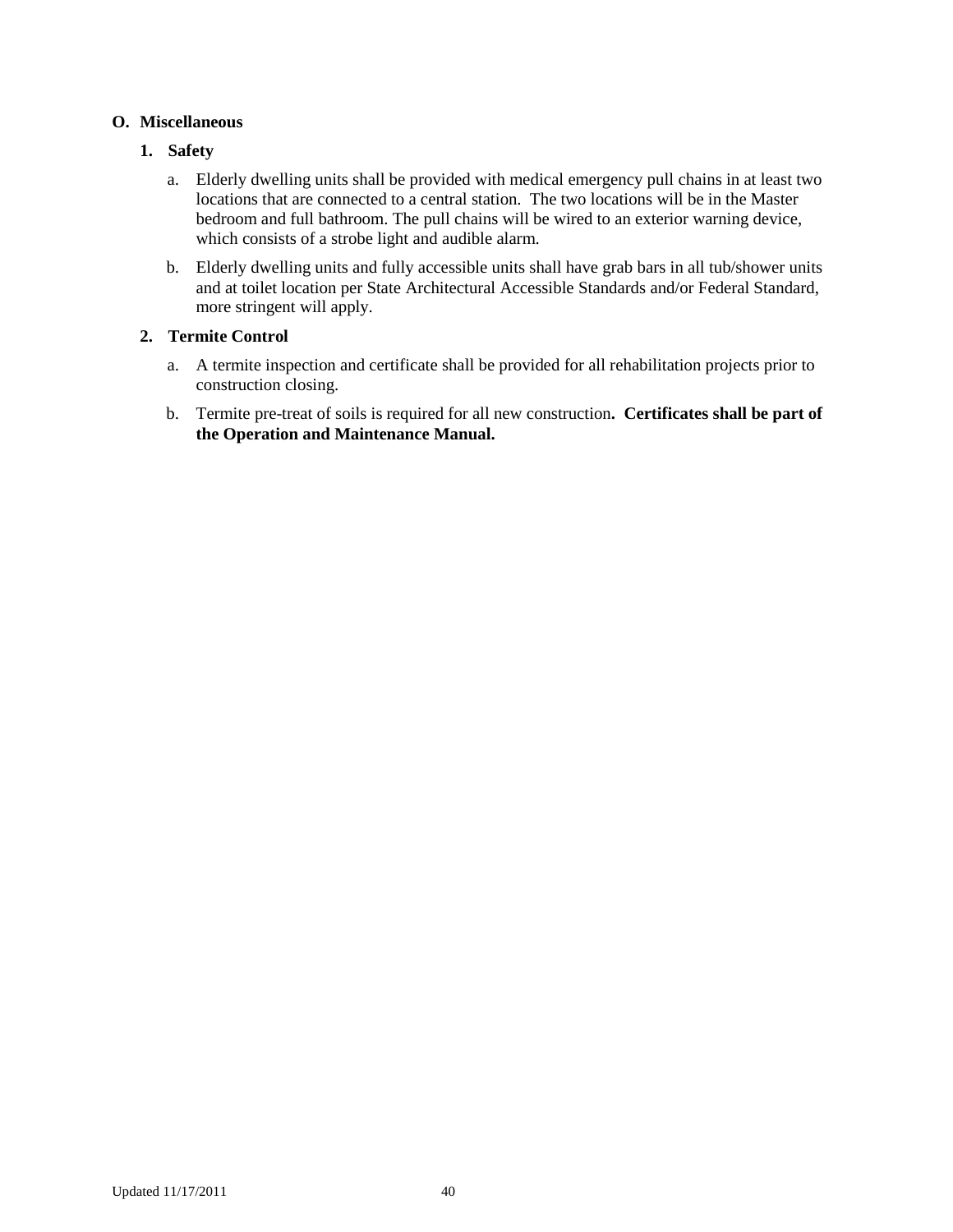# **Attachment 11 - REHABILITATION STANDARDS CHECKLIST**

# MUST BE COMPLETED BY ALL REHABILATION PROJECTS – EXHIBIT #40

<span id="page-40-0"></span>

| <b>Project Name</b>                                                                                               |              |           |                                                                                                                                           |
|-------------------------------------------------------------------------------------------------------------------|--------------|-----------|-------------------------------------------------------------------------------------------------------------------------------------------|
| <b>Date Built</b>                                                                                                 |              |           |                                                                                                                                           |
| Date Last Rehabilitated (If applicable)                                                                           |              |           |                                                                                                                                           |
| <b>EXTERIORS</b>                                                                                                  |              |           | <b>DETAIL/CONDITION</b>                                                                                                                   |
| <b>ROOF</b>                                                                                                       | Age (Yrs)    |           | Excellent<br>Poor<br>Fair<br>Good                                                                                                         |
| Roof Type/Pitch/Flat                                                                                              |              |           |                                                                                                                                           |
| # of Layers                                                                                                       |              |           |                                                                                                                                           |
| Substrate Material                                                                                                |              |           |                                                                                                                                           |
| <b>Insulation Type</b>                                                                                            |              |           |                                                                                                                                           |
| <b>Insulation Thickness</b>                                                                                       |              |           |                                                                                                                                           |
| <b>Estimated R-value</b>                                                                                          |              |           |                                                                                                                                           |
| <b>SIDING</b>                                                                                                     | Age (Yrs)    |           | Poor<br>Excellent<br>Fair<br>Good                                                                                                         |
| <b>Type</b>                                                                                                       |              |           |                                                                                                                                           |
| <b>WINDOWS</b>                                                                                                    | Age (Yrs)    |           | Good<br>Excellent<br>Poor<br>Fair                                                                                                         |
| Meet egress requirements?                                                                                         | $Yes \Box$   | $No \Box$ |                                                                                                                                           |
| <b>GUTTERS/DOWNSPOUTS</b>                                                                                         | Age $(Yrs)$  |           | Excellent<br>Poor<br>Fair<br>Good<br>$\mathbf{1}$<br>$\sim$                                                                               |
| Material/Type                                                                                                     |              |           |                                                                                                                                           |
| <b>FASCIA/SOFFITS</b>                                                                                             | Age (Yrs)    |           | Good<br>Excellent<br>Poor<br>Fair<br>$\mathbf{1}$                                                                                         |
| Material/Type                                                                                                     |              |           |                                                                                                                                           |
| <b>SIDEWALKS</b>                                                                                                  | Age (Yrs)    |           | Excellent<br>Poor<br>Fair<br>Good                                                                                                         |
| Meets ADA compliance/ramping/curb cuts?                                                                           | Yes $\Box$   | No        |                                                                                                                                           |
| PARKING LOT*                                                                                                      | Age (Yrs)    |           | Poor<br>Fair<br>Excellent<br>Good<br>$\mathbb{R}^n$<br>$\mathbf{1}$                                                                       |
| Curb Cuts                                                                                                         | $Yes$ $\Box$ | No        |                                                                                                                                           |
| Space provided/spaces required grandfathered                                                                      |              |           |                                                                                                                                           |
| Handicap parking provided?                                                                                        | $Yes \Box$   | No        |                                                                                                                                           |
| <b>Bumpers</b> provided?                                                                                          | Yes $\Box$   | No        | Excellent $\Box$<br>Poor<br>Fair<br>Good                                                                                                  |
| lifespan. If determined contractor shall include quantity in needs assessment to replace pavement and subsurface. |              |           | * Note: Any parking lot surface with either fair and/or poor conditions shall have a civil engineer complete a survey as to the remaining |
| <b>LIGHTING (EXTERIOR)</b>                                                                                        | Age (Yrs)    |           | Poor<br>Excellent<br>Fair<br>Good<br>$\mathbf{I}$                                                                                         |
| Tied to house panel?                                                                                              | $Yes$ $\Box$ | No        |                                                                                                                                           |
| <b>SECURITY SYSTEM</b>                                                                                            | Age (Yrs)    |           | Excellent<br>Poor<br>Fair<br>Good                                                                                                         |
| <b>PATIO/BALCONIES</b>                                                                                            | Age (Yrs)    |           | Fair<br>Good<br>Excellent<br>Poor<br>$\overline{\phantom{a}}$                                                                             |
| Meet current code?                                                                                                | $Yes \Box$   | No        |                                                                                                                                           |
| <b>MAINTENANCE FREE EXTERIOR</b>                                                                                  | $Yes \Box$   | No        |                                                                                                                                           |
| STORM WATER MANAGEMENT                                                                                            | $Yes \Box$   | No        | Date, Last Preventative Maintenance                                                                                                       |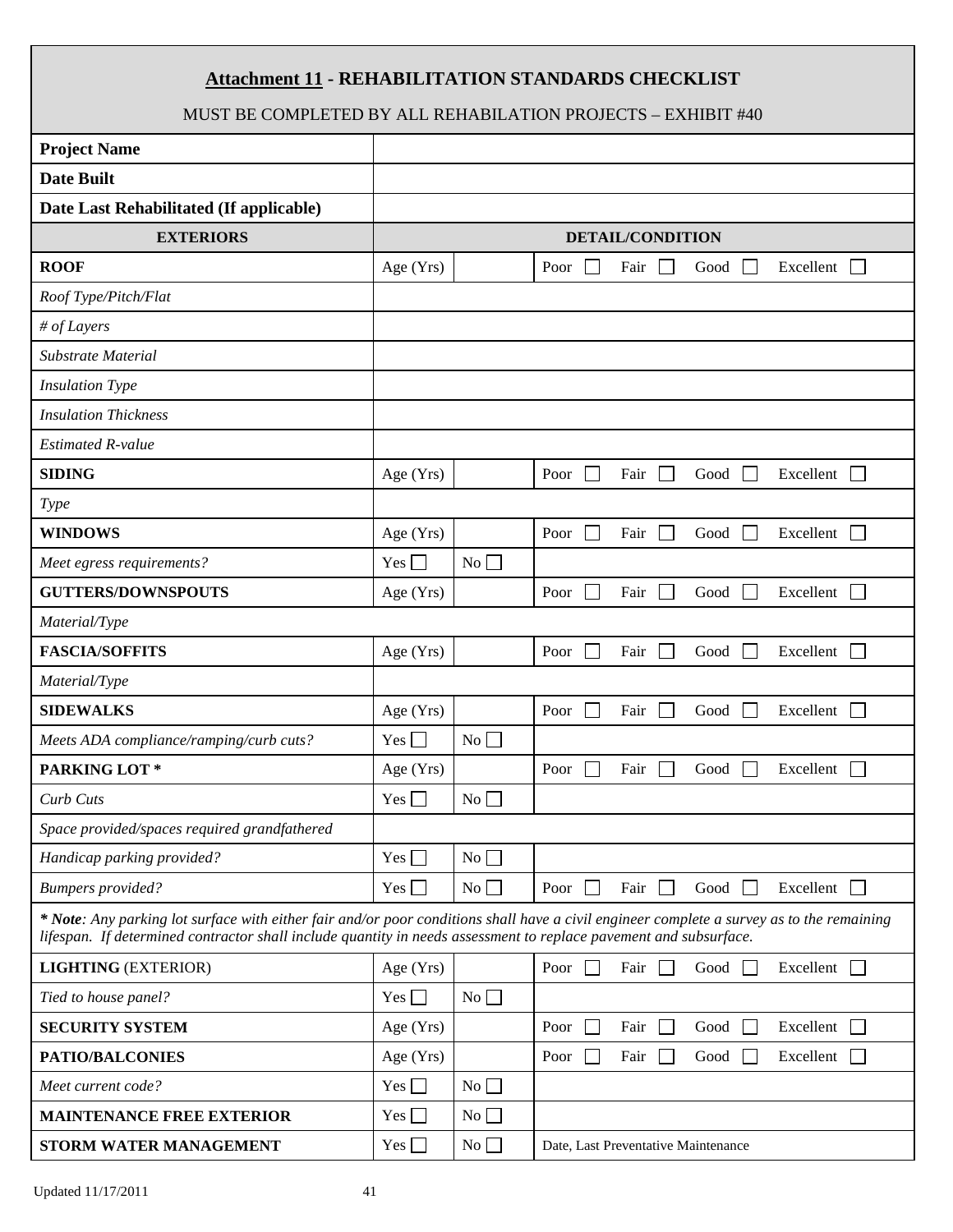| <b>EXTERIORS (CONT'D)</b>            | <b>DETAIL/CONDITION</b> |    |                                                                                               |
|--------------------------------------|-------------------------|----|-----------------------------------------------------------------------------------------------|
| <b>ASBESTOS PRESENT</b>              | $Yes \Box$              | No | <b>NESHAP</b> Environment Audit                                                               |
| <b>LEAD PAINT PRESENT</b>            | Yes $\Box$              | No |                                                                                               |
| <b>MOLD PRESENT</b>                  | Yes $\Box$              | No |                                                                                               |
| <b>INTERIORS</b>                     |                         |    | <b>DETAIL/CONDITION</b>                                                                       |
| <b>KITCHEN</b>                       | Age (Yrs)               |    | Poor<br>Fair<br>Excellent<br>$\mathbf{1}$<br>Good<br>$\mathbf{I}$<br>$\overline{\phantom{0}}$ |
| Cabinet                              | Age (Yrs)               |    | Type                                                                                          |
| Counter Top                          | Age (Yrs)               |    | Type                                                                                          |
| <b>APPLIANCES</b>                    |                         |    |                                                                                               |
| Refrigerator                         | Age $(Yrs)$             |    | Size (C.F.)                                                                                   |
| Frost-free?                          | $Yes$ $\Box$            | No |                                                                                               |
| <b>Dishwasher</b>                    | Age (Yrs)               |    |                                                                                               |
| Stove                                | Age (Yrs)               |    | U.L. Gas Connection<br>Gas<br>Electric<br>$\overline{\phantom{a}}$<br>$\Box$                  |
| Garbage Disposal                     | Age (Yrs)               |    | hp                                                                                            |
| Exhaust hood                         | Age (Yrs)               |    | Recirculating $\Box$<br>Vented to exterior $\Box$                                             |
| Washer                               | Age (Yrs)               |    | Side-by-side<br>Stack $\Box$<br>$\perp$                                                       |
| Drain provided?                      | Yes $\Box$              | No |                                                                                               |
| Dryer                                | Age (Yrs)               |    |                                                                                               |
| Vent pipe material                   |                         |    |                                                                                               |
| Adequate Venting?                    | Yes $\Box$              | No |                                                                                               |
| <b>BATHROOM</b>                      |                         |    |                                                                                               |
| <b>Bathtub</b>                       | Age (Yrs)               |    | Excellent $\Box$<br>Poor<br>Fair<br>$\Box$<br>Good<br>$\perp$                                 |
| Tub Surround                         | Age (Yrs)               |    | Fair<br>Good<br>Excellent<br>Poor                                                             |
| Anti-scald valve?                    | Yes $\Box$              | No |                                                                                               |
| Sink/Vanity                          | Age $(Yrs)$             |    | Type                                                                                          |
| Toilet                               | Age (Yrs)               |    | Type                                                                                          |
| Water Saver?                         | Yes $\Box$              | No |                                                                                               |
| <b>ADA</b> Compliant?                | Yes $\Box$              | No |                                                                                               |
| Flange                               | Age (Yrs)               |    | Excellent<br>Poor<br>Fair<br>Good                                                             |
| Exhaust Fan                          | Age (Yrs)               |    | Fair<br>Excellent<br>Good<br>Poor<br>$\overline{\phantom{a}}$                                 |
| <b>FLOORING</b>                      |                         |    |                                                                                               |
| Carpeting                            | Age (Yrs)               |    | Excellent $\Box$<br>Fair<br>Good $\Box$<br>Poor                                               |
| Type                                 |                         |    |                                                                                               |
| Vinyl Composition                    | Age (Yrs)               |    | Fair<br>Good<br>Excellent $\Box$<br>Poor<br>$\mathbf{1}$<br>$\Box$                            |
| Type                                 |                         |    |                                                                                               |
| Subflooring Material                 | Age (Yrs)               |    | Poor<br>Fair<br>Excellent<br>Good                                                             |
| Any existing soft spots in flooring? | Yes $\Box$              | No |                                                                                               |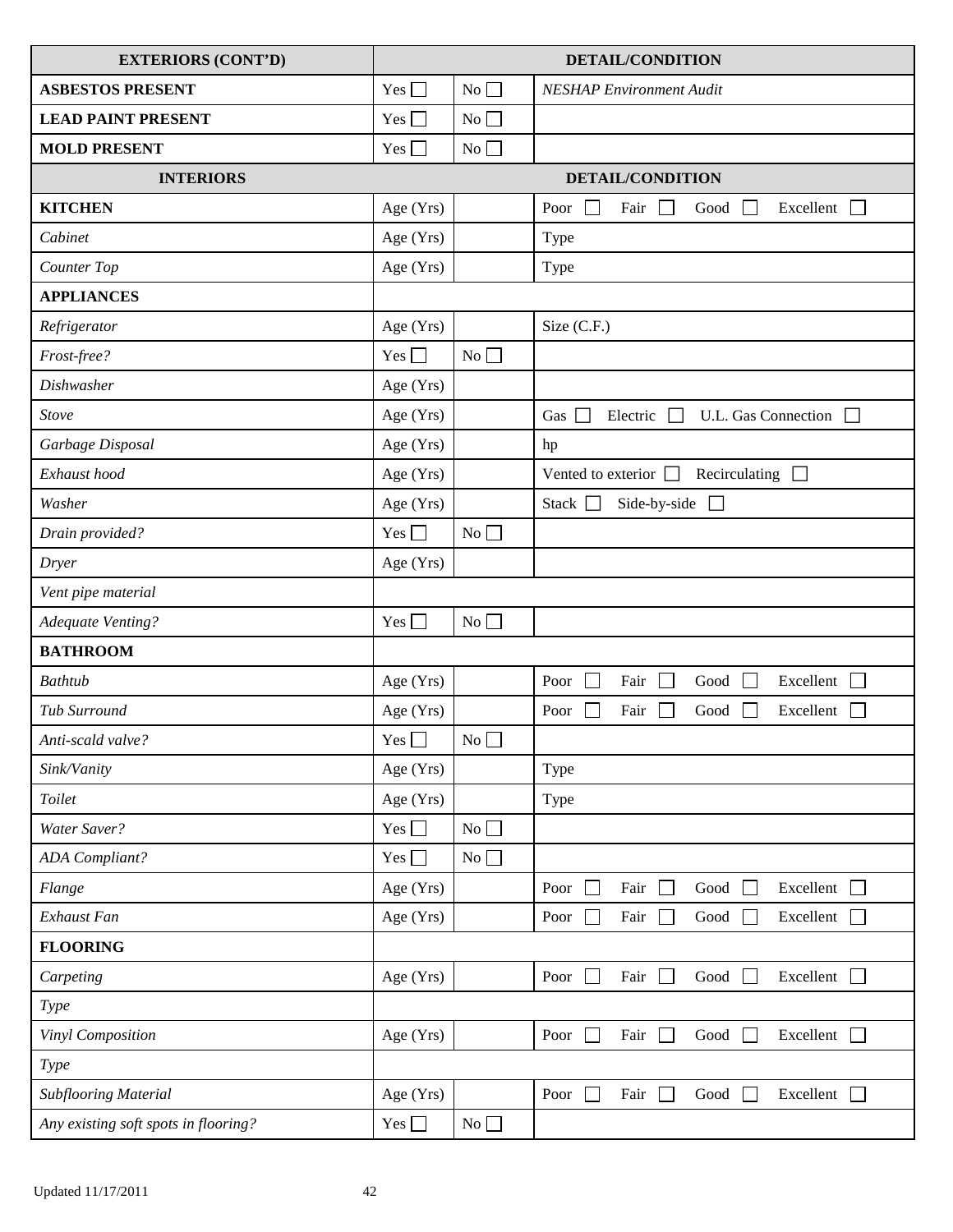| <b>INTERIORS (CONT'D)</b>              |                    |    | <b>DETAIL/CONDITION</b>                                                                         |
|----------------------------------------|--------------------|----|-------------------------------------------------------------------------------------------------|
| <b>Base Molding</b>                    | Age (Yrs)          |    | Excellent<br>Poor<br>Fair<br>Good<br>$\overline{\phantom{0}}$                                   |
| <b>WALLS</b>                           | Age (Yrs)          |    | Fair<br>Excellent<br>Poor<br>$\sim$<br>Good<br>$\overline{\phantom{0}}$                         |
| Type                                   |                    |    |                                                                                                 |
| Mold or mildew present?                | $Yes \Box$         | No |                                                                                                 |
| <b>CEILINGS</b>                        | Age (Yrs)          |    | Excellent<br>Poor<br>Fair<br>Good<br>$\overline{\phantom{a}}$<br>$\mathbf{1}$<br>$\blacksquare$ |
| Type                                   |                    |    |                                                                                                 |
| Textured?                              | $Yes \Box$         | No | Fair<br>Good<br>Excellent<br>Poor<br>$\Box$                                                     |
| Active staining present?               | $Yes \Box$         | No |                                                                                                 |
| <b>SMOKE DETECTORS</b>                 | Age (Yrs)          |    | Hard-wired $\Box$ Battery $\Box$                                                                |
| Meet current codes?                    | Yes $\Box$         | No |                                                                                                 |
| <b>SPRINKLER SYSTEM</b>                | $Yes$ $\Box$       | No |                                                                                                 |
| Meet current codes?                    | Yes $\Box$         | No |                                                                                                 |
| <b>INTERIOR DOORS</b>                  | Age (Yrs)          |    | Type                                                                                            |
| <b>Sliding Doors?</b>                  | Yes $\Box$         | No |                                                                                                 |
| Patio Doors?                           | Yes $\Box$         | No |                                                                                                 |
| Hardware                               | Age (Yrs)          |    | Type                                                                                            |
| <b>INSULATION</b> (Inches)             | Ceiling            |    | Walls<br>Floor                                                                                  |
| <b>SHELVING</b>                        | Age (Yrs)          |    | Type                                                                                            |
| <b>MINI BLINDS</b>                     | $Yes \Box$         | No | Excellent<br>Fair<br>Good<br>$\Box$<br>Poor                                                     |
| <b>SYSTEMS</b>                         |                    |    |                                                                                                 |
| <b>HVAC</b>                            | Age $(Yrs)$        |    | Excellent $\Box$<br>$\mathbf{I}$<br>Fair<br>Good<br>Poor<br>$\blacksquare$                      |
| <b>HVAC Type/Electrical Connection</b> | Type               |    | amps                                                                                            |
| Meets current codes?                   | Yes $\square$      | No | Last Inspection Date                                                                            |
| Duct System                            | Age $(Yrs)$        |    | Excellent<br>Fair<br>Good<br>Poor<br>$\mathbf{1}$                                               |
| <b>Cleaning Date</b>                   | Last Cleaning Date |    |                                                                                                 |
| Air Conditioning                       | Age (Yrs)          |    | Type                                                                                            |
| <b>Condensation Lines</b>              | Age (Yrs)          |    | Excellent $\Box$<br>Fair<br>Good<br>Poor<br>$\mathcal{L}$                                       |
| Water Heater                           | Age (Yrs)          |    | Excellent<br>Fair<br>Good<br>Poor                                                               |
| Type                                   |                    |    |                                                                                                 |
| <b>Electric Supply</b>                 | Age (Yrs)          |    | Fair<br>Excellent<br>Poor<br>Good<br>$\Box$<br>×                                                |
| Type                                   | <b>GFI</b>         |    | Amperage Supply<br><b>AMP</b> Service                                                           |
| <b>ARC</b> Fault Interrupter?          | $Yes$ $\Box$       | No | Poor<br>┓<br>Fair<br>Good<br>Excellent<br>$\perp$<br>$\blacksquare$                             |
| <b>Last Inspection Date</b>            |                    |    |                                                                                                 |
| ANY UNITS BELOW FINISHED GRADE?        | $Yes \Box$         | No |                                                                                                 |
| <b>ASBESTOS PRESENT</b>                | Yes $\Box$         | No | <b>NESHAP Environment Audit</b>                                                                 |
| <b>LEAD PAINT PRESENT</b>              | Yes $\Box$         | No |                                                                                                 |
| <b>MOLD PRESENT</b>                    | Yes $\square$      | No |                                                                                                 |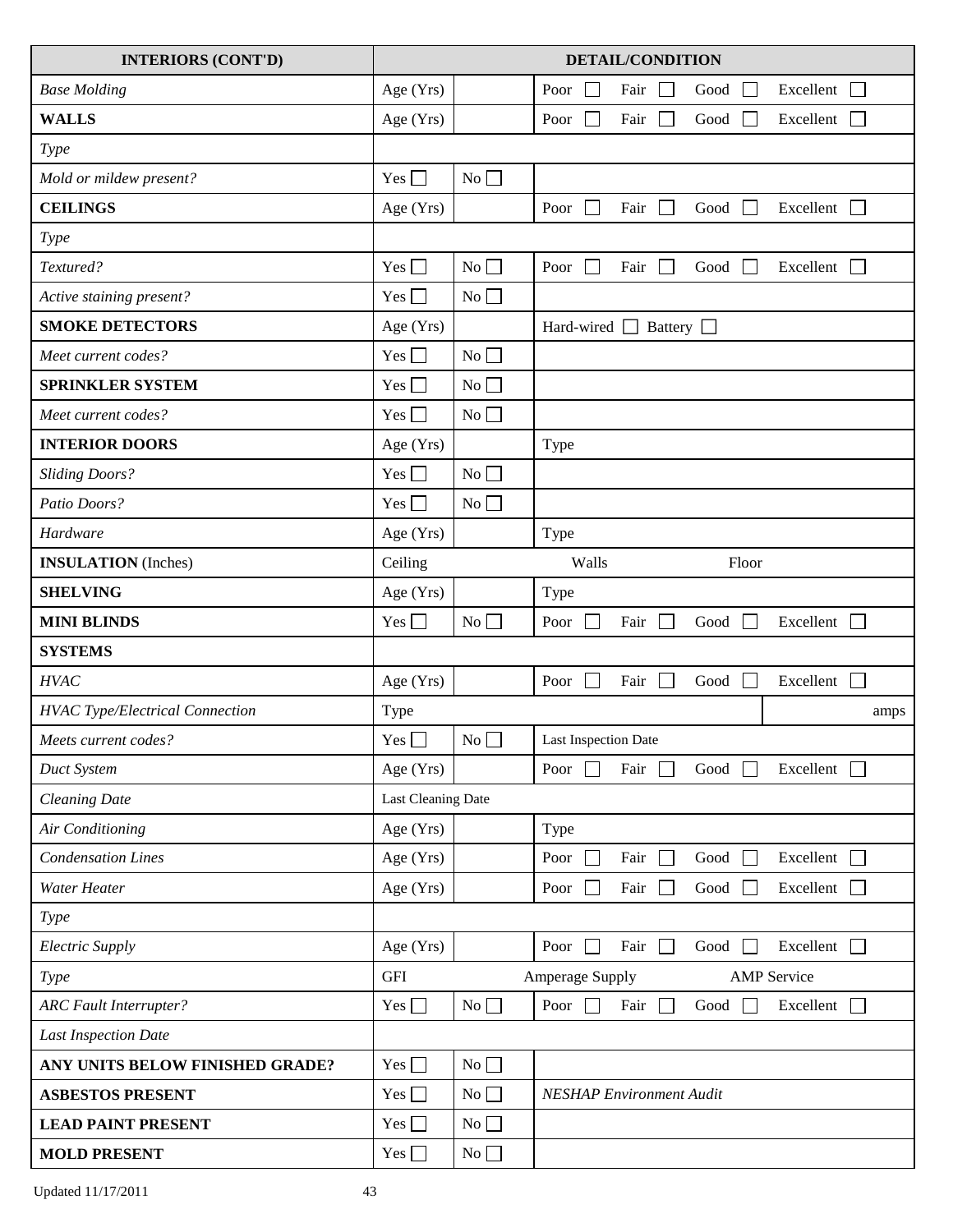| <b>COMMON AREAS</b>                | <b>DETAIL/CONDITION</b>     |    |                                                                                |
|------------------------------------|-----------------------------|----|--------------------------------------------------------------------------------|
| <b>INTERIOR STAIRS</b>             |                             |    | Excellent<br>Poor<br>Fair<br>Good<br>$\Box$                                    |
| Meet code requirements?            | $Yes \Box$                  | No |                                                                                |
| Handrail Height                    |                             |    |                                                                                |
| <b>COMMON HALLWAY</b> (Interior)   | Age (Yrs)                   |    | $\mathbf{L}$<br>Excellent<br>Poor<br>Fair<br>Good<br>$\Box$<br>$\mathcal{L}$   |
| <b>Fire Protection?</b>            | Yes $\Box$                  | No | Last Inspection Date                                                           |
| Adequate lighting?                 | Yes $\Box$                  | No |                                                                                |
| Walls                              |                             |    | Fair<br>Excellent<br>Poor<br>$\sim$<br>Good<br>$\sim$<br>$\mathcal{L}$         |
| <b>ELEVATORS</b>                   | Age (Yrs)                   |    | Excellent<br>$\overline{\phantom{0}}$<br>Fair<br>Good<br>Poor<br>$\sim$        |
| Inspection                         | <b>Last Inspection Date</b> |    |                                                                                |
| <b>LAUNDRY ROOM</b>                | $Yes$ $\Box$                | No | $\mathbf{L}$<br>Excellent $\Box$<br>Poor<br>Fair<br>Good<br>$\mathcal{L}$      |
| ADA Accessible?                    | $Yes \Box$                  | No |                                                                                |
| <b>COMMUNITY ROOM</b>              | $Yes \Box$                  | No | Fair<br>Excellent<br>Poor<br>Good<br>$\overline{\phantom{0}}$<br>$\mathcal{L}$ |
| ADA Accessible?                    | $Yes \Box$                  | No |                                                                                |
| UTILITY CONTRACTS                  |                             |    |                                                                                |
| Cable Contract                     | $Yes \Box$                  | No | Provider                                                                       |
| Other utility contracts?           | $Yes$ $\Box$                | No | Provider(s)                                                                    |
| <b>DOORS</b> (Exterior)            | Age (Yrs)                   |    | Fair<br>Good<br>Excellent<br>Poor<br>$\perp$<br>$\Box$<br>$\mathbf{1}$         |
| Type                               |                             |    |                                                                                |
| FOUNDATION, CRAWL AND BASEMENT     | Age (Yrs)                   |    | Fair<br>Excellent<br>Poor<br>$\sim$<br>Good<br>$\Box$<br>$\blacksquare$        |
| <b>ASBESTOS PRESENT</b>            | Yes $\Box$                  | No | <b>NESHAP Environment Audit</b>                                                |
| <b>LEAD PAINT PRESENT</b>          | $Yes \Box$                  | No |                                                                                |
| <b>MOLD PRESENT</b>                | Yes                         | No |                                                                                |
| <b>MAILBOXES</b>                   | Age (Yrs)                   |    | Poor $\Box$<br>Fair Good I<br>Excellent $\Box$                                 |
| <b>Type</b>                        |                             |    |                                                                                |
| On accessible route?               | Yes $\Box$                  | No |                                                                                |
| PLAYGROUND EQUIPMENT               | Age (Yrs)                   |    | Good<br>Excellent $\Box$<br>Poor<br>$\mathbf{1}$<br>Fair                       |
| <b>Type</b>                        |                             |    |                                                                                |
| Meets safety guidelines?           | $Yes \Box$                  | No | Good<br>Excellent $\Box$<br>Poor<br>$\mathbf{I}$<br>Fair                       |
| Is playground on accessible route? | $Yes \Box$                  | No |                                                                                |
| <b>SWIMMING POOL</b>               | Age (Yrs)                   |    | Excellent<br>Fair<br>Poor<br>Good                                              |
| <b>FENCING</b>                     | Age (Yrs)                   |    | Excellent<br>Fair<br>Good<br>Poor                                              |
| Type, Material, and Height         |                             |    |                                                                                |
| Perimeter/Partial?                 |                             |    |                                                                                |
| <b>DUMPSTERS</b>                   |                             |    | Excellent<br>Poor<br>Fair<br>Good<br>$\Box$                                    |
| Locations                          |                             |    |                                                                                |
| Number Existing/Proposed           | Existing                    |    | Proposed                                                                       |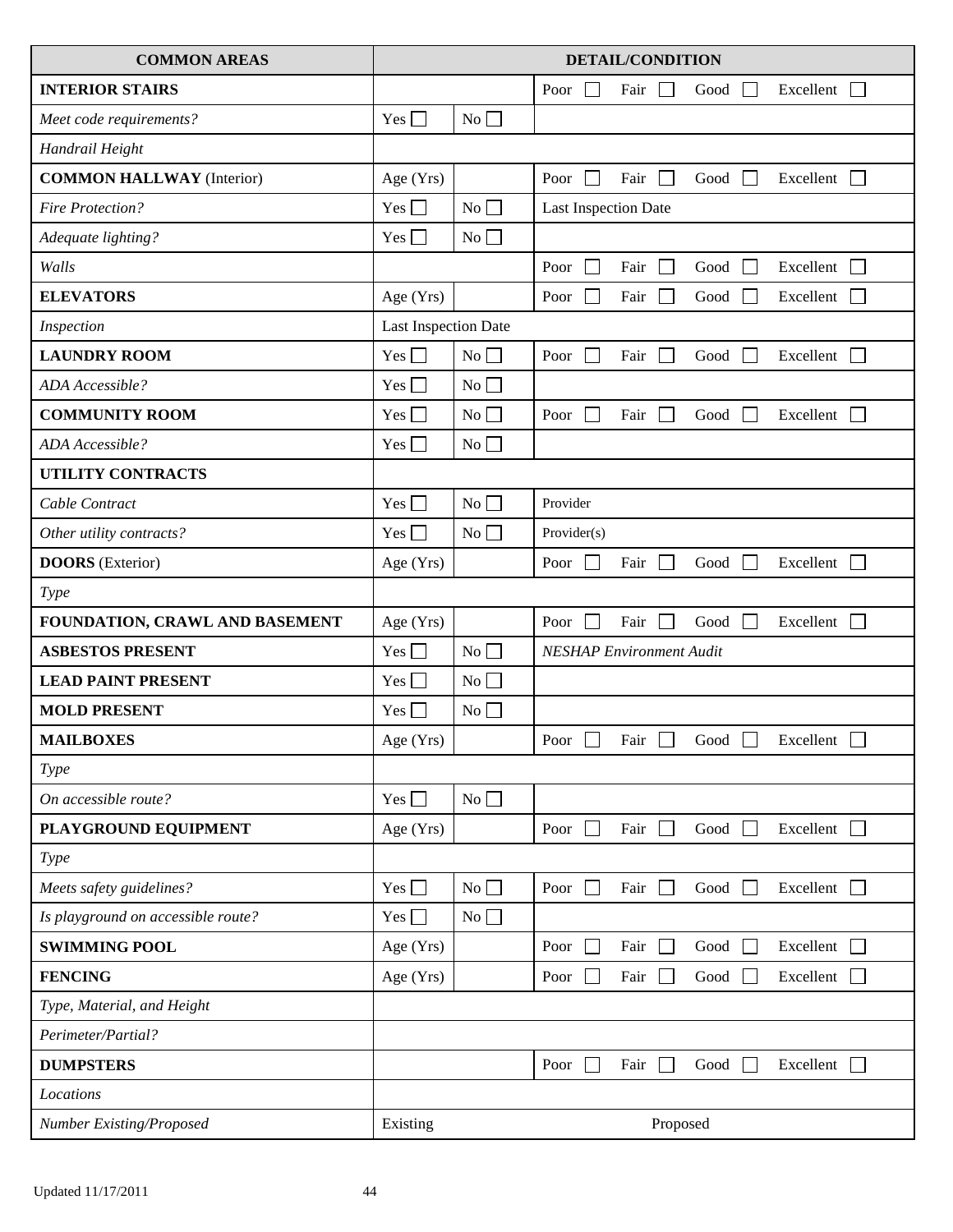| <b>COMMON AREAS (CONT'D)</b>           | <b>DETAIL/CONDITION</b> |                              |                                                                                                                   |
|----------------------------------------|-------------------------|------------------------------|-------------------------------------------------------------------------------------------------------------------|
| <b>PROJECT SIGN</b>                    | Age (Yrs)               |                              | Excellent $\Box$<br>Poor<br>Fair<br>$\mathsf{L}$<br>Good<br>$\perp$<br>$\overline{\phantom{0}}$                   |
| Lighted?                               | Yes $\Box$              | No                           |                                                                                                                   |
| Sign to be replaced?                   | Yes $\Box$              | No                           |                                                                                                                   |
| <b>OTHER</b>                           |                         |                              |                                                                                                                   |
| <b>Support Beams Material</b>          |                         |                              | Poor<br>Fair<br>Excellent<br>Good<br>$\perp$<br>$\overline{\phantom{a}}$                                          |
| <b>Joists</b>                          |                         |                              | Fair<br>Excellent<br>Poor<br>$\Box$<br>Good<br>$\sim$                                                             |
| Piers/Columns                          | Age (Yrs)               |                              | $\Box$<br>Fair<br>$\operatorname{Good}$<br>Excellent<br>Poor<br>$\mathcal{L}$<br>$\mathbb{R}^n$<br>$\blacksquare$ |
| HVAC, Adequate venting?                | Yes $\Box$              | No                           | Last Inspection Date                                                                                              |
| Supply/drain pipes                     |                         |                              | Poor<br>Fair<br>Excellent $\Box$<br><b>I</b> T<br>Good<br>$\mathcal{L}$                                           |
| <b>GENERAL</b>                         |                         |                              | <b>DETAIL/CONDITION</b>                                                                                           |
| <b>MINIMUM SQUARE FOOTAGE</b>          |                         | If units are to be converted |                                                                                                                   |
| One bedroom Units: Min 700 S.F.        | Yes $\Box$              | No $\hfill\Box$              |                                                                                                                   |
| Two bedroom Units: Min 850 S.F.        | $Yes \Box$              | No                           |                                                                                                                   |
| Three Bedroom Units: Min 1050 S.F.     | Yes $\Box$              | No                           |                                                                                                                   |
| Site Office                            | Yes $\Box$              | No                           | Total S.F.                                                                                                        |
| Maintenance Shop                       | $Yes \Box$              | No                           | Total S.F.                                                                                                        |
| <b>LOCATION ON ADA COMPLIANT ROUTE</b> | Yes $\Box$              | No                           |                                                                                                                   |
| <b>FIRE HISTORY OF PROPERTY</b>        |                         |                              |                                                                                                                   |
|                                        |                         |                              | ADDITIONAL PROJECT NOTES/COMMENTS                                                                                 |
|                                        |                         |                              |                                                                                                                   |
|                                        |                         |                              |                                                                                                                   |
|                                        |                         |                              |                                                                                                                   |
|                                        |                         |                              |                                                                                                                   |
|                                        |                         |                              |                                                                                                                   |
|                                        |                         |                              |                                                                                                                   |
|                                        |                         |                              |                                                                                                                   |
|                                        |                         |                              |                                                                                                                   |
|                                        |                         |                              |                                                                                                                   |
|                                        |                         |                              |                                                                                                                   |
|                                        |                         |                              |                                                                                                                   |
|                                        |                         |                              |                                                                                                                   |
|                                        |                         |                              |                                                                                                                   |
|                                        |                         |                              |                                                                                                                   |
|                                        |                         |                              |                                                                                                                   |
|                                        |                         |                              |                                                                                                                   |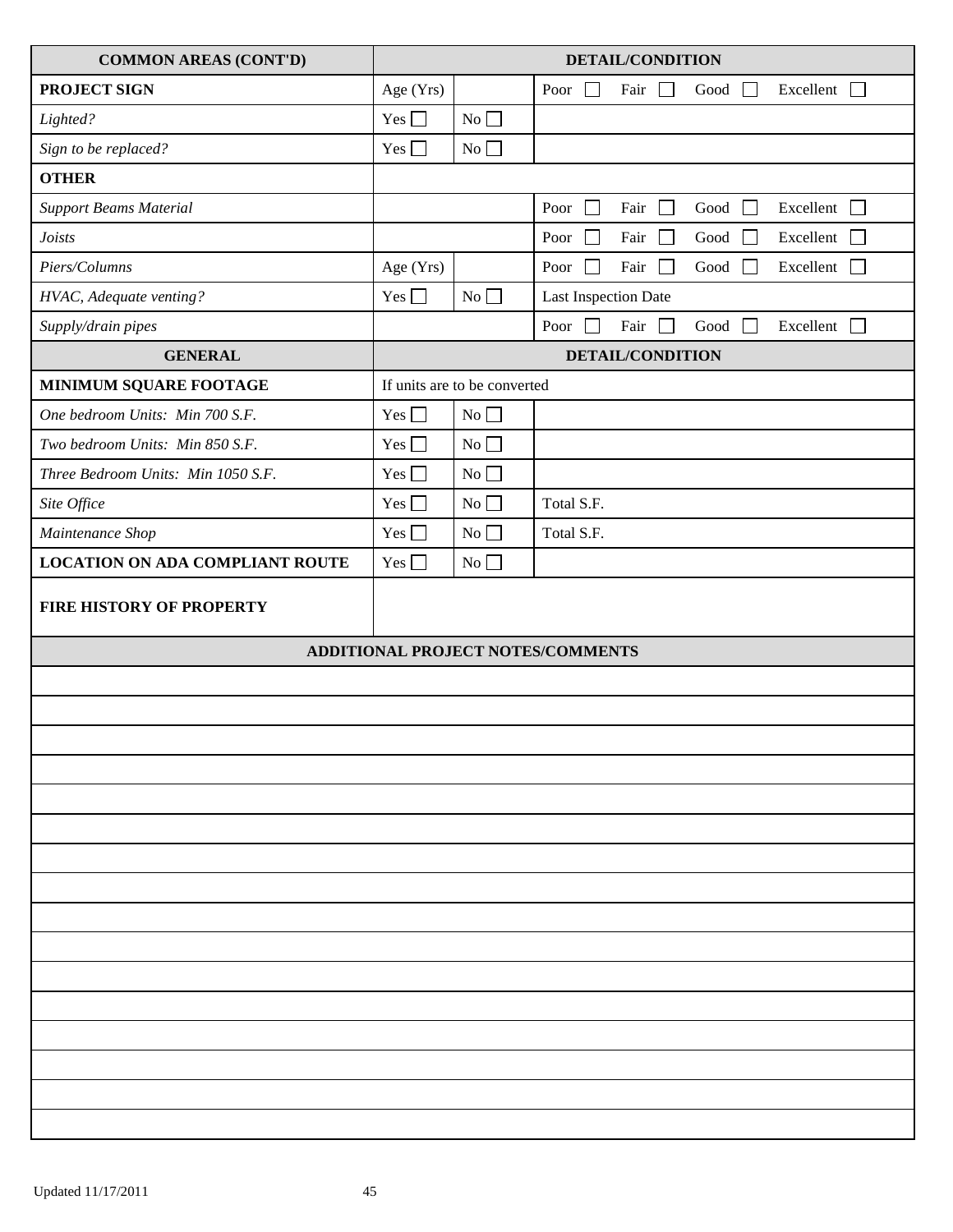# **Life Expectancy (Years) of Different Products/Items/Materials**

<span id="page-45-0"></span>*NOTE: Items that are beyond 50% of life expectancy shall be replaced. DSHA reserves the right to add/delete any item to the required rehabilitation.*

| <b>APPLIANCES</b>                            |                 | <b>FINISHES</b>                                     |                  |
|----------------------------------------------|-----------------|-----------------------------------------------------|------------------|
| Disposal                                     | 5               | Exterior, paint, plaster, stucco                    | $3-5$            |
| Microwave ovens                              | 5               | Interior, wall paint                                | $3 - 5$          |
| Ranges, free standing/built-in, electric/gas | 12              | Interior, door/trim paint                           | $5-10$           |
| Refrigerators, Standard                      | $\overline{10}$ | <b>FLOORS</b>                                       |                  |
| <b>BATHROOMS</b>                             |                 | Vinyl sheet or tile                                 | 10               |
| Cast iron bathtub, resurface                 | 25              | Carpeting                                           | 5                |
| Fiberglass bathtub and shower                | 10              | <b>HEATING VENTILATION/AIR</b><br><b>CONDITIONG</b> |                  |
| Shower doors (average quality)               | 5               | Air Conditioning Unit, Central Unit                 | 10               |
| Toilet                                       | 10              | <b>Window Unit</b>                                  | 5                |
| <b>CABINETRY</b>                             |                 | A/C compressor                                      | $\overline{5-7}$ |
| Kitchen cabinets                             | 10              | Rooftop air conditioners                            | 10               |
| Medicine cabinets/bath vanities              | 10              | Furnaces, gas or oil fired                          | 15               |
| <b>COUNTERTOPS</b>                           |                 | Forced air furnaces, heat pump                      | 10               |
| Laminate                                     | 10              | Unit heaters, gas or electric                       | 10               |
| <b>DOORS</b>                                 |                 | <b>Radiant heaters</b>                              | 10               |
| Screen                                       | 10              | Ductwork, plastic                                   | 15               |
| Interior, six panel masonite                 | 15              | Air terminals, diffusers, grilles, registers        | 15               |
| Exterior, unprotected/exposed                | 15              | Boilers, hot water, steam                           | 15               |
| Exterior door trim                           | $5 - 10$        |                                                     |                  |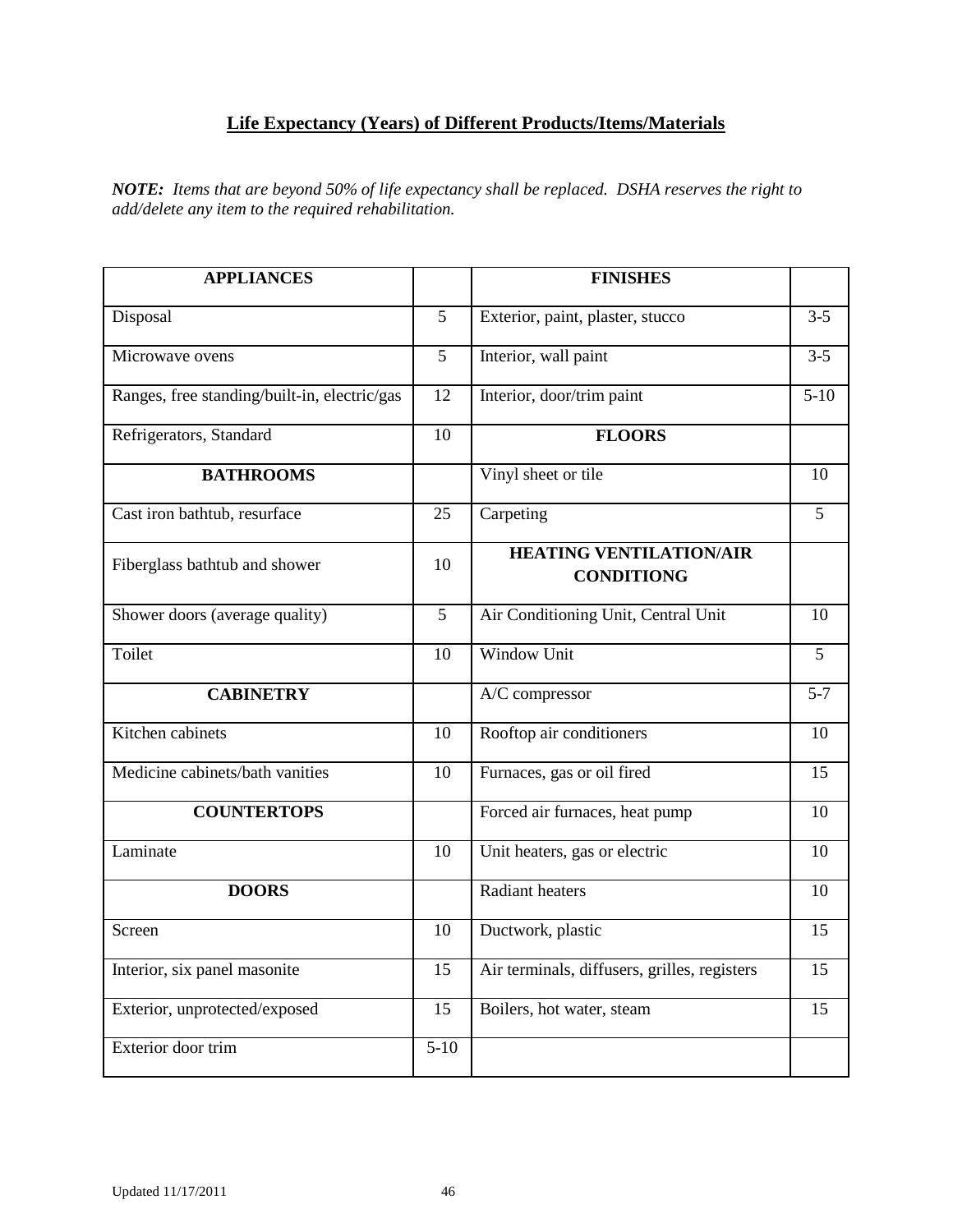# **Life Expectancy (Years) of Different Products/Items/Materials**

*NOTE: Items that are beyond 50% of life expectancy shall be replaced. DSHA reserves the right to add/delete any item to the required rehabilitation.*

| PLUMBING FIXTURES/PIPING           |         | <b>WINDOWS</b>           |    |
|------------------------------------|---------|--------------------------|----|
| Sinks, enamel steel sinks          | $5-10$  | Wood casement            | 20 |
| Sinks, stainless                   | 10      | Wood-single, double hung | 15 |
|                                    | 5       | Aluminum casement        | 10 |
| Faucets, low quality               |         |                          |    |
| Water heater, electric             | 10      | Window screens           | 5  |
| Water heater, gas                  | 11      |                          |    |
| Pump, sump and well                | 10      |                          |    |
| <b>ROOFING</b>                     |         |                          |    |
| Asphalt, wood shingles, and shakes | 20      |                          |    |
| Built-up roofing, asphalt          | 10      |                          |    |
| Coal and tar                       | 10      |                          |    |
| <b>SAFETY</b>                      |         |                          |    |
| Sprinkler Systems                  | 12      |                          |    |
| Smoke detectors, battery, hardwire | 10      |                          |    |
| <b>SHUTTERS</b>                    |         |                          |    |
| Plastic, vinyl, exterior           | $7 - 8$ |                          |    |
| <b>SIDING</b>                      |         |                          |    |
| Wood, T1-11                        | 10      |                          |    |
| Aluminum                           | 20      |                          |    |
| Vinyl                              | 25      |                          |    |
| Gutters, downspouts                | 20      |                          |    |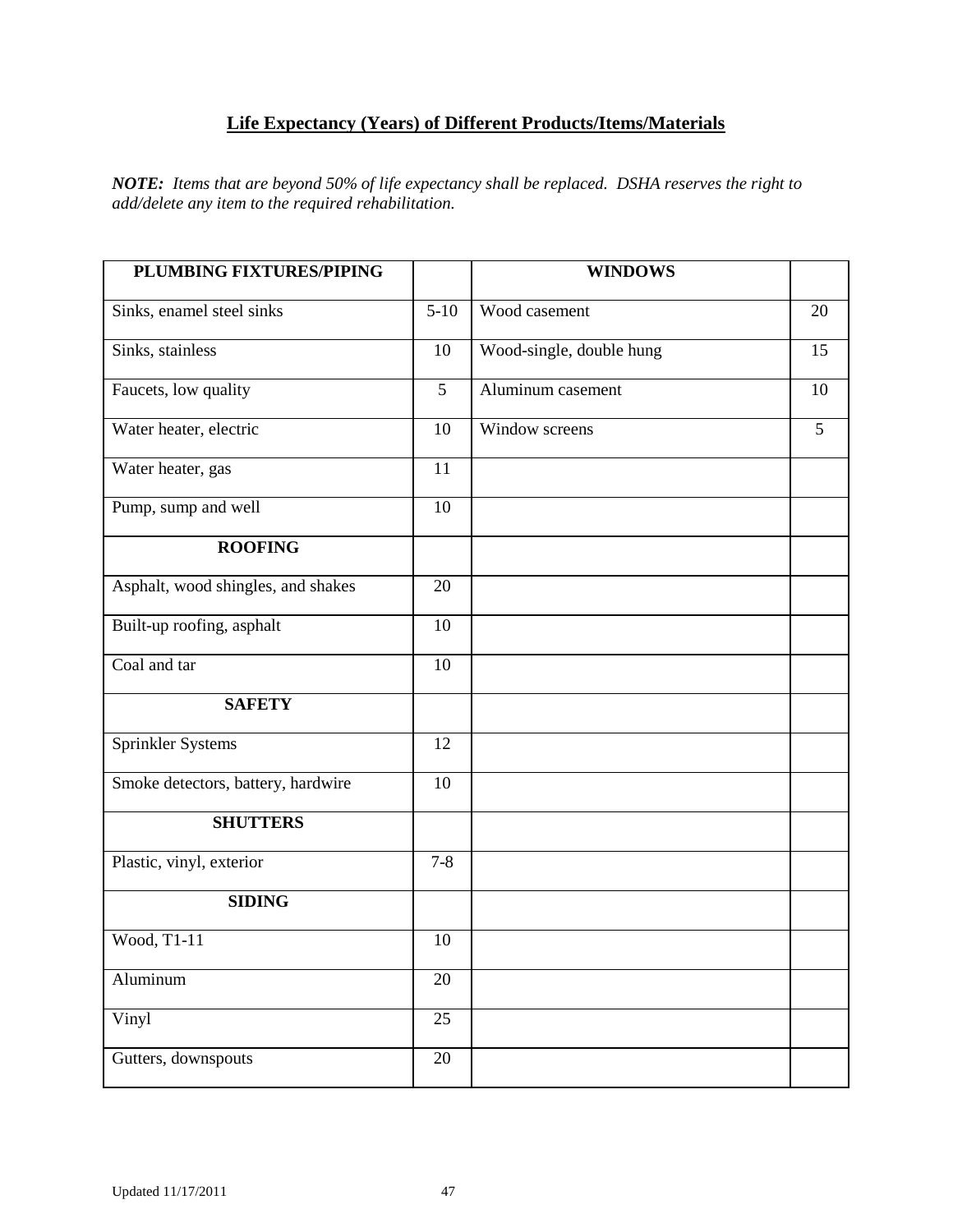# <span id="page-47-0"></span>**Attachment 12 – ENVIRONMENTAL REVIEW CHECKLIST**

# MUST BE COMPLETED BY ALL PROJECTS – EXHIBIT #40

| <b>Area of Statutory</b><br>or Regulatory<br>Compliance | <b>References/Notes Providing</b><br><b>Documentation, Sources and</b><br><b>Explanation of Checked Boxes</b>                    | <b>Yes or No</b><br>If Yes, Explain |
|---------------------------------------------------------|----------------------------------------------------------------------------------------------------------------------------------|-------------------------------------|
|                                                         | Is property known to be in or adjacent to a<br>historic district, or on National Register of<br><b>Historic Places?</b>          | Yes<br> No                          |
| <b>Historic</b>                                         | Are there or have there been any buildings on<br>property older than 50 years?                                                   | $]$ Yes<br>]No                      |
|                                                         | Are there any known archaeological sites on<br>property?                                                                         | [Yes<br>$\sqrt{\text{No}}$          |
| Flood<br><b>Management</b>                              | Is any of the property in the 100-year flood<br>plain?                                                                           | Yes]<br>]No                         |
| Wetlands                                                | Are there any ponds, wetlands, streams, rivers [<br>or coastlines on or near the property?                                       | $\bigcap$ Yes<br>$\sqrt{\text{No}}$ |
| <b>Coastal Zone</b>                                     | Is development located within a coastal<br>management Zone?                                                                      | Yes]<br>$\sqrt{\text{No}}$          |
| <b>Sole Source</b><br><b>Aquifers</b>                   | Is development within 2 miles of the<br>Delaware River and in New Castle County?                                                 | <b>Yes</b><br>$\Box$ No             |
| <b>Endangered</b><br><b>Species</b>                     | Are there any known endangered species on<br>or near site?                                                                       | $]$ Yes<br>$\Box$ No                |
| Wild &<br><b>Scenic Rivers</b>                          | Is development known to be located on a wild $\Box$ Yes<br>and scenic river?                                                     | $\sqrt{\text{No}}$                  |
| <b>Air Quality</b>                                      | Will development generate an unusual<br>amount of traffic?                                                                       | Yes<br>$\sqrt{\text{No}}$           |
|                                                         | Has entrance approval been obtained from<br>DelDot?                                                                              | Yes]<br>]No                         |
| <b>Farmlands</b>                                        | Does development have agricultural zoning or $\Box$ Yes<br>have currently farmed land?                                           | $\Box$ No                           |
| <b>Noise</b>                                            | Is development located within 1,000 ft. of a<br>major highway or busy roads?                                                     | $\gamma$<br>$\Box$ No               |
|                                                         | Is development located within 3,000 ft. of a<br>railroad?                                                                        | $]$ Yes<br>$\Box$ No                |
| <b>Airports</b>                                         | Is development located within 5 miles of a<br>civilian or 15 miles of a military airport?                                        | Tes<br>$\Box$ No                    |
| <b>Hazardous</b><br><b>Operations</b>                   | Are there any above ground tanks containing<br>petroleum products or chemicals of an<br>explosive or flammable nature near site? | Yes<br>$\sqrt{\text{No}}$           |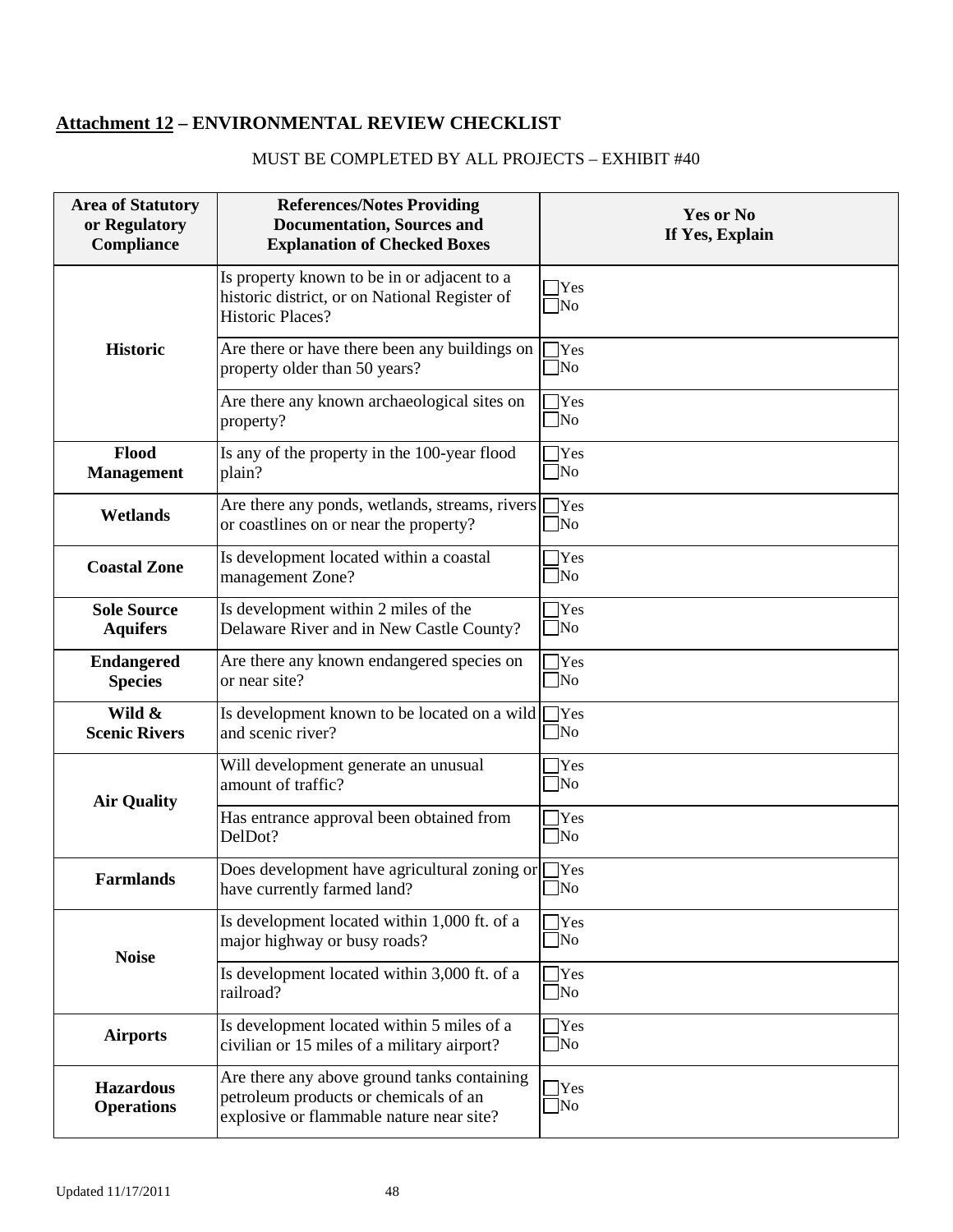# <span id="page-48-0"></span>**Attachment 13 – ENERGY EFFICIENCY TABLE**

| <b>Item</b>                                                                        | <b>Exceed</b><br><b>Standard</b>             | <b>QAP</b><br><b>Points</b> | <b>Estimated</b><br><b>Material Costs</b> | <b>Notes</b>             |
|------------------------------------------------------------------------------------|----------------------------------------------|-----------------------------|-------------------------------------------|--------------------------|
| All insulation shall meet all<br>applicable codes for new                          | 25% or better                                | 1 point                     | \$0.14/SF                                 | <b>High Density Batt</b> |
| construction and rehabilitation                                                    | 50% or better                                | 2 points                    | \$0.31/SF                                 | Blown-in                 |
| Windows shall be thermal<br>insulated with a minimum "U"<br>value of 0.33 or below | Below 0.33 Low<br>E, Argon Gas               | 1 point                     | \$35 to \$65 per<br>window                |                          |
| Entry doors shall have a minimum<br>"U" value of $0.33$<br>or below                | Below 0.14                                   | 1 point                     | \$45 per door                             |                          |
| Hot water heater shall have<br>integral $R=16$ insulation or greater               | Energy factor<br>between 0.82 and<br>0.91 EF | 1 point                     |                                           |                          |
| High efficiency HVAC unit 90%                                                      | $SEER = 14$                                  | 1 point                     | \$2,075                                   |                          |
| or better. Minimum SEER rating<br>of 13.                                           | $SEER = 16$                                  | 2 point                     | \$3,000                                   |                          |
|                                                                                    | $SEER = 18$                                  | 3 point                     | \$3,675                                   |                          |

**NOTE:** *Actual costs may vary, not all manufacturers were compared. Installation is not part of estimate. (Unit cost only)*

Other proposed energy efficiency may be approved at DSHA's discretion. Any substitutions for energy efficiency amenities will only be allowed if the substitution is for the benefit of the tenant and must be pre-approved by DSHA.

Failure to provide the energy efficiency amenities after points are awarded and a Carryover Agreement is executed will result in a noncompliance penalty point (in the same amount awarded) and will be imposed upon the applicant and responsible development team. The noncompliance point penalty will be carried over to the subsequent application submission.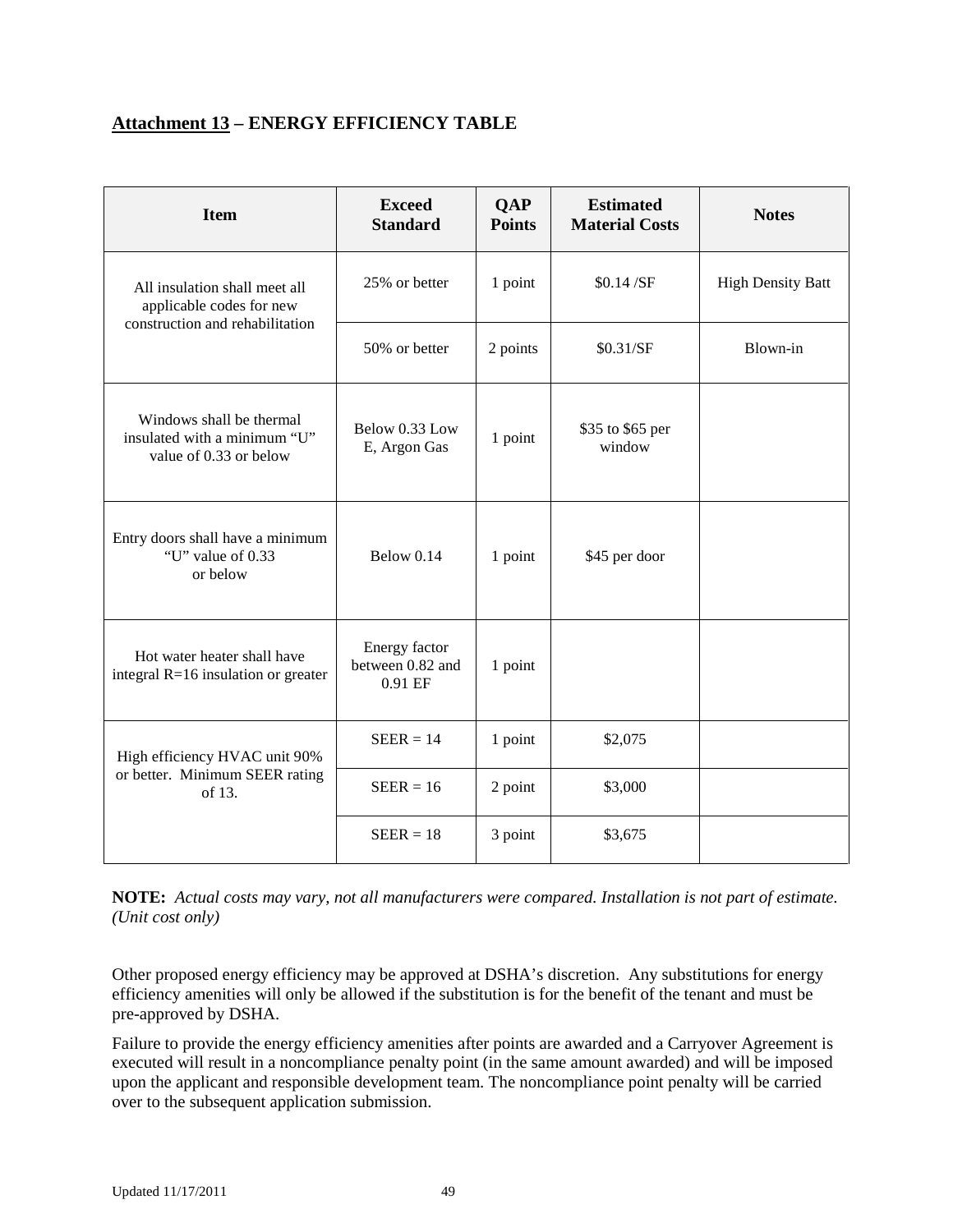# <span id="page-49-0"></span>**Attachment 14 - DSHA GREEN CERTIFICATION**

### DELAWARE STATE HOUSING AUTHORITY Development Quality Base Level Green Standards (Exhibit #36)

# **CERTIFICATION**

The undersigned applicant hereby makes application to the Low Income Housing Tax Credit with the Delaware State Housing Authority (DSHA) for a loan and/or tax credits pursuant to one or more of the DSHA's Housing Development/HOME Programs and certifies that the following development **Base Level Green Standards** will be incorporated into the project design and final work product:

- 1. **Demolition Plan -** On projects where demolition will occur, submit a demolition plan which identifies sound practices for managing waste and hazardous materials. Specify methods which are environmentally sensitive and create less pollution. Identify opportunities for recycling.
- 2. **Chloroflourocarbons (CFC) -** Where new HVAC equipment is specified, there will be no use of CFC refrigerant. Where CFC refrigerant equipment is being removed, specify standards for capturing and disposal of CFC materials. For retained CFC refrigerant equipment, include a comprehensive inspection, maintenance and phase out or conversion plan.
- 3. **Site work -** Employ State of Delaware Standards for Soil Erosion and Sediment Control during construction. Limit area of disturbance to immediate work area. Site work anticipated in non-optimum conditions such as wet, freezing or poor drying periods must be completed with the approval and direction of the geotechnical engineer. In addition to reviewing the cost and schedule benefits of such work, the engineer must consider the potential for adverse environmental impact. Limit access to the site when vehicles or construction activity environmentally degrade the site.
- 4. **Landscaping -** New plantings shall utilize at least 50 percent native plantings. Select native, highly suitable, drought /disease tolerant plantings suitable for the project soil and microclimate. Where there are healthy large existing trees, make considerations for preserving mature trees in the site plan. Utilize shade, windbreak and screening benefits of plantings in the project design. Protect trees during construction.
- 5. **Moisture and Mildew -** Correct all observed areas of mold, mildew and moisture infiltration within the building. On existing structures or environmental report will identify these areas. Identify remedies and accepted practices for treatment.
- 6. **Radon Gas -** For Projects located in EPA Radon Area Zone 1 install a passive radon gas reduction pipe system with vertical venting convertible to mechanical venting unless testing indicates there is no radon gas hazard as determined by EPA standard. This requirement is only for projects where radon gas poses a legitimate hazard.
- 7. **Water Conserving Features -** Project water fixtures and faucets conserve water. Toilets 1.6 gallons or less per flush, shower heads – 2.0 GPM. Bath and kitchen faucets 2.0 GPM or less.
- 8. **Smoking Areas -** Designate permitted smoking areas. Locate outside smoking areas at least 25 ft. away from entry air intakes and residents' windows. No smoking in building interior common areas.
- 9. **Large parking lots** shall include planting areas.
- 10. **Exhaust fans** for all bathrooms shall be low speed/low noise, continuous exhaust fan (hard wired).
- 11. Non-mercury programmable **thermostats.**

IN WITNESS WHEREOF, the applicant has caused this document to be duly executed in its name on this day of \_\_\_\_\_\_\_\_\_\_\_\_\_\_\_\_\_\_\_\_\_\_\_\_\_\_\_\_\_\_\_\_\_\_\_\_\_\_\_\_\_\_\_\_\_\_\_\_\_\_\_\_\_\_\_\_\_\_\_\_\_\_\_\_\_\_\_\_\_\_\_\_\_\_\_\_\_\_\_\_\_\_\_\_\_\_\_\_.

| (Full legal name of Sponsor) | (Full legal name of Architect) |
|------------------------------|--------------------------------|
| Signature                    | Signature                      |
| Name                         | Name                           |
| Title                        | Title                          |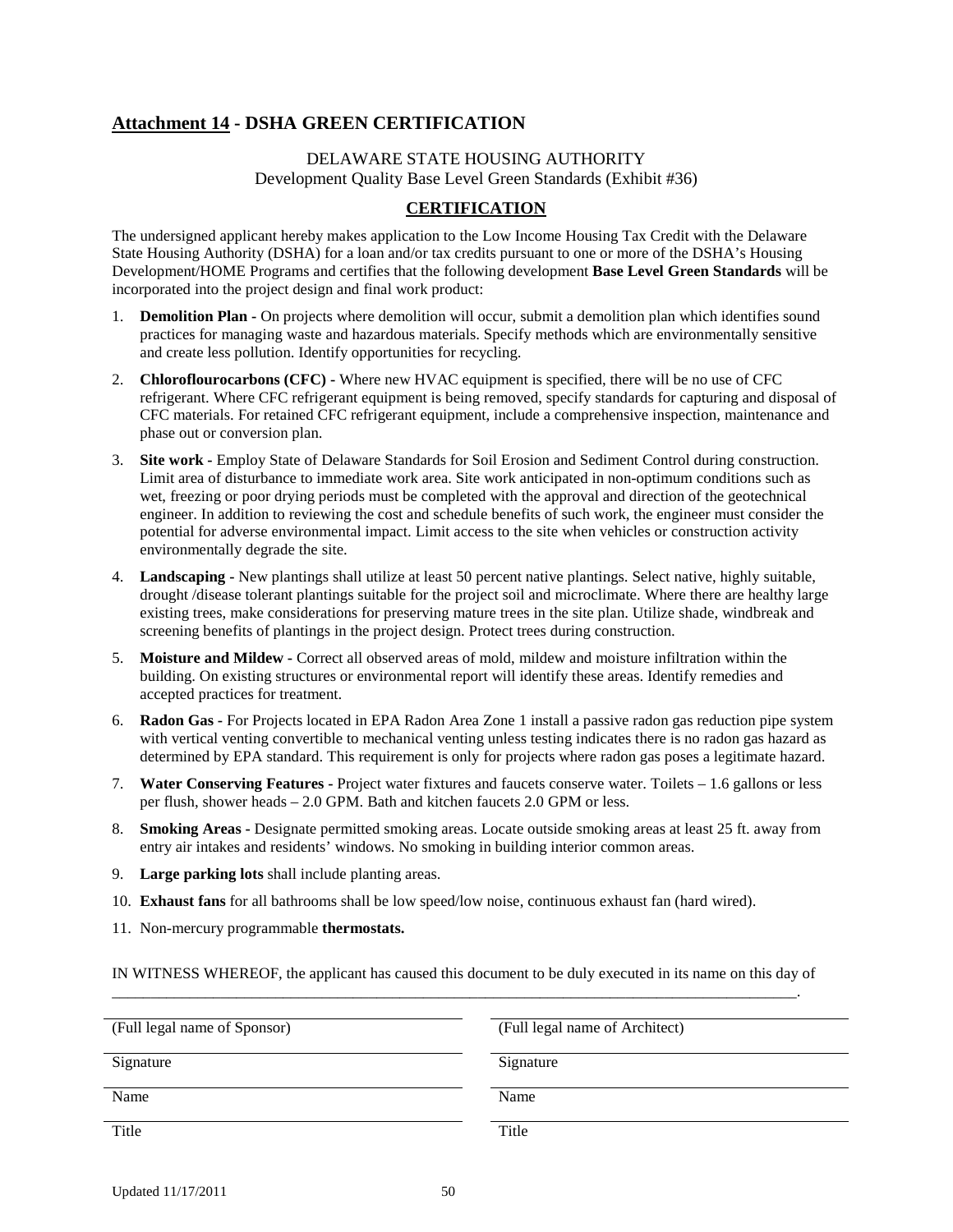# <span id="page-50-0"></span>**Attachment 15 - DSHA ENERGY CERTIFICATION**

# DELAWARE STATE HOUSING AUTHOIRTY Development Quality Base Level Energy Standards (Exhibit #36)

# **CERTIFICATION**

The undersigned applicant hereby makes application to the Low Income Housing Tax Credit with the Delaware State Housing Authority (DSHA) for a loan and/or tax credits pursuant to one or more of the DSHA's Housing Development/HOME Programs and certifies that the following development Base Level **Energy** Standards will be incorporated into the project design and final work product:

- 1. All appliances will be Energy Star
- 2. Energy Star qualified heat pump, furnace, air conditioning and/or ventilation equipment
- 3. Non Mercury programmable thermostats
- 4. Energy Star qualified lighting
- 5. Hot water heating shall have a minimum Energy Factor between 0.82 to 0.91EF.
- 6. Building draft stopping and air sealing scope of work to be included in the project specifications with minimum verification by visual method. Refer to the Energy Star or the Department of Energy Building America Best Practices, Volume 4.
- 7. Energy Star qualified windows, or windows rated by the national Fenestration Rating Council having a U-Factor  $< 0.33$ .
- 8. Energy Star qualified doors, having a U-Factor < 0.33.

*Note: Historic projects will be subject to the base standards except where state or federal renovations standards do not allow or recommend specific work task, the energy improvements compromise the historic character of the project, or the work is not cost effective or feasible.*

IN WITNESS WHEREOF, the applicant has caused this document to be duly executed in its name on this day of  $\frac{$ 

| (Full legal name of Sponsor) | (Full legal name of Architect) |
|------------------------------|--------------------------------|
| Signature                    | Signature                      |
| Name                         | Name                           |
| Title                        | Title                          |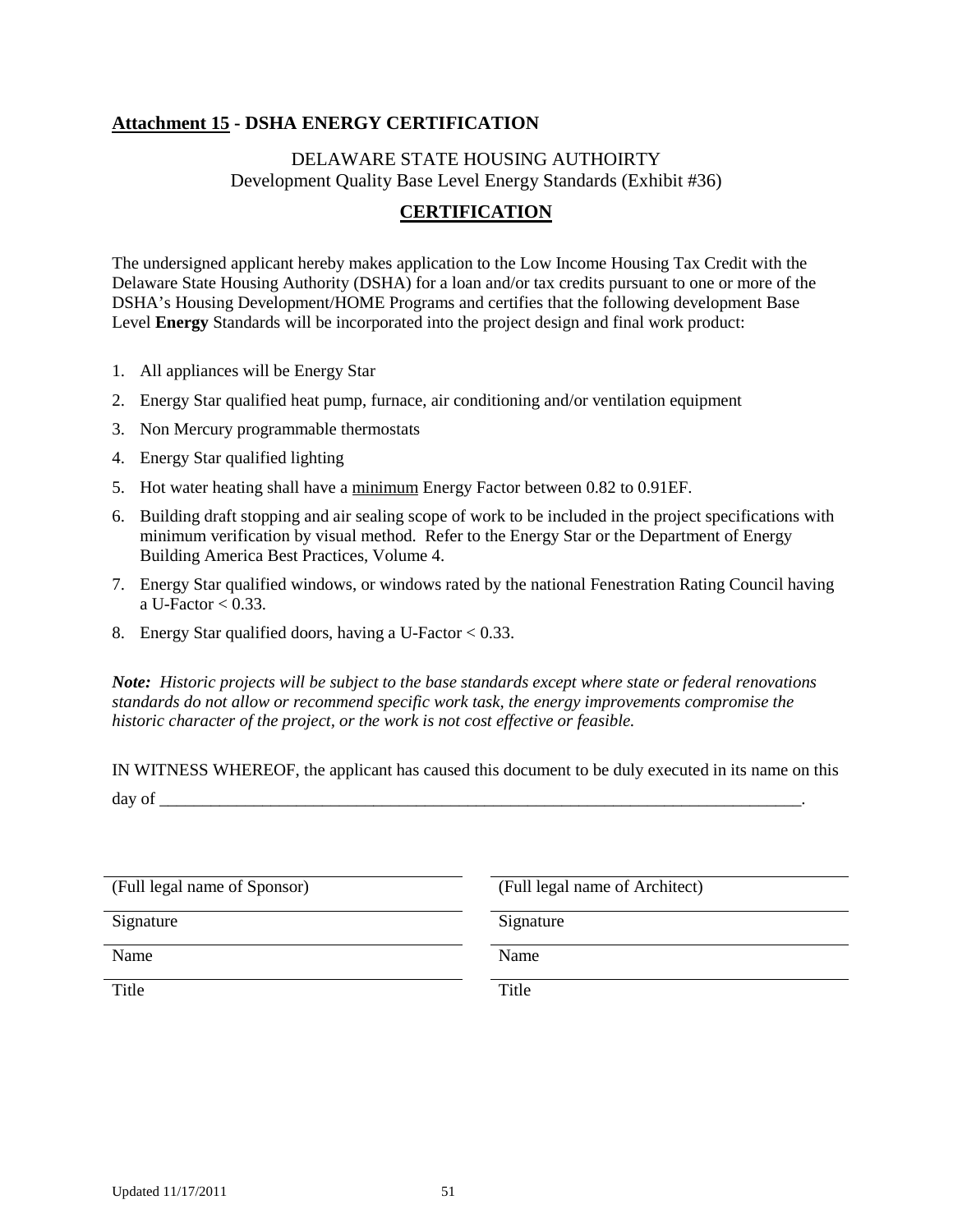# <span id="page-51-0"></span>**Attachment 16 - CERTIFICATION FOR COMMUNITY REVITALIZATION PLAN**

# MUNICIPALITY LETTERHEAD

Date

| Anas Ben Addi, Director<br><b>Delaware State Housing Authority</b><br>18 The Green<br>Dover, DE 19901 |                                                                                                                      |
|-------------------------------------------------------------------------------------------------------|----------------------------------------------------------------------------------------------------------------------|
| Re: LIHTC Application for ______________________________(Development Name)                            |                                                                                                                      |
| Dear Mr. Ben Addi,                                                                                    |                                                                                                                      |
| I certify that the<br>on page ______ of the most recently approved Community Revitalization Plan for  | development is clearly identified<br>(Municipality Name) dated _____________________.                                |
| Accordingly, said page __________ is attached to this certification.                                  |                                                                                                                      |
| <b>Applicant Name:</b>                                                                                |                                                                                                                      |
| <b>Development Name:</b>                                                                              |                                                                                                                      |
| Location of Development:                                                                              | <u> 1989 - Johann Stein, marwolaethau a bhann an t-Amhair an t-Amhair an t-Amhair an t-Amhair an t-Amhair an t-A</u> |
| Name of Community Revitalization Plan:                                                                |                                                                                                                      |
| Date of Community Revitalization Plan:                                                                |                                                                                                                      |
| Name of Certifying Jurisdiction:                                                                      |                                                                                                                      |
| Name of Certifying Official:                                                                          |                                                                                                                      |
| Title of Certifying Official                                                                          |                                                                                                                      |

Sincerely,

Attachment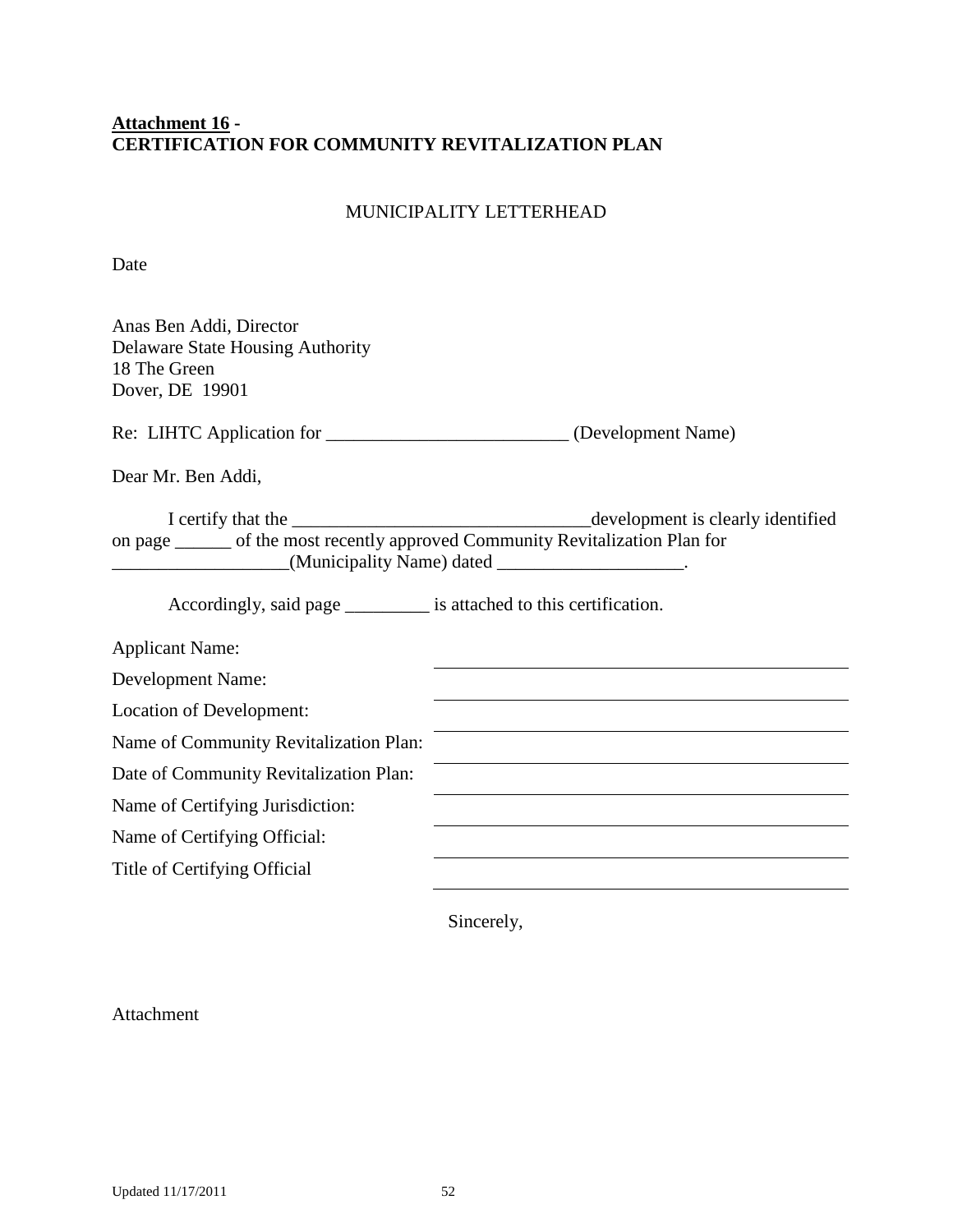# <span id="page-52-0"></span>**Attachment 17 – RELOCATION ASSISTANCE POLICY**

# DELAWARE STATE HOUSING AUTHORITY

# **Relocation Policy**

**For all Developments financed with Federal HOME, other Federal Funds, State Housing Development Funds (HDF) or Low Income Housing Tax Credits (LIHTC) that will result in displacement or temporary displacement, the Applicant/Developer must comply fully with all the requirements of the Uniform Relocation Assistance and Real Property Acquisition Policies Act of 1970 (URA).** 

**HUD Handbook 1378: Tenant Assistance Relocation and Real Property Acquisition is available through the HUD Website [http://www.hud.gov/relocation.](http://www.hud.gov/relocation) This handbook explains all of the requirements of the URA. Although the LIHTC program is not considered Federal financial assistance, DSHA has elected to adopt the URA as a relocation assistance policy for Tax Credit and/or DSHA financed properties that result in temporary or permanent displacement.** 

**The URA has recently been updated effective February 5, 2005, for a complete review of the final rule, please refer to the following:** 

#### *<http://a257.g.akamaitech.net/7/257/2422/01jan20051800/edocket.access.gpo.gov/2005/pdf/05-6.pdf>*

In accordance with DSHA's QAP, Developers may not displace residents for over-income purposes and DSHA strongly discourages proposals that will result in permanent displacement.

If the URA regulations are not followed, DSHA reserves the right upon final allocation of credits to decrease the cost certified relocation line item. This may result in the following: a decrease in eligible basis, a decrease in the LIHTC award, and/or a decrease in other DSHA funding.

#### <span id="page-52-1"></span>**Notice Examples**

Attached are some examples of notice letters that must be sent for developments with existing residents that may have temporary or permanent displacement. The first letter (Attachment 1) must be sent when there is a contract of sale and the second letter (Attachment 2) must be sent after acquisition of the property. The third letter (Attachment 3) is for prospective residents that may move into the development before the property is acquired.

**Note:** Attachments 1 and 2 have letters applicable to Section 8 and Non-Section 8 residents.

#### **Attachment 1- (Notice to Residential Resident that they will not be Displaced)**

Informs any current/potential resident of the fact that the property is under an option to a buyer who is applying for DSHA assistance and lets the resident know that if an application is approved the current/potential resident may be displaced. The notice also informs the current/potential resident that they may not qualify as a displaced person and therefore, is not eligible to receive any assistance or benefits described in the relocation policy. The Applicant/Developer must notify DSHA and send a copy of this letter and a listing of residents notified to DSHA when the letter is sent to current/potential residents.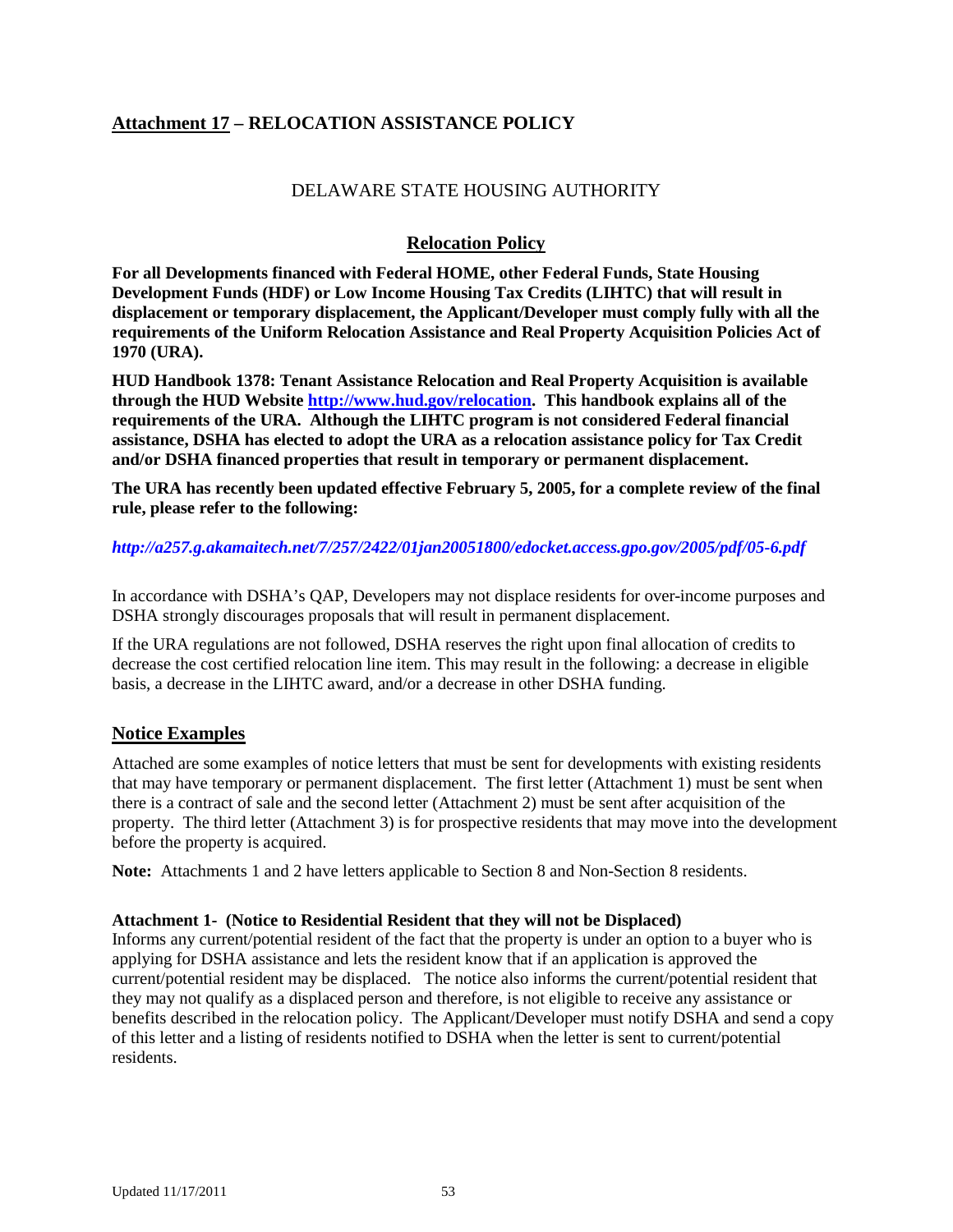#### **Attachment 2- (Notice of Eligibility for Relocation Assistance Residential Resident)**

This notice is to be sent when the property has been acquired. This letter (a) explains that the project was purchased and cautions the person not to move; (b) explains that the person will not be displaced; (c) explains what is to occur when the resident is temporarily displaced (i.e. approximately how long should they expect to be displaced from their current unit, how will the Applicant/Developer accommodate them with replacement housing while they are displaced, how will the Applicant assist them with any moving costs they incur from their temporary move); and, (d) explains that they will be able to move back into their unit. The Applicant/Developer must notify DSHA and send a copy of this letter, along with a list of notified residents, to DSHA when the letter is sent to current/potential residents.

#### **Attachment 3 - (Notice to Prospective Residents)**

This notice informs prospective applicants that move into the development prior to the new acquisition that they may not be entitled to relocation assistance.

# <span id="page-53-0"></span>**Temporary Relocation Plan and Budget**

- 1. The Applicant/Developer must submit a list of all current occupants including their name (for families, you need only list the name of the head of household and family size), address, and annual income after acquisition of the property.
- 2. A detailed relocation plan describing the manner in which the temporary displacement of residents will be handled must also be submitted prior to initial closing.
- 3. A comparison of the current rents being charged and the proposed rents for the project must be submitted to DSHA with the relocation plan. Also, for all relocation units, comparable rents must also be submitted. For comparables, the Applicant/Developer is required to assist the occupant in locating **decent, safe and sanitary housing,** (hereafter referred to as DSS, as determined by local housing codes) and must use *at least three* **suitable, DSS replacement units as comparables**. For Section 8 developments, please note, residents cannot be relocated to units that are smaller than the units on the Housing Assistance Payment contract. For example, a single person in a three-bedroom unit at a development with only three and four bedroom units must be relocated to a unit with a comparable number of bedrooms.
- 4. Applicants/Developers should include relocation expenses in their project cost budget. As part of DSHA's mortgagor's draw process, a monthly **RELOCATION REIMBURSMENT FORM** must be completed with each draw **(Attachment 4)**. Relocation costs must be drawn on a monthly basis and must include all back-up documentation. If funds are available in operations, start-up relocation costs can be paid from operations and then reimbursed from construction proceeds, however, relocation is not an operational expense unless otherwise approved in writing by DSHA.

No advance payment of rents for relocation units will be allowed. All relocation units must be occupied within 90 days of draw request. Payments for holding unoccupied relocation units for more than 90 days will not be recognized as an eligible project cost by DSHA. Applicants may not receive reimbursement of relocation costs from more than two sources (i.e., construction funds and/or Housing Assistance Payments). Any subsidized properties that require relocations can only request the difference between the subsidy rent and the off-site's rent (which may be positive or negative) and other relocation costs. The relocation line item shall include expenses charged by the management firm or other approved entity for relocation. This fee cannot be charged to the development's operating funds.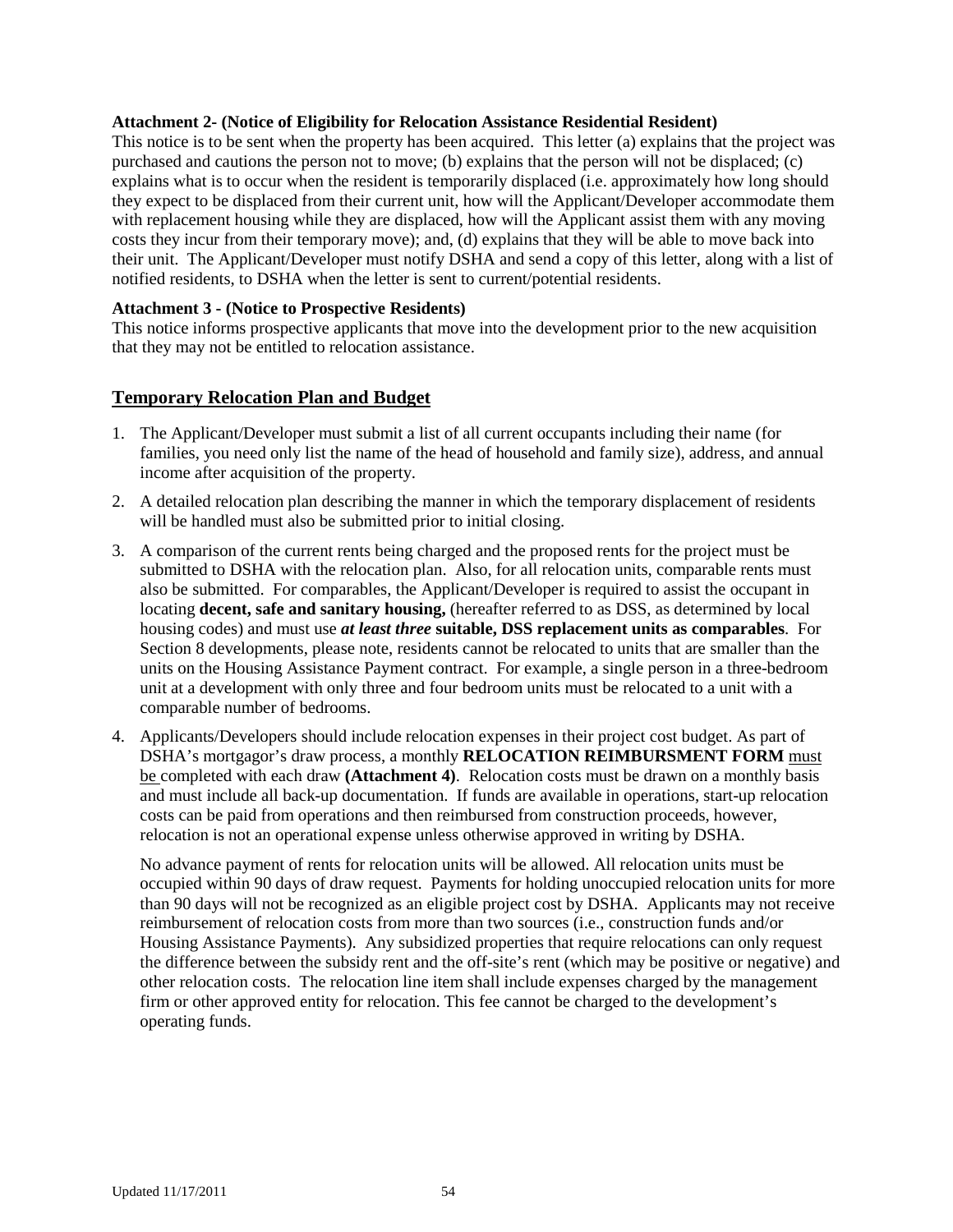5. Upon permanent closing, the Applicant/Developer must provide DSHA with a final list of all residents occupying the property (due within 30 days after closing). If this list differs from the list that was originally submitted after acquisition (Refer to number 1 above), the Applicant/Developer must explain why the resident is no longer an occupant. Please be prepared to submit evidence that the resident(s) moved on their own accord and not for reasons related to DSHA program rules (i.e. income limitations).

As a useful guide, DSHA recommends that the Applicant/Developer follow DSHA's recommended relocation process found in **Attachment 5**.

# <span id="page-54-0"></span>**Permanent Relocation**

Developments that experience permanent displacements for any reason must follow all URA requirements.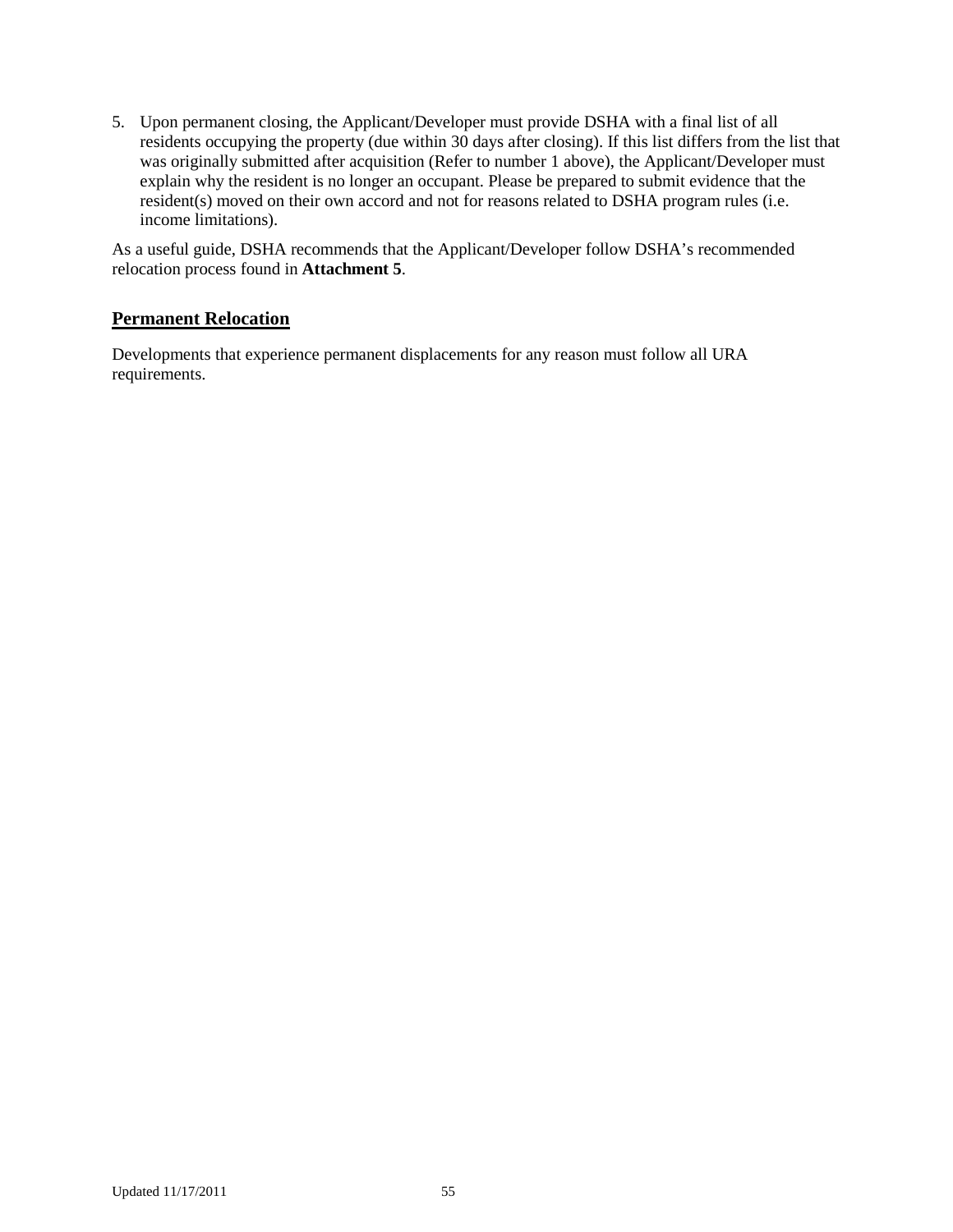#### **NOTICE TO RESIDENTIAL RESIDENT THAT THEY WILL NOT BE DISPLACED**

(Applicant Letterhead)

Dear Resident:

\_\_\_\_\_\_\_\_\_\_\_\_\_\_\_\_\_\_\_ has submitted an application to Delaware State Housing Authority to rehabilitate the building which you occupy at \_\_\_\_\_\_\_\_\_\_\_\_\_\_\_\_.

This notice is to inform you that , if the assistance is provided and the building is rehabilitated, you may be displaced. We urge you **not to move** anywhere at this time. This is **not** a notice to vacate the premises. We will be meeting with you at a later date to determine whether you will qualify for a rehabilitated unit. If you do elect to move for reasons of your choice, you will not be provided relocation assistance.

If you meet the criteria to continue to qualify for a unit, you will be able to lease and occupy your present apartment (or another suitable, decent, safe and sanitary apartment in the same building) upon completion of the rehabilitation. The criteria to qualify for a unit may include background checks on all adult household members. Of course, you must comply with standard lease terms and conditions.

If you meet the qualifications, after the rehabilitation, your initial rent, including the estimated average utility costs, will not exceed the greater of (a) your current rent/average utility costs, or (b) 30% of your average monthly gross household income. If you must move temporarily so that the rehabilitation can be completed, suitable housing will be made available to you for the temporary period, and you will be reimbursed all reasonable extra expenses, including all moving costs and any increase in housing costs. You can be assured that we will make every effort to accommodate your needs because a portion of the financing is from state or federal funding sources, you would be protected by the Uniform Relocation Assistance and Real Property Acquisition Policies Act of 1970, as amended.

If you do not meet the qualifications to remain as a tenant you should continue to pay your rent because a failure to pay rent or meet your other obligations as a tenant may be cause for eviction and loss of relocation assistance. You are urged not to move or sign an agreement to purchase or lease a new unit before receiving formal notice of your eligibility for relocation assistance. If you move or are evicted before receiving such notice, you may not receive any assistance. Please contact us before making any moving plans.

If you are eligible for relocation assistance, you will be given advisory services, including referrals to replacement housing, and at least 90 days advance written notice of the date you will be required to move. You would also receive a payment for moving expenses and may be eligible for financial assistance to help you rent or buy a replacement house.

No current resident or residents of \_\_\_\_\_\_\_\_\_\_\_\_\_\_\_\_\_\_\_\_\_\_\_ will be permanently displaced on the basis of failing to meet income eligibility requirements unless the resident(s) consents to permanent displacement. The resident(s) may consent to permanent displacement contingent upon receiving relocation assistance approved by the Delaware State Housing Authority.

Again, this is not a notice to vacate and does not establish eligibility for relocation payments or other relocation assistance. This letter is important and should be retained. You will be contacted soon. In the meantime, if you should have any questions about our plans, please contact\_\_\_\_\_\_\_\_\_\_\_\_\_\_\_\_\_\_\_\_\_\_\_\_\_\_\_\_\_\_\_\_\_\_\_\_\_\_\_\_\_\_\_\_\_\_\_\_.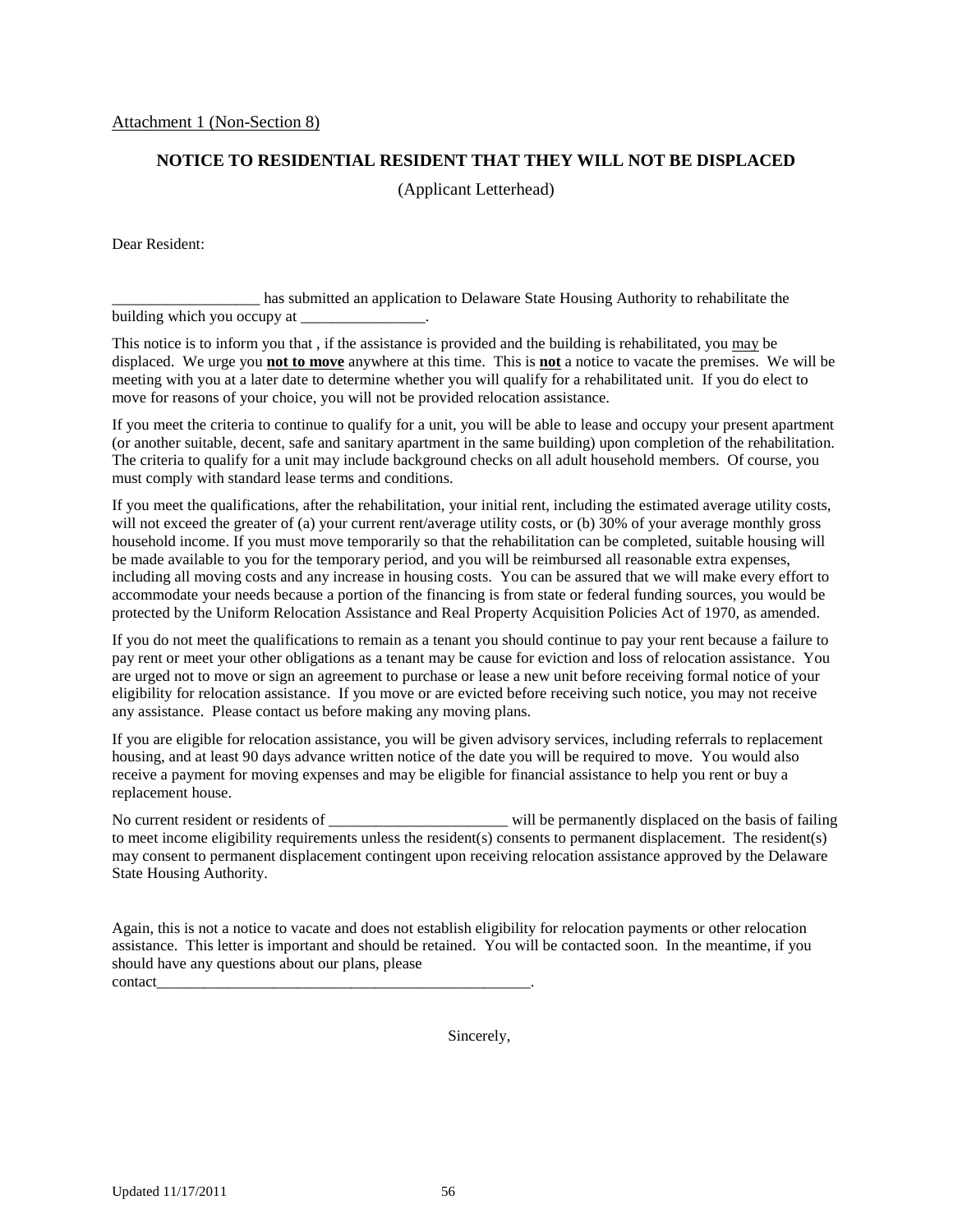# **NOTICE TO RESIDENTIAL RESIDENT THAT THEY WILL NOT BE DISPLACED**

(Applicant Letterhead)

Dear Resident,

has submitted an application to the Delaware State Housing Authority to rehabilitate the building, which you occupy. If the application is approved, you will benefit from the substantial renovations that will take place. You may be relocated during these renovations. We urge you not to move anywhere at this time. This is not a notice to vacate the premises.

This is a Notice of Non-Displacement. You will not be required to move permanently as a result of the rehabilitation. This Notice guarantees you the following:

You will be able to lease and occupy your present apartment or another suitable, decent, safe and sanitary apartment in the same building/complex upon completion of the rehabilitation. Your monthly rent will remain the same or, if increased, your new rent and estimated average utility costs will not exceed 30% of the gross income of all adult members of your household. Of course, you must comply with the reasonable terms and conditions of your lease.

If you must move temporarily so that the repairs/rehabilitation can be completed, you will be reimbursed for all of your extra expenses, including the cost of moving to and from the temporarily occupied unit and any additional housing costs. The temporary unit will be decent, safe and sanitary, and all other conditions of the temporary move will be reasonable.

**Since you will have the opportunity to occupy a newly rehabilitated apartment, I urge you not to move.** (If you do elect to move for your own reasons, you will not receive any relocation assistance.) We will make every effort to accommodate your needs. Because Federal and/or State assistance is involved, the Uniform Relocation Assistance and Real Property Acquisition Policies Act of 1970, as amended, protects you.

If you have any questions, please contact  $\equiv$ 

at\_\_\_\_\_\_\_\_\_\_\_\_\_\_\_. Remember do not move before we have a chance to discuss your eligibility for assistance. This letter is important to you and should be retained.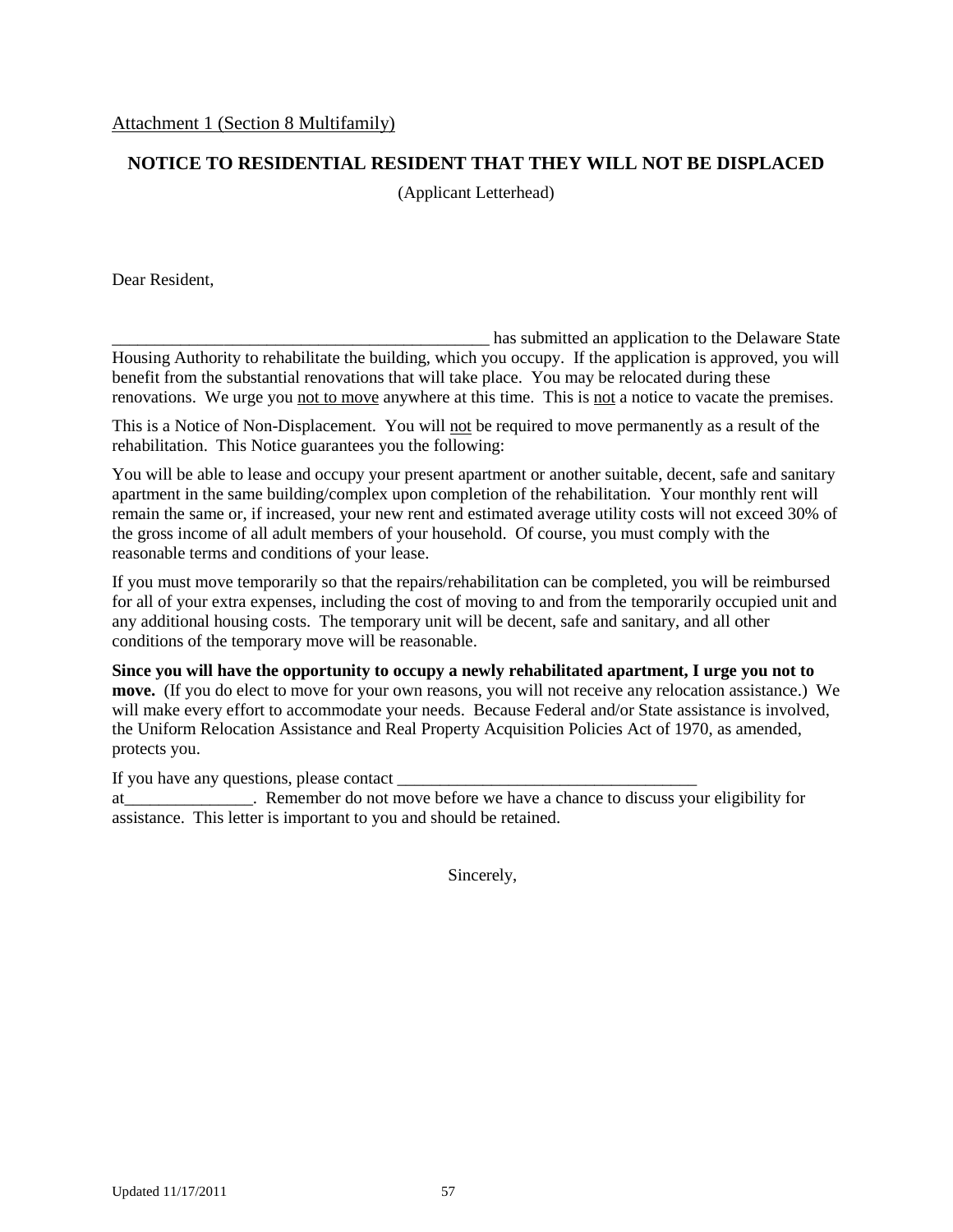# **NOTICE OF ELIGIBILITY FOR RELOCATION ASSISTANCE RESIDENTIAL RESIDENT**

(Applicant Letterhead)

Dear Resident:

 $\Box$  has been approved to rehabilitate the building which you occupy at  $\Box$ 

This notice is to inform you that while the building is rehabilitated, you may be displaced. We urge you **not to move** anywhere at this time. This is **not** a notice to vacate the premises. We will be setting up interviews to start the qualification process beginning \_\_\_\_\_\_\_\_\_\_\_\_\_\_\_\_\_\_. You will be contacted either by phone or by mail to schedule your interview.

If you meet the criteria to qualify for a unit, you will be able to lease and occupy your present apartment or one comparable upon completion of the rehabilitation. The criteria to qualify for a unit includes background checks on all adult household members. Of course, you must comply with standard lease terms and conditions.

If you meet the qualifications, after the rehabilitation, your initial rent, including the estimated average utility costs, will not exceed the greater of (a) your current rent/average utility costs, or (b) 30% of your average monthly gross household income. If you must move temporarily so that the rehabilitation can be completed, suitable housing will be made available to your for the temporary period, and you will be reimbursed for all reasonable extra expenses, including all moving costs and any increase in housing costs. You can be assured that we will make every effort to accommodate your needs. Because a portion of the financing is from state or federal and/or state funding sources, you would be protected by the Uniform Relocation Assistance and Real Property Acquisition Policies Act of 1970, as amended.

If you do not meet the qualifications to remain as a tenant you should continue to pay your rent because a failure to pay rent or meet your other obligations as a tenant may be cause for eviction and loss of relocation assistance. You are urged not to move or sign any agreement to purchase or lease a new unit before receiving formal notice of your eligibility for relocation assistance. If you move or are evicted before receiving such notice, you may not receive any assistance. Please contact us before making any moving plans.

If you are eligible for relocation assistance, you will be given advisory services, including referrals to replacement housing, and at least 90 days advance written notice of the date you will be required to move. You would also receive a payment for moving expenses and may be eligible for financial assistance to help you rent or buy a replacement house.

No current resident or residents of \_\_\_\_\_\_\_\_\_\_\_\_\_ will be permanently displaced on the basis of failing to meet income eligibility requirements unless the resident(s) consents to permanent displacement. The resident(s) may consent to permanent displacement contingent upon receiving relocation assistance approved by the Delaware State Housing Authority.

Enclosed with this letter is what you will need to bring with you to your interview. If you should have any questions about our plans, please contact\_\_\_\_\_\_\_\_\_\_\_\_\_\_\_\_\_\_\_\_\_\_\_\_\_\_\_\_\_\_\_\_\_\_\_\_.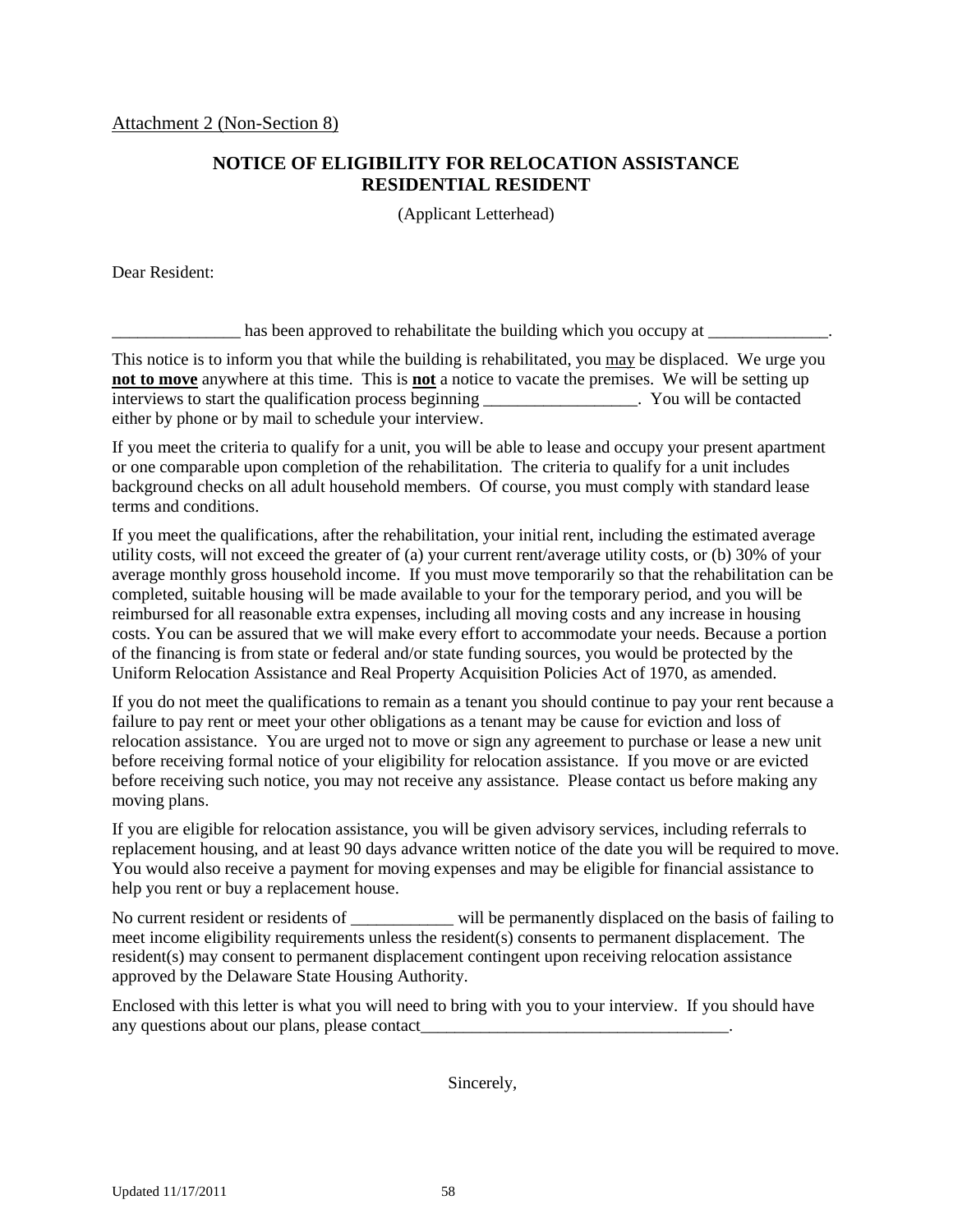Attachment 2 (Section 8 Multifamily)

# **NOTICE OF ELIGIBILITY FOR RELOCATION ASSISTANCE RESIDENTIAL RESIDENT**

(Applicant Letterhead)

Dear Resident:

On \_\_\_\_\_\_\_\_\_\_\_\_\_\_\_\_ we notified you that the owner of your building had applied for assistance to make extensive repairs to the building. On \_\_\_\_\_\_\_\_\_\_\_\_, the owner's request was approved and the repairs will begin soon.

This is a Notice of Non-Displacement. You will not be required to move permanently as a result of the rehabilitation. This Notice guarantees you the following:

- 1. You will be able to lease and occupy your present apartment or another suitable, decent, safe and sanitary apartment in the same building/complex upon completion of the rehabilitation. Your monthly rent will remain the same or, if increased, your new rent and estimated average utility costs will not exceed 30% of the gross income of all adult members of your household. Of course, you must comply with the reasonable terms and conditions of your lease.
- 2. If you must move temporarily so that the repairs/rehabilitation can be completed, you will be reimbursed for all of your extra expenses, including the cost of moving to and from the temporarily occupied unit and any additional housing costs. The temporary unit will be decent, safe and sanitary, and all other conditions of the temporary move will be reasonable.

Since you will have the opportunity to occupy a newly rehabilitated apartment, I urge you not to move. (If you do elect to move for your own reasons, you will not receive any relocation assistance.) We will make every effort to accommodate your needs. Because Federal and/or State assistance is involved, the Uniform Relocation Assistance and Real Property Acquisition Policies Act of 1970, as amended, protects you.

| If you have any questions, please contact                                                        | at                                              |
|--------------------------------------------------------------------------------------------------|-------------------------------------------------|
|                                                                                                  | Remember do not move before we have a chance to |
| discuss your eligibility for assistance. This letter is important to you and should be retained. |                                                 |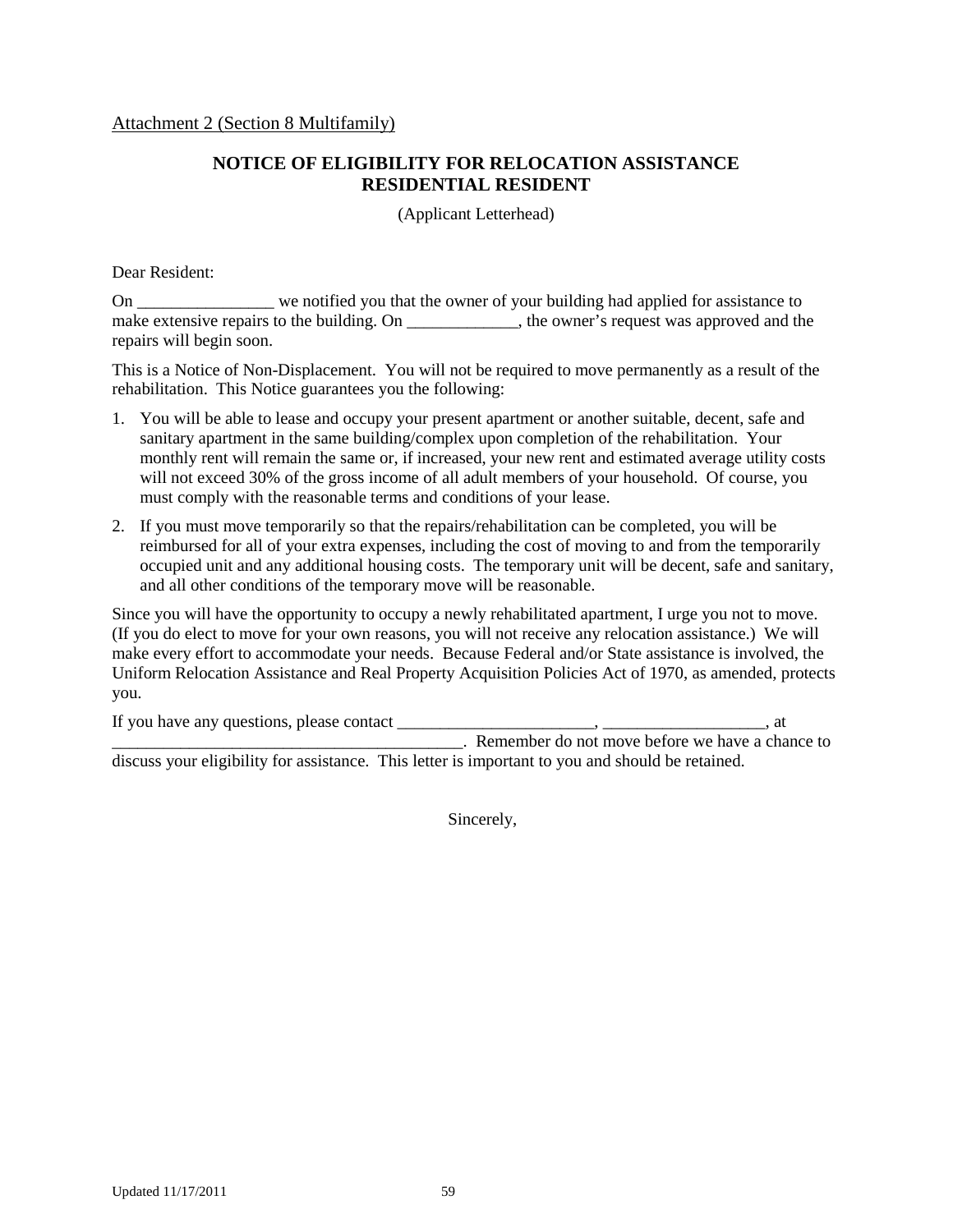#### Attachment 3

# **NOTICE TO PROSPECTIVE RESIDENTS**

(Applicant Letterhead)

Dear \_\_\_\_\_\_\_\_\_\_\_\_\_\_\_:

On \_\_\_\_\_\_\_\_\_\_ (date), I \_\_\_\_\_\_\_\_\_\_\_\_\_\_\_\_ (property owner or buyer) entered into an option to sell/acquire the property/unit you now propose to occupy. As part of my agreement to sell/acquire, I am to advise you of the following:

An application has been or will be submitted to Delaware State Housing Authority (DSHA) for Low-Income Housing Tax Credits to be used on the property you now propose to occupy. This notice is to advise that financial assistance available under a Relocation Assistance Policy is only for tenants that occupy units at this site at the time of the option to sell and **will not** be made available to you.

This notice is to inform you of the following information **before you enter into any lease agreement and occupy a unit at the above address:**

- You may be displaced from the property.
- You may be required to relocate temporarily.
- You may be subject to a rent increase.

You will not be entitled to any relocation benefits provided under DSHA's Relocation Assistance Policy. If you have to move, or your rent is increased as a result of the above option/agreement, you will not be reimbursed for any such rent increase or for any costs or expenses incurred by you in connection with the move.

Please read this notice carefully prior to signing a lease agreement and moving into this property. If you should have any questions about this notice, please contact:

(Seller/Buyer) (Address/telephone number)

Once you have read and have understood this notice, please sign the statement below if you still desire to lease the unit.

Sincerely,

Owner

I have read the Notice to Prospective Residents and understand the conditions under which I am moving into this property.

Print Name

Signature Date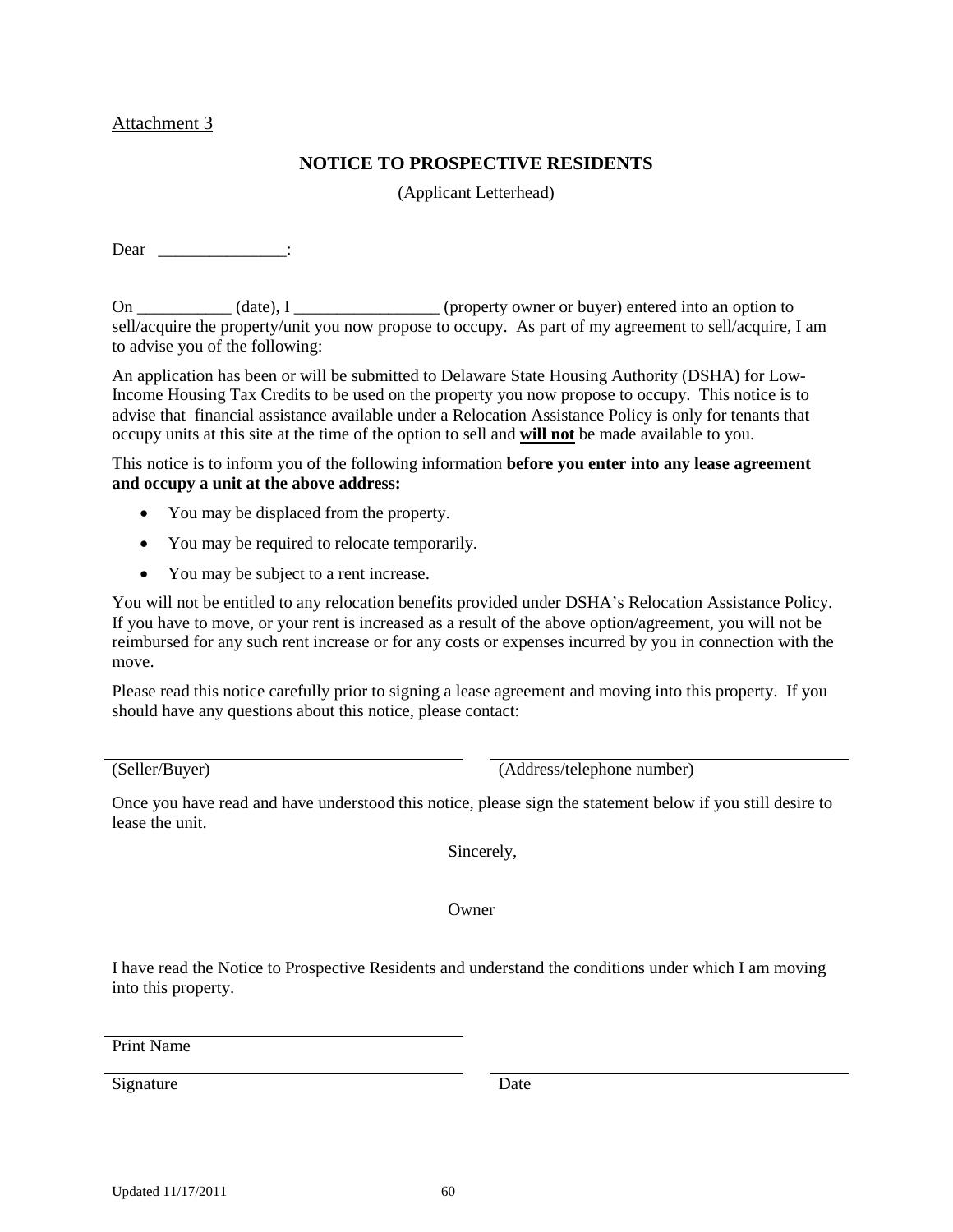### Attachment 4

#### **RELOCATION REIMBURSEMENT FORM**

**Property Name Month/Year Draw #**

| Original<br>Unit #<br>$\bf Address$ | <b>Temporary</b><br>Relocation<br><b>Unit Address</b> | Permanent<br>Return Unit $\#$<br>Address | <b>Resident Name</b> | <b>Transfer</b><br>Date | $\mathbf{A}^*$<br>Moving<br><b>Expenses</b> | <b>HAP Amount</b><br>$(\mathbf{If}\ \text{appliedble})$ | <b>Resident Rent</b><br>or TTP | Contract<br>Rent | Relocation<br>Rent | $\mathbf{B}^*$<br>Misc.<br><b>Expenses</b> | $\overline{C^*}$<br>Relocation<br><b>Security Deposit</b> | $D^{**}$<br><b>Difference</b><br>$(+/-)$ |
|-------------------------------------|-------------------------------------------------------|------------------------------------------|----------------------|-------------------------|---------------------------------------------|---------------------------------------------------------|--------------------------------|------------------|--------------------|--------------------------------------------|-----------------------------------------------------------|------------------------------------------|
|                                     |                                                       |                                          |                      |                         |                                             |                                                         |                                |                  |                    |                                            |                                                           |                                          |
|                                     |                                                       |                                          |                      |                         |                                             |                                                         |                                |                  |                    |                                            |                                                           |                                          |
|                                     |                                                       |                                          |                      |                         |                                             |                                                         |                                |                  |                    |                                            |                                                           |                                          |
|                                     |                                                       |                                          |                      |                         |                                             |                                                         |                                |                  |                    |                                            |                                                           |                                          |
|                                     |                                                       |                                          |                      |                         |                                             |                                                         |                                |                  |                    |                                            |                                                           |                                          |
|                                     |                                                       |                                          |                      |                         |                                             |                                                         |                                |                  |                    |                                            |                                                           |                                          |
|                                     |                                                       |                                          |                      |                         |                                             |                                                         |                                |                  |                    |                                            |                                                           |                                          |
|                                     |                                                       |                                          |                      |                         |                                             |                                                         |                                |                  |                    |                                            |                                                           |                                          |
|                                     |                                                       |                                          |                      |                         |                                             |                                                         |                                |                  |                    |                                            |                                                           |                                          |
|                                     |                                                       |                                          |                      |                         |                                             |                                                         |                                |                  |                    |                                            |                                                           |                                          |
|                                     |                                                       |                                          |                      |                         |                                             |                                                         |                                |                  |                    |                                            |                                                           |                                          |
|                                     |                                                       |                                          |                      |                         |                                             |                                                         |                                |                  |                    |                                            |                                                           |                                          |
|                                     |                                                       |                                          |                      |                         |                                             |                                                         |                                |                  |                    |                                            |                                                           |                                          |
|                                     |                                                       |                                          |                      |                         |                                             |                                                         |                                |                  |                    |                                            |                                                           |                                          |
|                                     |                                                       |                                          |                      |                         |                                             |                                                         |                                |                  |                    |                                            |                                                           |                                          |
|                                     |                                                       |                                          |                      |                         |                                             |                                                         |                                |                  |                    |                                            |                                                           |                                          |
| <b>Totals</b>                       |                                                       |                                          |                      |                         | \$                                          |                                                         |                                |                  |                    | \$                                         | \$                                                        | \$                                       |

**Total Relocation Expense Requested (Add Columns A, B, C, & D) \$**

\* Moving Expenses include packing and moving company costs. Miscellaneous include, cable/satellite costs, utilities, telephone etc. Attach all back-up documentation for these costs.

\*\* Column D – Difference calculation is the difference between the original resident rent and HAP amount, if applicable, and the relocation rent. This amount could be negative if resident is a Section 8 recipient.

\*\*\* This total should equal monthly draw request.

**Report Completed By Date**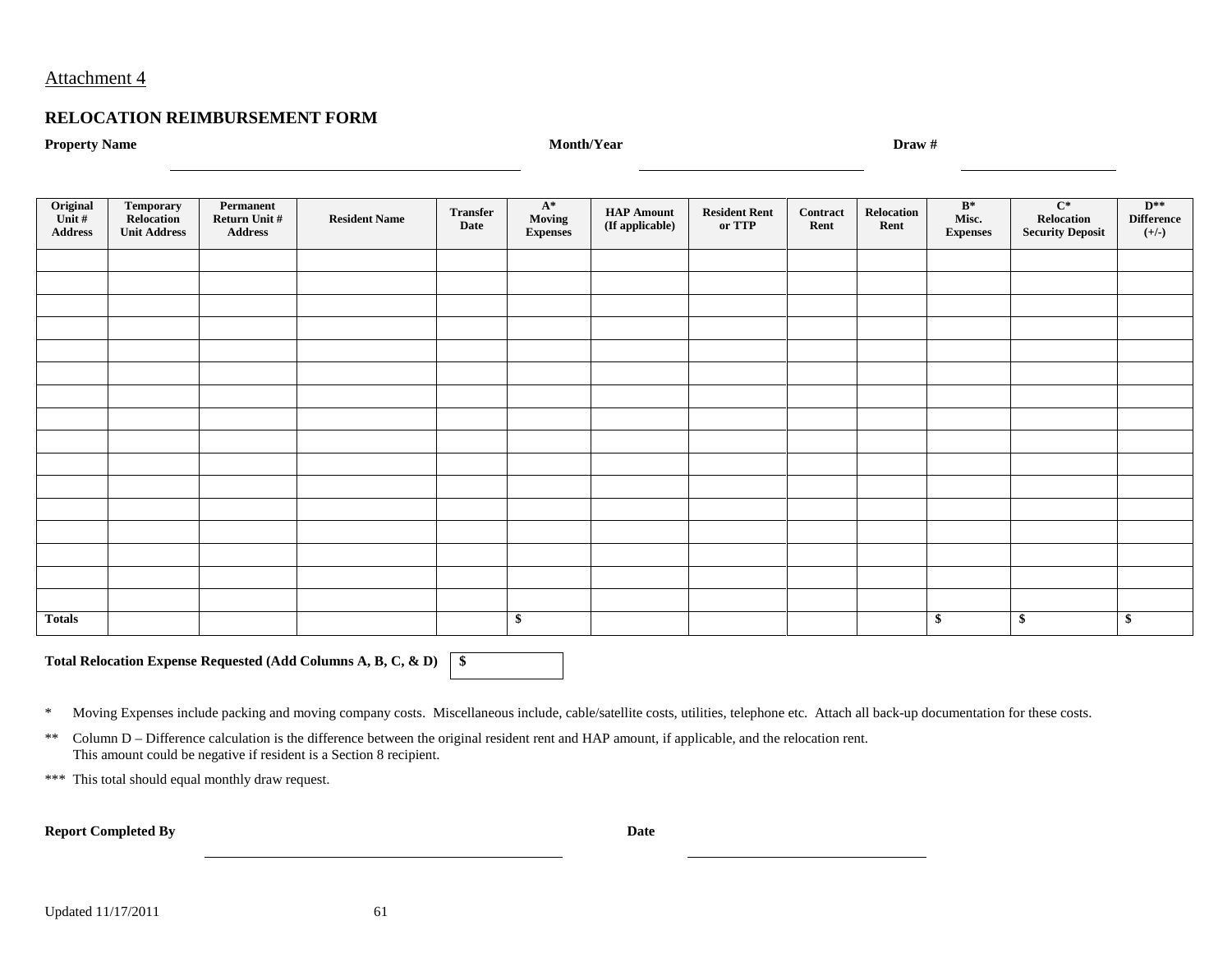# Attachment 5

# DELAWARE STATE HOUSING AUTHORITY

# **Relocation Procedures**

# <span id="page-61-0"></span>**Preliminary**

- 1. A rent roll should be obtained to locate vacancies.
- 2. Draft first notice of displacement letter informing residents of the potential acquisition and relocation assistance and send to DSHA for approval. (URA Handbook, Pgs. 2-3, 2-4, & 2-5)
- 3. Send residents the displacement notice letter by **certified mailing**. Copy all certified mailings for reimbursement.
- 4. Organize resident meeting to introduce new management company and explain relocation and answer questions.
- 5. Obtain bids from moving companies.
- 6. Locate available units off-site to use for the duration of the relocation (for those residents that will be moved off-site). The lease and security deposits should be in management's name/limited partner's name.
- 7. Draft second notice of displacement letter after the acquisition is complete. The letter may also inform residents of a date new management will be on site and informing them of an interview that will be scheduled. Also, mention the relocation assistance available and send to DSHA for approval.
- 8. Send residents second notice of displacement letter by **certified mailing**. Copy all certified mailings for reimbursement.
- 9. Set up vendor accounts (bank, post office, office supply, etc).
- 10. Locate "comparable replacement dwellings" for residents who do not want to stay or volunteer to move off-site during the relocation. A comparable replacement dwelling performs the same function, provides the same utility, and has a comparable style of living. (URA Handbook, Pg. 1-7, 2-7  $\&$  2-8)
- 11. Create a relocation folder for each resident keeping all relocation correspondence including a "Site Occupant Record" in file. (URA Handbook, Appendix 8)
- 12. Prior to relocating the resident, all relocation units, for developments that are receiving Housing Assistance Payments (HAP), must be inspected by DSHA Contract Administrator.

# **Once on Site**

- 1. Set up interviews with all residents for eligibility, have vendor accounts in place. File in JP Court on any delinquent residents. Any evicted residents are not entitled to relocation assistance. (URA Handbook, Pg. 1-14)
- 2. Upon interviews, residents should complete a new application and be explained relocation process again. All tenant screening must be completed. When applicable, criminal background checks should be completed on all adult residents and if denied, the resident **is** entitled to relocation assistance.

(URA Handbook Pg. 1-12) (Note: criminal background checks should not be completed for existing Section 8 project based residents).